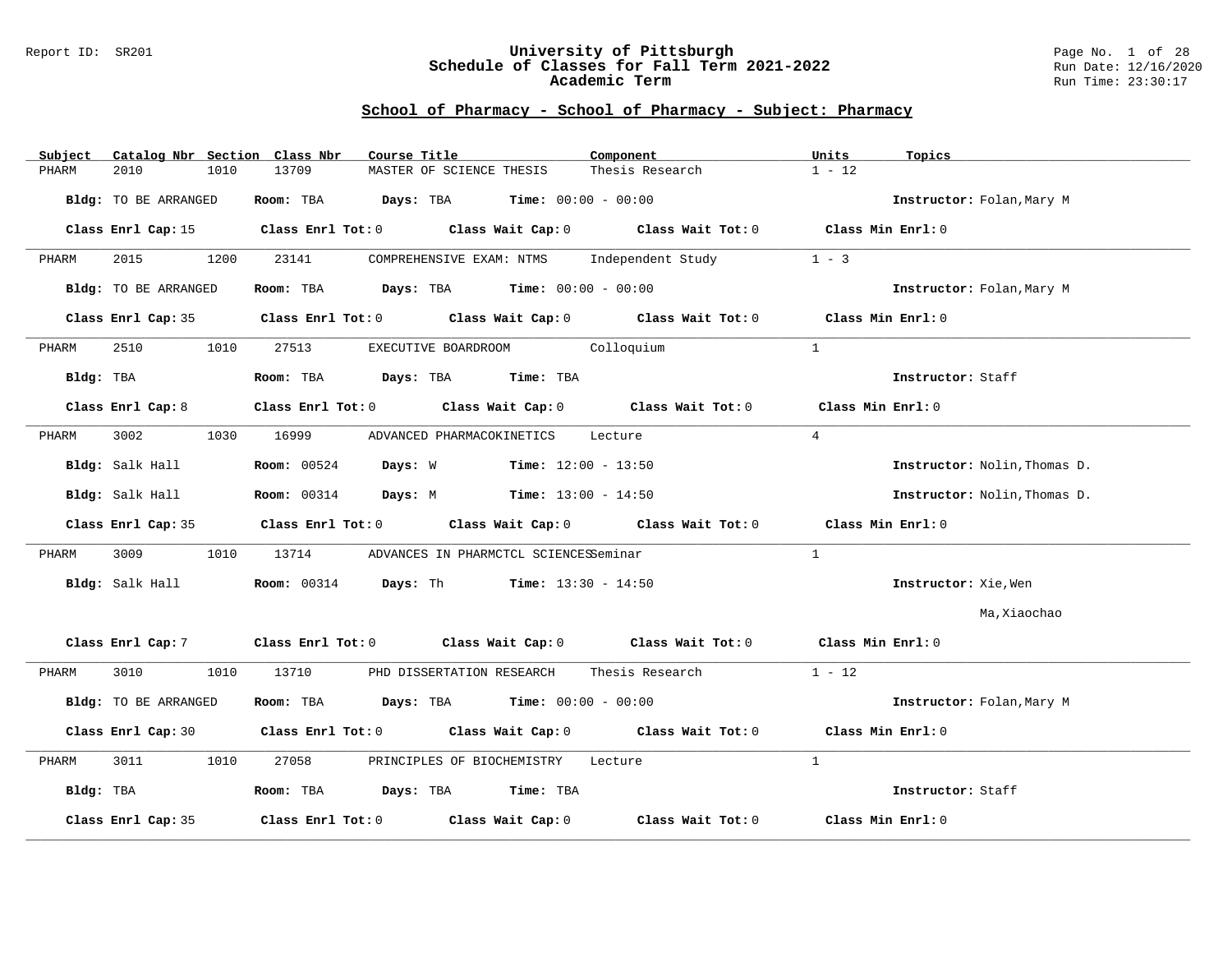#### Report ID: SR201 **University of Pittsburgh** Page No. 2 of 28 **Schedule of Classes for Fall Term 2021-2022** Run Date: 12/16/2020 **Academic Term** Run Time: 23:30:17

| Subject<br>PHARM | 3024                                                                                                                                                       | 1010 | Catalog Nbr Section Class Nbr<br>13713               | Course Title | PHARMACEUTCL SCIENCES SEMINAR Seminar | Component                    |                   | Units<br>$\mathbf{1}$ | Topics                             |
|------------------|------------------------------------------------------------------------------------------------------------------------------------------------------------|------|------------------------------------------------------|--------------|---------------------------------------|------------------------------|-------------------|-----------------------|------------------------------------|
|                  | Bldg: Salk Hall                                                                                                                                            |      | <b>Room: 00456</b>                                   | Days: Th     |                                       | <b>Time:</b> $12:00 - 12:50$ |                   |                       | Instructor: Folan, Mary M          |
|                  | Class Enrl Cap: 20                                                                                                                                         |      | Class Enrl Tot: 0                                    |              | Class Wait Cap: 0                     |                              | Class Wait Tot: 0 |                       | Class Min Enrl: 0                  |
|                  |                                                                                                                                                            |      | Room Characteristics: PeopleSoft - Scheduled (PS)(1) |              |                                       |                              |                   |                       |                                    |
| PHARM            | 3032                                                                                                                                                       | 1030 | 16759                                                |              | MEDICINAL CHEMISTRY                   | Lecture                      |                   | $\overline{3}$        |                                    |
|                  | Bldg: Salk Annex                                                                                                                                           |      | Room: 0G103                                          | Days: MW     |                                       | Time: $18:00 - 19:20$        |                   |                       | Instructor: McDermott, Lee Apostle |
|                  |                                                                                                                                                            |      |                                                      |              |                                       |                              |                   |                       | Wipf, Peter                        |
|                  | Class Enrl Cap: 12<br>Class Enrl Tot: 0<br>Class Wait Cap: 0<br>Class Wait Tot: 0<br>Combined Section ID: 0789 (CHEM/3310/PHARM/3032) - CHEM 3310 (#24129) |      |                                                      |              |                                       |                              |                   |                       | Class Min Enrl: 0                  |
| PHARM            | 3034                                                                                                                                                       | 1090 | 27899                                                |              | TOPICS IN TRANSLATIONAL RSRCH Seminar |                              |                   | $\mathbf{1}$          |                                    |
|                  | Bldg: Salk Annex                                                                                                                                           |      | <b>Room: 0G103</b>                                   | Days: M      |                                       | <b>Time:</b> $16:00 - 17:20$ |                   |                       | Instructor: Empey, Philip          |
|                  | Class Enrl Cap: 10                                                                                                                                         |      | Class Enrl Tot: 0                                    |              | Class Wait Cap: 0                     |                              | Class Wait Tot: 0 |                       | Class Min Enrl: 0                  |
| PHARM            | 3036                                                                                                                                                       | 1050 | 23165                                                |              | ADV DRG DLVRY & REGNATVE MED Seminar  |                              |                   | $\mathbf{1}$          |                                    |
|                  | Bldg: Salk Hall                                                                                                                                            |      | <b>Room: 00524</b>                                   | Days: W      |                                       | <b>Time:</b> $15:30 - 16:50$ |                   |                       | Instructor: Sant, Shilpa           |
|                  |                                                                                                                                                            |      |                                                      |              |                                       |                              |                   |                       | Sant, Vinayak                      |
|                  | Class Enrl Cap: 14                                                                                                                                         |      | Class Enrl Tot: 0                                    |              | Class Wait Cap: 0                     |                              | Class Wait Tot: 0 |                       | Class Min Enrl: 0                  |
| PHARM            | 3038                                                                                                                                                       | 1010 | 13736                                                |              | ESSENTIALS COMPV GRANT WRTNG 1Seminar |                              |                   | $\overline{a}$        |                                    |
|                  | Bldg: Salk Annex                                                                                                                                           |      | <b>Room: 0G103</b>                                   | Days: Tu     |                                       | <b>Time:</b> $08:30 - 10:00$ |                   |                       | Instructor: Gibbs, Robert B        |
|                  |                                                                                                                                                            |      |                                                      |              |                                       |                              |                   |                       | Yang, Da                           |
|                  | Class Enrl Cap: 20                                                                                                                                         |      | Class Enrl Tot: 0                                    |              | Class Wait Cap: 0                     |                              | Class Wait Tot: 0 |                       | Class Min Enrl: 0                  |
| PHARM            | 3040                                                                                                                                                       | 1010 | 13737                                                |              | STATISTICAL METHODS                   | Lecture                      |                   | $\mathbf{3}$          |                                    |
|                  | Bldg: Salk Annex                                                                                                                                           |      | <b>Room: 0G103</b>                                   | Days: F      |                                       | <b>Time:</b> $11:00 - 11:50$ |                   |                       | Instructor: Kirisci, Levent        |
|                  | Bldg: Salk Hall                                                                                                                                            |      | <b>Room: 00524</b>                                   | Days: Th     |                                       | <b>Time:</b> $11:00 - 11:50$ |                   |                       | Instructor: Kirisci, Levent        |
|                  | Bldg: Salk Hall                                                                                                                                            |      | <b>Room:</b> 00524                                   | Days: Tu     |                                       | <b>Time:</b> $15:30 - 17:20$ |                   |                       | Instructor: Kirisci, Levent        |
|                  | Class Enrl Cap: 30                                                                                                                                         |      | Class Enrl Tot: 0                                    |              | Class Wait Cap: 0                     |                              | Class Wait Tot: 0 |                       | Class Min Enrl: 0                  |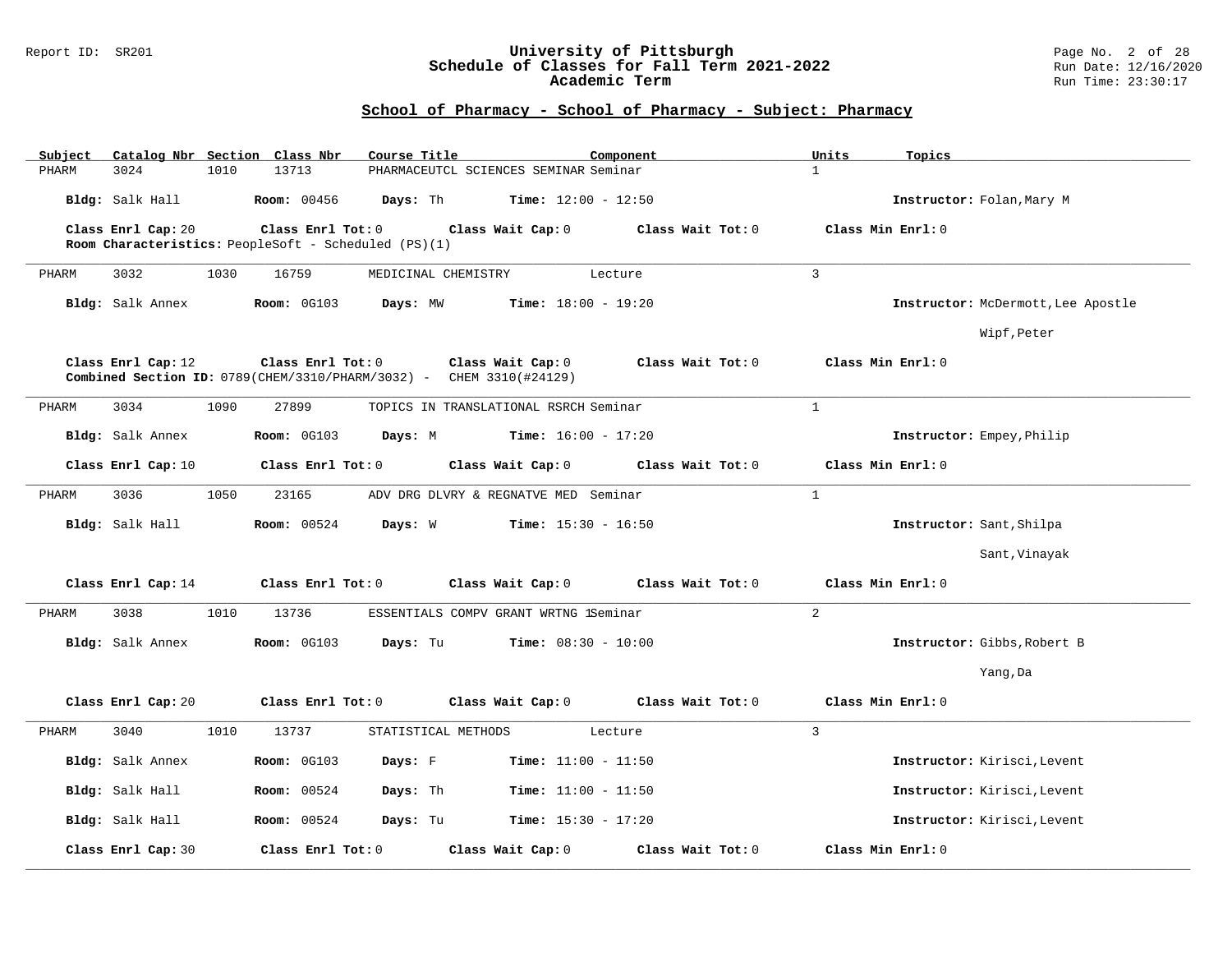| PHARM     | 3042<br>1010         | 13738<br>RESEARCH PRACTICUM                                                                                                    | Practicum         | $1 - 12$                     |
|-----------|----------------------|--------------------------------------------------------------------------------------------------------------------------------|-------------------|------------------------------|
|           | Bldg: TO BE ARRANGED | Room: TBA $Days:$ TBA $Time: 00:00 - 00:00$                                                                                    |                   | Instructor: Folan, Mary M    |
|           |                      | Class Enrl Cap: 100 $\qquad$ Class Enrl Tot: 0 $\qquad$ Class Wait Cap: 0 $\qquad$ Class Wait Tot: 0                           |                   | Class Min Enrl: 0            |
| PHARM     | 3045<br>1010         | 26886<br>ADVANCED STATISTICAL METHODS Lecture                                                                                  |                   | $\mathcal{E}$                |
|           | Bldg: Salk Hall      | <b>Room:</b> 00214 <b>Days:</b> W <b>Time:</b> 14:00 - 16:50                                                                   |                   | Instructor: Kirisci, Levent  |
|           | Class Enrl Cap: 35   | Class Enrl Tot: 0 Class Wait Cap: 0 Class Wait Tot: 0                                                                          |                   | Class Min Enrl: 0            |
| PHARM     | 1090<br>3048         | 27900<br>DRUG DSGN & DEVELP JOURN CLUB Seminar                                                                                 |                   | $\mathbf{1}$                 |
|           | Bldg: Salk Annex     | Room: 0G103 Days: Tu<br>$Time: 10:30 - 12:00$                                                                                  |                   | Instructor: Johnston, Paul A |
|           |                      |                                                                                                                                |                   | Wang, Lirong                 |
|           | Class Enrl Cap: 10   | Class Enrl Tot: 0 $\qquad$ Class Wait Cap: 0 $\qquad$ Class Wait Tot: 0 $\qquad$ Class Min Enrl: 0                             |                   |                              |
| PHARM     | 3049<br>1010         | 21640<br>SCIENTIFIC WRITING SKILLS Lecture                                                                                     |                   | 2                            |
|           | Bldg: Salk Hall      | <b>Room:</b> 00524<br>Days: W<br>$Time: 14:00 - 15:20$                                                                         |                   | Instructor: Sant, Vinayak    |
|           |                      |                                                                                                                                |                   | Sant, Shilpa                 |
|           |                      | Class Enrl Cap: 40 Class Enrl Tot: 0 Class Wait Cap: 0 Class Wait Tot: 0 Class Min Enrl: 0                                     |                   |                              |
| PHARM     | 3050<br>1500         | 24344<br>RESEARCH PREPARATION Lecture                                                                                          |                   | $\mathbf{1}$                 |
|           | Bldg: TO BE ARRANGED | <b>Days:</b> TBA <b>Time:</b> $00:00 - 00:00$<br>Room: TBA                                                                     |                   | Instructor: Folan, Mary M    |
|           | Class Enrl Cap: 35   | Class Enrl Tot: 0 Class Wait Cap: 0                                                                                            | Class Wait Tot: 0 | Class Min Enrl: $0$          |
| PHARM     | 3063<br>1010         | 13711<br>GRADUATE RESEARCH ROTATION                                                                                            | Practicum         | 3                            |
|           | Bldg: TO BE ARRANGED | Room: TBA $\rule{1em}{0.15mm}$ Days: TBA $\rule{1.15mm}]{0.15mm}$ Time: $0.000 - 0.0000$                                       |                   | Instructor: Folan, Mary M    |
|           |                      | Class Enrl Cap: 10 $\qquad$ Class Enrl Tot: 0 $\qquad$ Class Wait Cap: 0 $\qquad$ Class Wait Tot: 0 $\qquad$ Class Min Enrl: 0 |                   |                              |
| PHARM     | 3069<br>1010         | 27901<br>PHARMACOMETRICS                                                                                                       | Lecture           | $\overline{3}$               |
| Bldg: TBA |                      | Room: TBA $Days:$ MTh $Time: 16:00 - 17:20$                                                                                    |                   | Instructor: Xie, Xiangqun    |
|           |                      |                                                                                                                                |                   | Wang, Junmei                 |
|           | Class Enrl Cap: 35   | Class Enrl Tot: $0$ Class Wait Cap: $0$ Class Wait Tot: $0$<br><b>Room Characteristics:</b> PeopleSoft - Scheduled (PS)(1)     |                   | Class Min Enrl: 0            |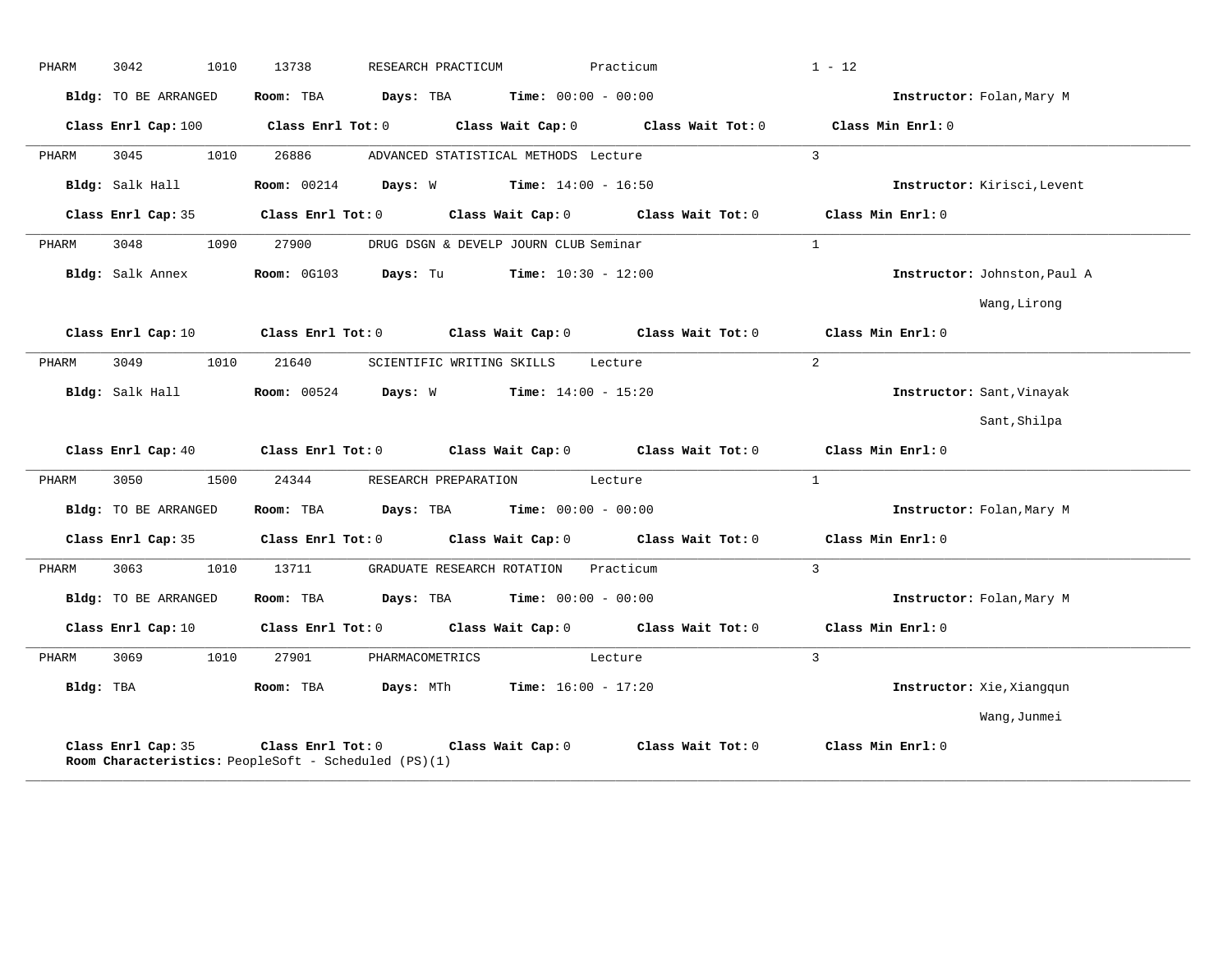### Report ID: SR201 **University of Pittsburgh** Page No. 4 of 28 **Schedule of Classes for Fall Term 2021-2022** Run Date: 12/16/2020 **Academic Term** Run Time: 23:30:17

| Subject   |                             |      | Catalog Nbr Section Class Nbr                                             | Course Title       |                                        | Component         | Units          | Topics                             |
|-----------|-----------------------------|------|---------------------------------------------------------------------------|--------------------|----------------------------------------|-------------------|----------------|------------------------------------|
| PHARM     | 3070                        | 1020 | 27059                                                                     |                    | GENOMICS & CANCER THERAPEUTICSSeminar  |                   | $\mathbf{1}$   |                                    |
|           | Bldg: Salk Hall             |      | <b>Room: 00314</b>                                                        | Days: Tu           | <b>Time:</b> $10:30 - 12:00$           |                   |                | Instructor: Fernandez, Christian A |
|           |                             |      |                                                                           |                    |                                        |                   |                | Yang, Da                           |
|           | Class Enrl Cap: 20          |      | Class Enrl Tot: 0                                                         |                    | Class Wait Cap: 0                      | Class Wait Tot: 0 |                | Class Min Enrl: 0                  |
| PHARM     | 4999                        | 1050 | 15754                                                                     | FULL TIME STATUS   |                                        | Clinical          | $\mathbf 0$    |                                    |
|           | <b>Bldg:</b> TO BE ARRANGED |      | Room: TBA                                                                 | Days: TBA          | Time: $00:00 - 00:00$                  |                   |                | Instructor: Skledar, Susan J       |
|           | Class Enrl Cap: 110         |      | Class Enrl Tot: 0                                                         |                    | Class Wait Cap: 0                      | Class Wait Tot: 0 |                | Class Min Enrl: 0                  |
| PHARM     | 5110                        | 1030 | 13715                                                                     |                    | PHRMST PATNT CARE 1: PROC&SKILLLecture |                   | $\overline{3}$ |                                    |
| Bldg: TBA |                             |      | Room: TBA                                                                 | Days: F            | <b>Time:</b> $08:00 - 08:50$           |                   |                | Instructor: Somma, Melissa A.      |
|           |                             |      |                                                                           |                    |                                        |                   |                | Rebitch, Catherine                 |
| Bldg: TBA |                             |      | Room: TBA                                                                 | Days: F            | <b>Time:</b> $09:00 - 11:50$           |                   |                | Instructor: Somma, Melissa A.      |
|           |                             |      |                                                                           |                    |                                        |                   |                | Rebitch, Catherine                 |
| Bldg: TBA |                             |      | Room: TBA                                                                 | Days: M            | <b>Time:</b> $13:00 - 13:50$           |                   |                | Instructor: Somma, Melissa A.      |
|           |                             |      |                                                                           |                    |                                        |                   |                | Rebitch, Catherine                 |
| Bldg: TBA |                             |      | Room: TBA                                                                 | Days: M            | <b>Time:</b> $14:00 - 16:50$           |                   |                | Instructor: Somma, Melissa A.      |
|           |                             |      |                                                                           |                    |                                        |                   |                | Rebitch, Catherine                 |
|           | Class Enrl Cap: 120         |      | Class Enrl Tot: 0<br>Room Characteristics: PeopleSoft - Scheduled (PS)(1) |                    | Class Wait Cap: 0                      | Class Wait Tot: 0 |                | Class Min Enrl: 0                  |
| PHARM     | 5112                        | 1010 | 13716                                                                     | COMMUNITY HEALTH 1 |                                        | Clinical          | $\mathbf{1}$   |                                    |
| Bldg: TBA |                             |      | Room: TBA                                                                 | Days: F            | <b>Time:</b> $09:00 - 11:50$           |                   |                | Instructor: Connor, Sharon E       |
|           |                             |      |                                                                           |                    |                                        |                   |                | Drab, Scott R                      |
| Bldg: TBA |                             |      | Room: TBA                                                                 | Days: TuTh         | <b>Time:</b> $13:00 - 16:50$           |                   |                | Instructor: Connor, Sharon E       |
|           |                             |      |                                                                           |                    |                                        |                   |                | Drab, Scott R                      |
|           | Class Enrl Cap: 120         |      | Class Enrl Tot: 0<br>Room Characteristics: PeopleSoft - Scheduled (PS)(1) |                    | Class Wait Cap: 0                      | Class Wait Tot: 0 |                | Class Min Enrl: 0                  |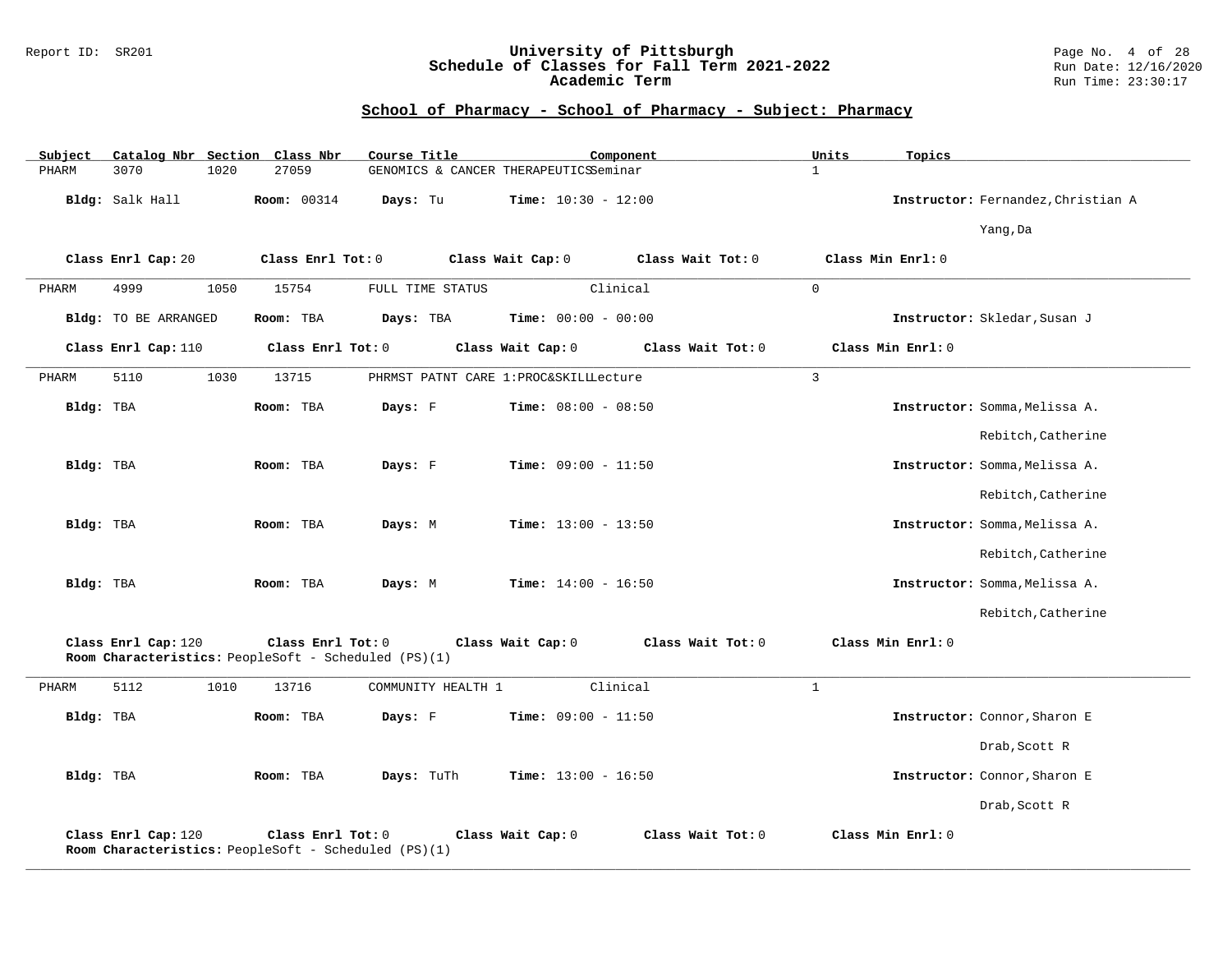| PHARM                                                                                                                                                           | 5114                | 1010 | 13717                                                                     |                | ANATOMY AND PHYSIOLOGY 1  |                   | Lecture                      |  |                   | 3              |                                    |
|-----------------------------------------------------------------------------------------------------------------------------------------------------------------|---------------------|------|---------------------------------------------------------------------------|----------------|---------------------------|-------------------|------------------------------|--|-------------------|----------------|------------------------------------|
| Bldg: TBA                                                                                                                                                       |                     |      | Room: TBA                                                                 | Days: Tu       |                           |                   | <b>Time:</b> $10:00 - 10:50$ |  |                   |                | Instructor: Minnigh, Margaret Beth |
|                                                                                                                                                                 | Bldg: Salk Hall     |      | <b>Room: 00456</b>                                                        | Days: MW       |                           |                   | <b>Time:</b> $10:00 - 10:50$ |  |                   |                | Instructor: Minnigh, Margaret Beth |
|                                                                                                                                                                 | Class Enrl Cap: 120 |      | Class Enrl Tot: 0<br>Room Characteristics: PeopleSoft - Scheduled (PS)(1) |                |                           | Class Wait Cap: 0 |                              |  | Class Wait Tot: 0 |                | Class Min Enrl: 0                  |
| PHARM                                                                                                                                                           | 5116                | 1010 | 13718                                                                     | BIOCHEMISTRY 1 |                           |                   | Lecture                      |  |                   | $\overline{3}$ |                                    |
|                                                                                                                                                                 | Bldg: Salk Hall     |      | <b>Room: 00456</b>                                                        | Days: Th       |                           |                   | Time: $08:00 - 08:50$        |  |                   |                | Instructor: Iyer, Prema            |
|                                                                                                                                                                 | Bldg: Salk Hall     |      | <b>Room: 00456</b>                                                        | Days: MW       |                           |                   | <b>Time:</b> $11:00 - 11:50$ |  |                   |                | Instructor: Iyer, Prema            |
|                                                                                                                                                                 | Class Enrl Cap: 120 |      | Class Enrl Tot: 0<br>Room Characteristics: PeopleSoft - Scheduled (PS)(1) |                |                           | Class Wait Cap: 0 |                              |  | Class Wait Tot: 0 |                | Class Min Enrl: 0                  |
| PHARM                                                                                                                                                           | 5118                | 1010 | 13719                                                                     |                | PRINCIPLES OF DRUG ACTION |                   | Lecture                      |  |                   | $\overline{4}$ |                                    |
| Bldg: TBA                                                                                                                                                       |                     |      | Room: TBA                                                                 | Days: Th       |                           |                   | Time: $09:00 - 09:50$        |  |                   |                | Instructor: Minnigh, Margaret Beth |
| Bldg: TBA                                                                                                                                                       |                     |      | Room: TBA                                                                 | Days: Th       |                           |                   | <b>Time:</b> $10:00 - 11:50$ |  |                   |                | Instructor: Minnigh, Margaret Beth |
|                                                                                                                                                                 | Bldg: Salk Hall     |      | <b>Room:</b> 00456                                                        | Days: MW       |                           |                   | <b>Time:</b> $09:00 - 09:50$ |  |                   |                | Instructor: Minnigh, Margaret Beth |
|                                                                                                                                                                 | Class Enrl Cap: 120 |      | Class Enrl Tot: 0<br>Room Characteristics: PeopleSoft - Scheduled (PS)(1) |                |                           | Class Wait Cap: 0 |                              |  | Class Wait Tot: 0 |                | Class Min Enrl: 0                  |
| PHARM                                                                                                                                                           | 5120                | 1030 | 21090                                                                     |                | THE EMERGING PROFESSIONAL |                   | Lecture                      |  |                   | $\mathbf{1}$   |                                    |
| Bldg: TBA                                                                                                                                                       |                     |      | Room: TBA                                                                 | Days: F        |                           |                   | Time: $09:00 - 11:50$        |  |                   |                | Instructor: Kroboth, Patricia D    |
| Bldg: TBA                                                                                                                                                       |                     |      | Room: TBA                                                                 | Days: Tu       |                           |                   | <b>Time:</b> $11:00 - 11:50$ |  |                   |                | Instructor: Kroboth, Patricia D    |
| Class Enrl Cap: 120<br>Class Enrl Tot: 0<br>Class Wait Cap: 0<br>Class Wait Tot: 0<br>Class Min Enrl: 0<br>Room Characteristics: PeopleSoft - Scheduled (PS)(1) |                     |      |                                                                           |                |                           |                   |                              |  |                   |                |                                    |
| PHARM                                                                                                                                                           | 5122                | 1010 | 25497                                                                     |                | CASE CONFERENCE SERIES 1  |                   | Seminar                      |  |                   | $\mathbf{1}$   |                                    |
| Bldg: TBA                                                                                                                                                       |                     |      | Room: TBA                                                                 | Days: F        |                           |                   | <b>Time:</b> $13:00 - 15:50$ |  |                   |                | Instructor: Farrah, Roberta Marie  |
|                                                                                                                                                                 |                     |      |                                                                           |                |                           |                   |                              |  |                   |                | Gimiliano, Deanne L.               |
|                                                                                                                                                                 | Class Enrl Cap: 120 |      | Class Enrl Tot: 0<br>Room Characteristics: PeopleSoft - Scheduled (PS)(1) |                |                           | Class Wait Cap: 0 |                              |  | Class Wait Tot: 0 |                | Class Min Enrl: 0                  |

**\_\_\_\_\_\_\_\_\_\_\_\_\_\_\_\_\_\_\_\_\_\_\_\_\_\_\_\_\_\_\_\_\_\_\_\_\_\_\_\_\_\_\_\_\_\_\_\_\_\_\_\_\_\_\_\_\_\_\_\_\_\_\_\_\_\_\_\_\_\_\_\_\_\_\_\_\_\_\_\_\_\_\_\_\_\_\_\_\_\_\_\_\_\_\_\_\_\_\_\_\_\_\_\_\_\_\_\_\_\_\_\_\_\_\_\_\_\_\_\_\_\_\_\_\_\_\_\_\_\_\_\_\_\_\_\_\_\_\_\_\_\_\_\_\_\_\_\_\_\_\_\_\_\_\_\_**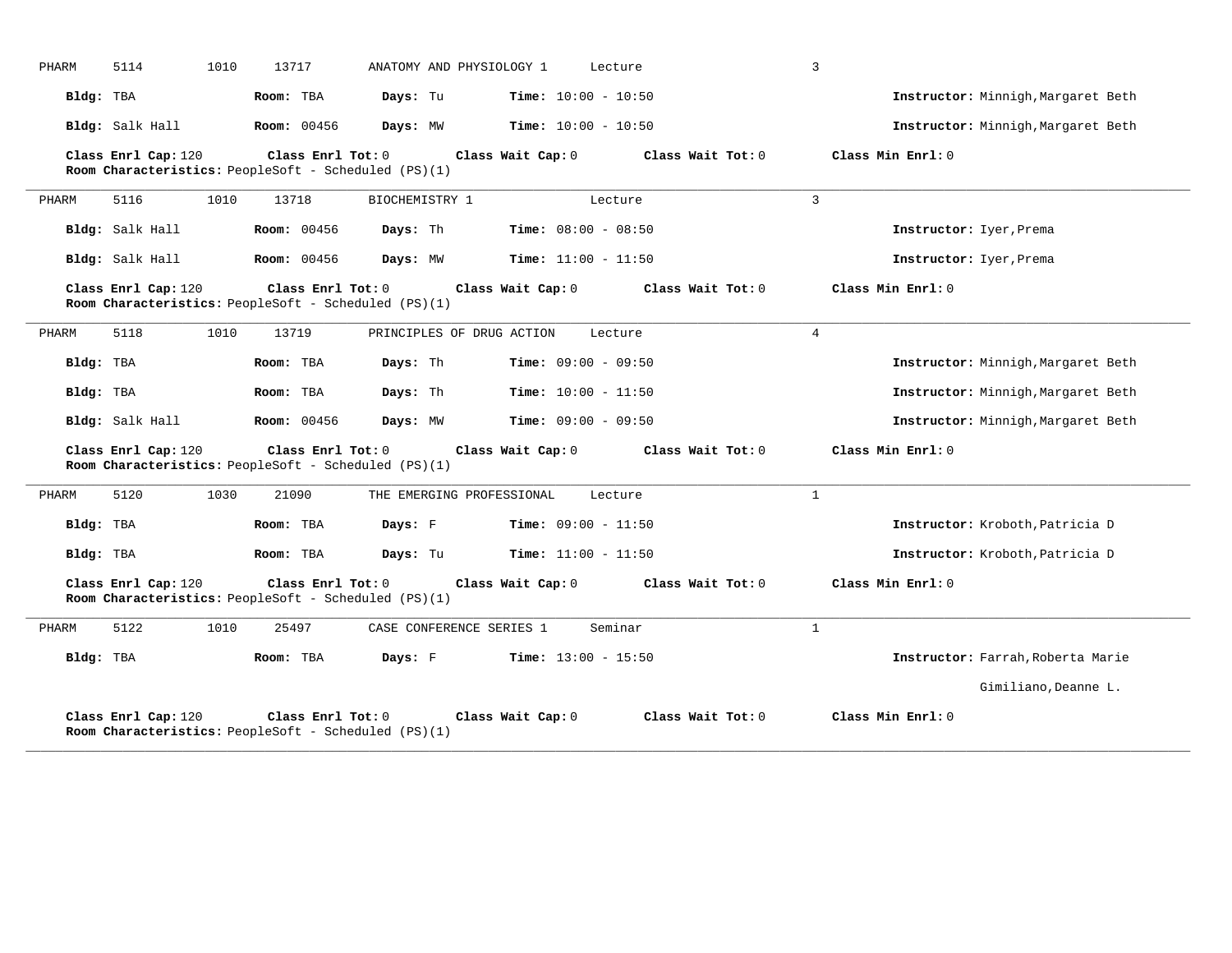#### Report ID: SR201 **University of Pittsburgh** Page No. 6 of 28 **Schedule of Classes for Fall Term 2021-2022** Run Date: 12/16/2020 **Academic Term** Run Time: 23:30:17

| Subject   | Catalog Nbr Section Class Nbr                                                                           | Course Title                                                                     | Component                               | Units<br>Topics                    |  |  |  |  |  |
|-----------|---------------------------------------------------------------------------------------------------------|----------------------------------------------------------------------------------|-----------------------------------------|------------------------------------|--|--|--|--|--|
| PHARM     | 5210<br>1030                                                                                            | 13720                                                                            | NONPRSCRPT THRPS & SELF-CARE Lecture    | $\overline{3}$                     |  |  |  |  |  |
| Bldg: TBA |                                                                                                         | Room: TBA<br>Days: W                                                             | Time: $10:00 - 11:50$                   | Instructor: Pater, Karen Steinmetz |  |  |  |  |  |
| Bldg: TBA |                                                                                                         | Days: Tu<br>Room: TBA                                                            | <b>Time:</b> $08:00 - 08:50$            | Instructor: Pater, Karen Steinmetz |  |  |  |  |  |
| Bldg: TBA |                                                                                                         | Room: TBA<br>Days: Tu                                                            | <b>Time:</b> $09:00 - 11:50$            | Instructor: Pater, Karen Steinmetz |  |  |  |  |  |
|           | Class Enrl Tot: 0<br>Class Min Enrl: 0<br>Class Enrl Cap: 120<br>Class Wait Cap: 0<br>Class Wait Tot: 0 |                                                                                  |                                         |                                    |  |  |  |  |  |
|           |                                                                                                         | Room Characteristics: PeopleSoft - Scheduled (PS)(1)                             |                                         |                                    |  |  |  |  |  |
| PHARM     | 5212<br>1010                                                                                            | 13721                                                                            | COMMUNITY PHARMACIST PRAC 1<br>Clinical | $\mathbf{1}$                       |  |  |  |  |  |
|           | <b>Bldg:</b> TO BE ARRANGED                                                                             | Room: TBA<br>Days: F                                                             | <b>Time:</b> $09:00 - 14:50$            | Instructor: Berenbrok, Lucas Allan |  |  |  |  |  |
|           | Class Enrl Cap: 120                                                                                     | Class Enrl Tot: 0                                                                | Class Wait Cap: 0<br>Class Wait Tot: 0  | Class Min Enrl: 0                  |  |  |  |  |  |
| PHARM     | 1010<br>5216                                                                                            | 13722                                                                            | PHARMCTHRPY OF CRDVSCLR DISEA Lecture   | 3.5                                |  |  |  |  |  |
| Bldg: TBA |                                                                                                         | Room: TBA<br>Days: F                                                             | Time: $10:00 - 11:50$                   | Instructor: Seybert, Amy L         |  |  |  |  |  |
|           |                                                                                                         |                                                                                  |                                         | Coons, James C                     |  |  |  |  |  |
| Bldg: TBA |                                                                                                         | Room: TBA<br>Days: W                                                             | <b>Time:</b> $13:00 - 15:50$            | Instructor: Seybert, Amy L         |  |  |  |  |  |
|           |                                                                                                         |                                                                                  |                                         | Coons, James C                     |  |  |  |  |  |
|           | Bldg: Salk Hall                                                                                         | Room: 00456<br>Days: M                                                           | <b>Time:</b> $13:00 - 14:50$            | Instructor: Seybert, Amy L         |  |  |  |  |  |
|           |                                                                                                         |                                                                                  |                                         | Coons, James C                     |  |  |  |  |  |
|           | Class Enrl Cap: 120                                                                                     | Class Enrl Tot: 0<br>Room Characteristics: PeopleSoft - Scheduled (PS)(1)        | Class Wait Tot: 0<br>Class Wait Cap: 0  | Class Min Enrl: 0                  |  |  |  |  |  |
| PHARM     | 5218<br>1010                                                                                            | 13723                                                                            | PHARMCKNTC & DRUG RESPONSE<br>Lecture   | 3.5                                |  |  |  |  |  |
| Bldg: TBA |                                                                                                         | Room: TBA<br>Days: Th                                                            | <b>Time:</b> $15:00 - 15:50$            | Instructor: Empey, Philip          |  |  |  |  |  |
|           | Bldg: Salk Hall                                                                                         | <b>Room: 00456</b><br>Days: Tu                                                   | <b>Time:</b> $14:30 - 15:20$            | Instructor: Empey, Philip          |  |  |  |  |  |
| Bldg: TBA |                                                                                                         | Room: TBA<br>Days: M                                                             | <b>Time:</b> $09:00 - 09:50$            | Instructor: Empey, Philip          |  |  |  |  |  |
| Bldg: TBA |                                                                                                         | Room: TBA<br>Days: M                                                             | <b>Time:</b> $10:00 - 11:50$            | Instructor: Empey, Philip          |  |  |  |  |  |
|           | Class Enrl Cap: 120                                                                                     | Class Enrl Tot: 0<br><b>Room Characteristics:</b> PeopleSoft - Scheduled (PS)(1) | Class Wait Cap: 0<br>Class Wait Tot: 0  | Class Min Enrl: 0                  |  |  |  |  |  |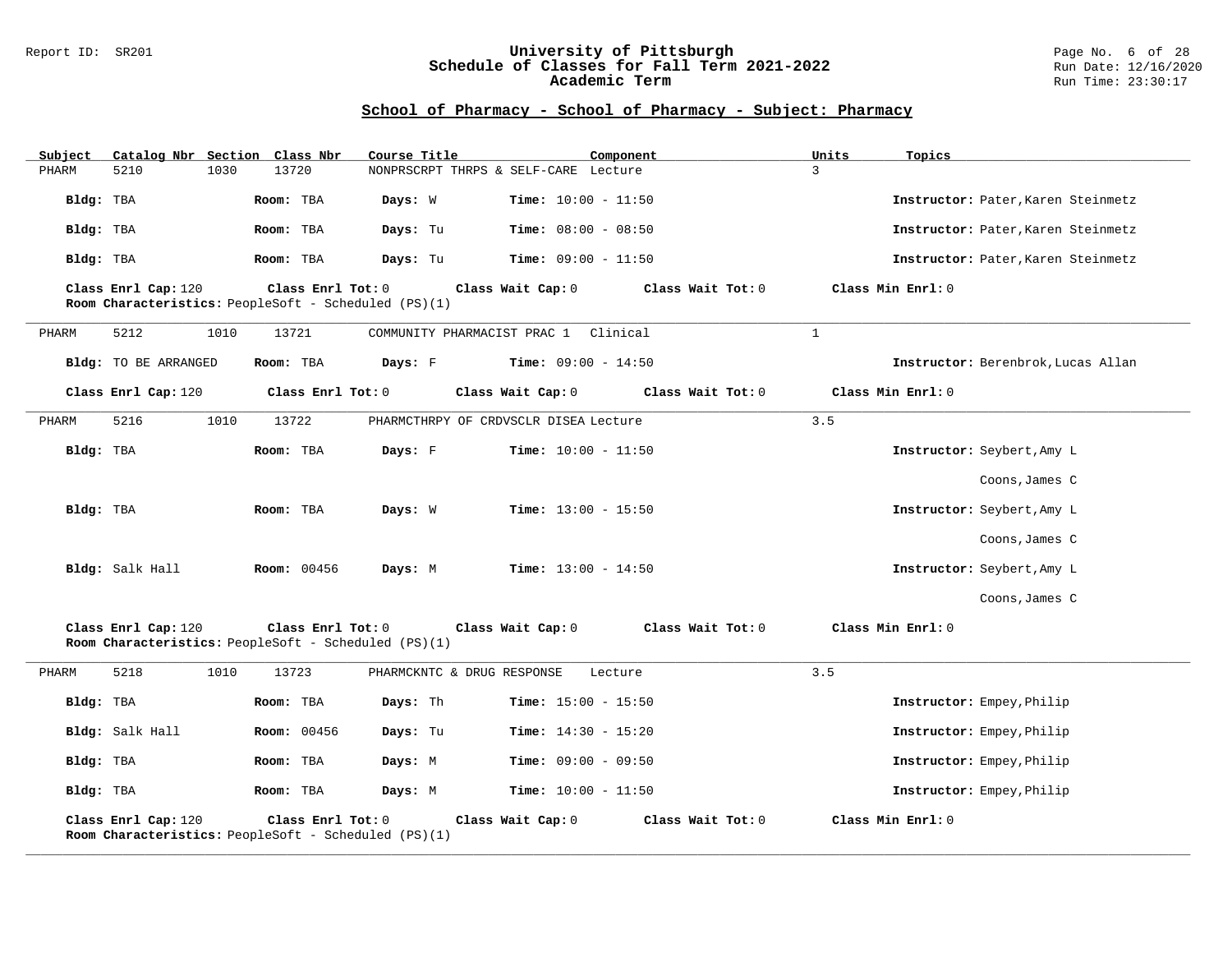### Report ID: SR201 **University of Pittsburgh** Page No. 7 of 28 **Schedule of Classes for Fall Term 2021-2022** Run Date: 12/16/2020 **Academic Term** Run Time: 23:30:17

| Subject   |                     |      | Catalog Nbr Section Class Nbr                                             | Course Title |                              | Component         | Units          | Topics                                |
|-----------|---------------------|------|---------------------------------------------------------------------------|--------------|------------------------------|-------------------|----------------|---------------------------------------|
| PHARM     | 5220                | 1105 | 24635                                                                     |              | CASE CONFERENCE SERIES 3     | Seminar           | $\mathbf{1}$   |                                       |
| Bldg: TBA |                     |      | Room: TBA                                                                 | Days: F      | <b>Time:</b> $13:00 - 15:50$ |                   |                | Instructor: Berenbrok, Lucas Allan    |
|           |                     |      |                                                                           |              |                              |                   |                | Gimiliano, Deanne L.                  |
|           | Class Enrl Cap: 120 |      | Class Enrl Tot: 0<br>Room Characteristics: PeopleSoft - Scheduled (PS)(1) |              | Class Wait Cap: 0            | Class Wait Tot: 0 |                | Class Min Enrl: 0                     |
| PHARM     | 5312                | 1010 | 13724                                                                     |              | HEALTH SYSTEM PHARMACY 1     | Clinical          | $\mathbf{1}$   |                                       |
|           | Bldg: Salk Hall     |      | <b>Room: 00456</b>                                                        | Days: F      | <b>Time:</b> $09:00 - 11:50$ |                   |                | Instructor: Schiff, Denise            |
|           |                     |      |                                                                           |              |                              |                   |                | Skledar, Susan J                      |
|           | Class Enrl Cap: 120 |      | Class Enrl Tot: 0<br>Room Characteristics: PeopleSoft - Scheduled (PS)(1) |              | Class Wait Cap: 0            | Class Wait Tot: 0 |                | Class Min Enrl: 0                     |
| PHARM     | 5314                | 1010 | 13725                                                                     | IMMUNOLOGY   |                              | Lecture           | 2.5            |                                       |
| Bldg: TBA |                     |      | Room: TBA                                                                 | Days: F      | Time: $13:00 - 15:50$        |                   |                | Instructor: Schonder, Kristine Santus |
|           |                     |      |                                                                           |              |                              |                   |                | Li, Song                              |
|           | Bldg: Salk Hall     |      | Room: 00456                                                               | Days: Th     | <b>Time:</b> $09:00 - 11:50$ |                   |                | Instructor: Schonder, Kristine Santus |
|           |                     |      |                                                                           |              |                              |                   |                | Li, Song                              |
|           | Bldg: Salk Hall     |      | Room: 00456                                                               | Days: Tu     | <b>Time:</b> $11:00 - 11:50$ |                   |                | Instructor: Schonder, Kristine Santus |
|           |                     |      |                                                                           |              |                              |                   |                | Li, Song                              |
|           | Class Enrl Cap: 120 |      | Class Enrl Tot: 0<br>Room Characteristics: PeopleSoft - Scheduled (PS)(1) |              | Class Wait Cap: 0            | Class Wait Tot: 0 |                | Class Min Enrl: 0                     |
| PHARM     | 5316                | 1010 | 13726                                                                     |              | PULMONOLOGY/RHEUMATOLOGY     | Lecture           | $\overline{a}$ |                                       |
| Bldg: TBA |                     |      | Room: TBA                                                                 | Days: F      | Time: $13:00 - 15:50$        |                   |                | Instructor: Smithburger, Pamela Lynn  |
| Bldg: TBA |                     |      | Room: TBA                                                                 | Days: M      | <b>Time:</b> $10:00 - 11:50$ |                   |                | Instructor: Smithburger, Pamela Lynn  |
|           | Class Enrl Cap: 120 |      | Class Enrl Tot: 0<br>Room Characteristics: PeopleSoft - Scheduled (PS)(1) |              | Class Wait Cap: 0            | Class Wait Tot: 0 |                | Class Min Enrl: 0                     |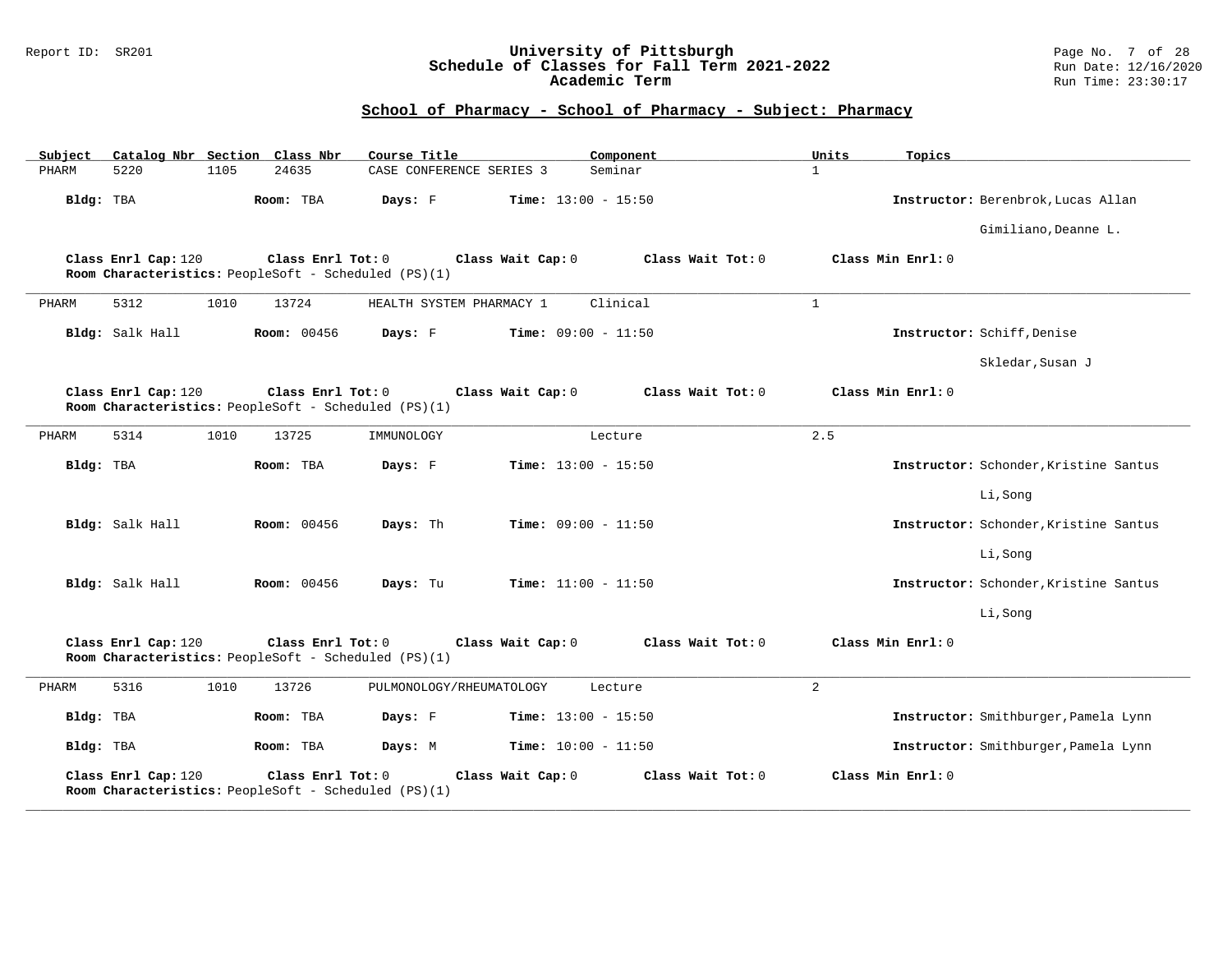### Report ID: SR201 **University of Pittsburgh** Page No. 8 of 28 **Schedule of Classes for Fall Term 2021-2022** Run Date: 12/16/2020 **Academic Term** Run Time: 23:30:17

| Subject   |                     |      | Catalog Nbr Section Class Nbr                                             | Course Title               | Component                              | Units<br>Topics   |                                       |
|-----------|---------------------|------|---------------------------------------------------------------------------|----------------------------|----------------------------------------|-------------------|---------------------------------------|
| PHARM     | 5318                | 1010 | 13727                                                                     | ENDOCRINOLOGY              | Lecture                                | $\overline{3}$    |                                       |
| Bldg: TBA |                     |      | Room: TBA                                                                 | Days: F                    | <b>Time:</b> $13:00 - 15:50$           |                   | Instructor: Drab, Scott R             |
|           |                     |      |                                                                           |                            |                                        |                   | Donihi, Amy Calabrese                 |
| Bldg: TBA |                     |      | Room: TBA                                                                 | Days: W                    | <b>Time:</b> $10:00 - 11:50$           |                   | Instructor: Drab, Scott R             |
|           |                     |      |                                                                           |                            |                                        |                   | Donihi, Amy Calabrese                 |
| Bldg: TBA |                     |      | Room: TBA                                                                 | Days: M                    | <b>Time:</b> $09:00 - 09:50$           |                   | Instructor: Drab, Scott R             |
|           |                     |      |                                                                           |                            |                                        |                   | Donihi, Amy Calabrese                 |
|           | Class Enrl Cap: 120 |      | Class Enrl Tot: 0<br>Room Characteristics: PeopleSoft - Scheduled (PS)(1) |                            | Class Wait Cap: 0<br>Class Wait Tot: 0 | Class Min Enrl: 0 |                                       |
| PHARM     | 5320                | 1010 | 24229                                                                     | POPLTN HEALTH & MANAGEMENT | Lecture                                | $\overline{a}$    |                                       |
| Bldg: TBA |                     |      | Room: TBA                                                                 | Days: W                    | <b>Time:</b> $08:00 - 09:50$           |                   | Instructor: Korenoski, Amanda Suzanne |
|           |                     |      |                                                                           |                            |                                        |                   | Jonkman, Lauren Jennifer              |
| Bldg: TBA |                     |      | Room: TBA                                                                 | Days: Tu                   | <b>Time:</b> $13:00 - 15:50$           |                   | Instructor: Korenoski, Amanda Suzanne |
|           |                     |      |                                                                           |                            |                                        |                   | Jonkman, Lauren Jennifer              |
|           | Class Enrl Cap: 120 |      | Class Enrl Tot: 0<br>Room Characteristics: PeopleSoft - Scheduled (PS)(1) |                            | Class Wait Cap: 0<br>Class Wait Tot: 0 | Class Min Enrl: 0 |                                       |
| PHARM     | 5322                | 1010 | 24230                                                                     | PHARMACY LAW               | Lecture                                | 2                 |                                       |
|           | Bldg: Salk Hall     |      | <b>Room: 00456</b>                                                        | Days: Tu                   | <b>Time:</b> $08:00 - 10:50$           |                   | Instructor: Gainor, Carl              |
|           |                     |      |                                                                           |                            |                                        |                   | Meyer, Susan Marie                    |
|           | Class Enrl Cap: 120 |      | Class Enrl Tot: 0<br>Room Characteristics: PeopleSoft - Scheduled (PS)(1) |                            | Class Wait Cap: 0<br>Class Wait Tot: 0 | Class Min Enrl: 0 |                                       |
| PHARM     | 5324                | 1100 | 24634                                                                     | CASE CONFERENCE SERIES 5   | Seminar                                | $\mathbf{1}$      |                                       |
| Bldg: TBA |                     |      | Room: TBA                                                                 | Days: Tu                   | <b>Time:</b> $13:00 - 15:50$           |                   | Instructor: Falcione, Bonnie          |
|           |                     |      |                                                                           |                            |                                        |                   | Schonder, Kristine Santus             |
|           | Class Enrl Cap: 120 |      | Class Enrl Tot: 0<br>Room Characteristics: PeopleSoft - Scheduled (PS)(1) |                            | Class Wait Cap: 0<br>Class Wait Tot: 0 | Class Min Enrl: 0 |                                       |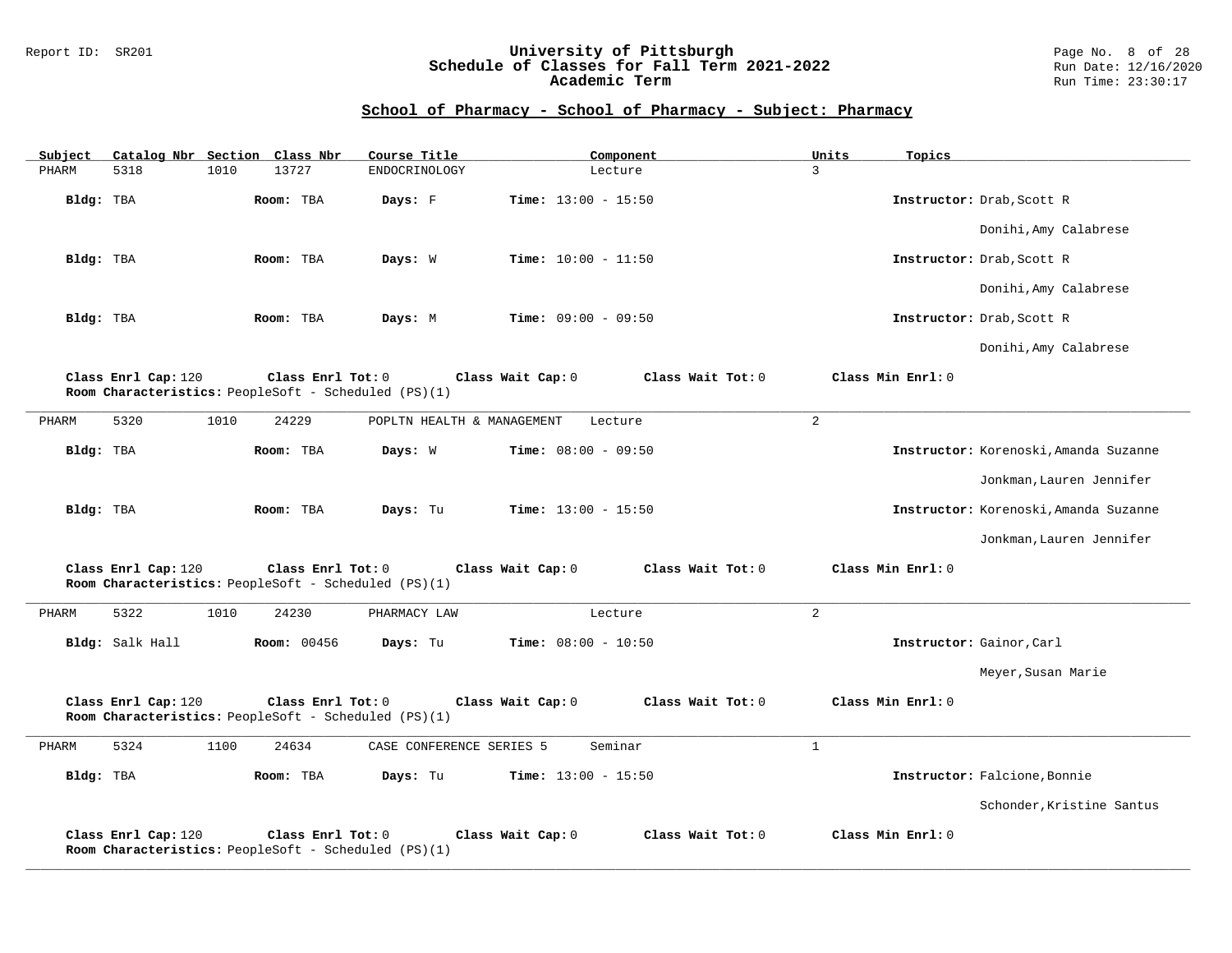| PHARM | 5401<br>1010         | 13728                                                                                                | PHARMD ADV PHARM PRACT EXPRN 1Clinical |                   | 5                            |
|-------|----------------------|------------------------------------------------------------------------------------------------------|----------------------------------------|-------------------|------------------------------|
|       | Bldg: TO BE ARRANGED | Room: TBA $\rule{1em}{0.15mm}$ Days: TBA Time: $00:00 - 00:00$                                       |                                        |                   | Instructor: Skledar, Susan J |
|       |                      | Class Enrl Cap: 110 $\qquad$ Class Enrl Tot: 0 $\qquad$ Class Wait Cap: 0 $\qquad$ Class Wait Tot: 0 |                                        |                   | Class Min Enrl: 0            |
| PHARM | 5402                 | 1010 13729                                                                                           | PHARMD ADV PHARM PRACT EXPRN 2Clinical |                   | 5 <sub>1</sub>               |
|       | Bldg: TO BE ARRANGED | Room: TBA $Days: TBA$ Time: $00:00 - 00:00$                                                          |                                        |                   | Instructor: Skledar, Susan J |
|       |                      | Class Enrl Cap: 110 $\qquad$ Class Enrl Tot: 0 $\qquad$ Class Wait Cap: 0 $\qquad$ Class Wait Tot: 0 |                                        |                   | Class Min Enrl: 0            |
| PHARM |                      | 5403 1010 13730 PHARMD ADV PHARM PRACT EXPRN 3Clinical                                               |                                        |                   | -5                           |
|       | Bldg: TO BE ARRANGED | Room: TBA $Days:$ TBA Time: $00:00 - 00:00$                                                          |                                        |                   | Instructor: Skledar, Susan J |
|       |                      | Class Enrl Cap: 110 Class Enrl Tot: 0 Class Wait Cap: 0 Class Wait Tot: 0                            |                                        |                   | Class Min Enrl: 0            |
| PHARM | 5404                 | 1010 13731 PHARMD ADV PHARM PRACT EXPRN 4Clinical                                                    |                                        |                   | $5^{\circ}$                  |
|       | Bldg: TO BE ARRANGED | Room: TBA $Days: TBA$ Time: $00:00 - 00:00$                                                          |                                        |                   | Instructor: Skledar, Susan J |
|       |                      | Class Enrl Cap: 110 $\qquad$ Class Enrl Tot: 0 $\qquad$ Class Wait Cap: 0 $\qquad$ Class Wait Tot: 0 |                                        |                   | Class Min Enrl: 0            |
| PHARM | 5405<br>1010         | 13732 PHARMD ADV PHARM PRACT EXPRN 5Clinical                                                         |                                        |                   | $5^{\circ}$                  |
|       | Bldg: TO BE ARRANGED | Room: TBA $Days: TBA$ Time: $00:00 - 00:00$                                                          |                                        |                   | Instructor: Skledar, Susan J |
|       |                      | Class Enrl Cap: 110 Class Enrl Tot: 0 Class Wait Cap: 0 Class Wait Tot: 0                            |                                        |                   | Class Min Enrl: 0            |
| PHARM | 5406<br>1010         | 13733 PHARMD ADV PHARM PRACT EXPRN 6Clinical                                                         |                                        |                   | $5^{\circ}$                  |
|       | Bldg: TO BE ARRANGED | Room: TBA $Days: TBA$ Time: $00:00 - 00:00$                                                          |                                        |                   | Instructor: Skledar, Susan J |
|       | Class Enrl Cap: 110  | Class Enrl Tot: $0$ Class Wait Cap: $0$ Class Wait Tot: $0$                                          |                                        |                   | Class Min Enrl: 0            |
| PHARM | 5407<br>1010         | 13734                                                                                                | PHARMD ADV PHARM PRACT EXPRN 7Clinical |                   | $5^{\circ}$                  |
|       | Bldg: TO BE ARRANGED | Room: TBA $Days:$ TBA $Time: 00:00 - 00:00$                                                          |                                        |                   | Instructor: Skledar, Susan J |
|       |                      | Class Enrl Cap: 110 $\qquad$ Class Enrl Tot: 0 $\qquad$ Class Wait Cap: 0 $\qquad$ Class Wait Tot: 0 |                                        |                   | Class Min Enrl: 0            |
| PHARM | 5408<br>1010         | 21396                                                                                                | PHARMD ADV PHARM PRACT EXPRN 8Clinical |                   | $5^{\circ}$                  |
|       | Bldg: TO BE ARRANGED | Room: TBA $Days: TBA$ Time: $00:00 - 00:00$                                                          |                                        |                   | Instructor: Skledar, Susan J |
|       |                      | Class Enrl Cap: 110 $\qquad$ Class Enrl Tot: 0 $\qquad$ Class Wait Cap: 0 $\qquad$ Class Wait Tot: 0 |                                        |                   | Class Min Enrl: 0            |
| PHARM |                      | 5409 1010 22465 PHARMD ADV PHARM PRAC EXPRN 9 Clinical                                               |                                        |                   | $5^{\circ}$                  |
|       | Bldg: TO BE ARRANGED | Room: TBA $Days: TBA$ Time: $00:00 - 00:00$                                                          |                                        |                   | Instructor: Skledar, Susan J |
|       | Class Enrl Cap: 35   | $Class$ $Enr1$ $Tot: 0$                                                                              | Class Wait Cap: 0                      | Class Wait Tot: 0 | Class Min Enrl: 0            |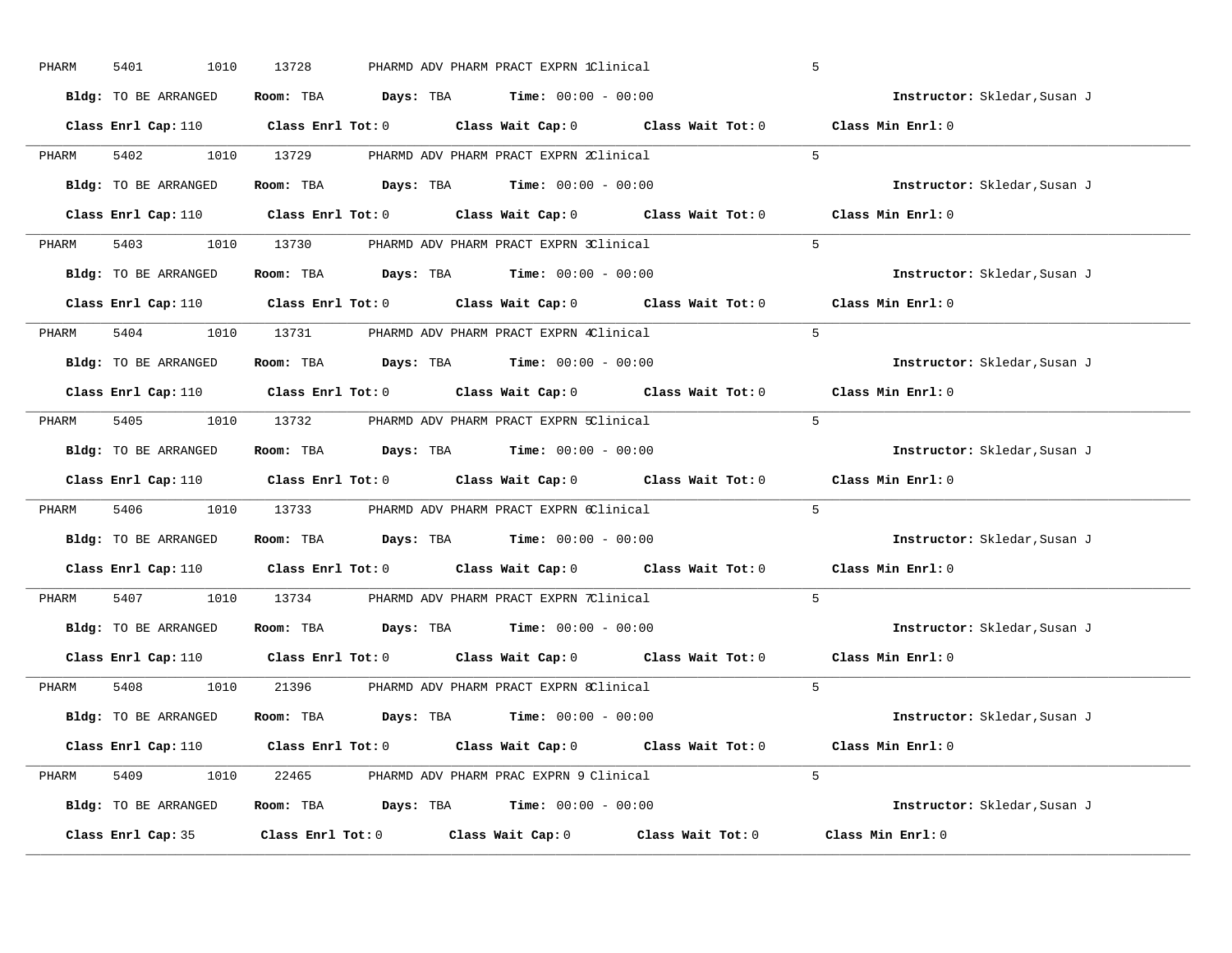### Report ID: SR201 **University of Pittsburgh** Page No. 10 of 28 **Schedule of Classes for Fall Term 2021-2022** Run Date: 12/16/2020 **Academic Term** Run Time: 23:30:17

| Catalog Nbr Section Class Nbr<br>Subject                                                                                                                                                                                           | Course Title                                                                                                                                                                                                                       | Units<br>Component  | Topics                          |  |  |  |  |  |
|------------------------------------------------------------------------------------------------------------------------------------------------------------------------------------------------------------------------------------|------------------------------------------------------------------------------------------------------------------------------------------------------------------------------------------------------------------------------------|---------------------|---------------------------------|--|--|--|--|--|
| PHARM<br>5410<br>1030                                                                                                                                                                                                              | ADV PHAR PRACT EXPRN 1 - INT'IClinical<br>22156                                                                                                                                                                                    | 5                   |                                 |  |  |  |  |  |
| Bldg: TO BE ARRANGED                                                                                                                                                                                                               | Time: $00:00 - 00:00$<br>Room: TBA<br>Days: TBA                                                                                                                                                                                    |                     | Instructor: Skledar, Susan J    |  |  |  |  |  |
| Class Enrl Cap: 35                                                                                                                                                                                                                 | Class Enrl Tot: 0<br>Class Wait Cap: 0                                                                                                                                                                                             | Class Wait Tot: 0   | Class Min $Enr1: 0$             |  |  |  |  |  |
|                                                                                                                                                                                                                                    | <b></b> This class has an additional fee. For more information go to <a <br="" href="http://www.registrar.pitt.edu">target="_blank"&gt;http://www.registrar.pitt.edu/</a> , and click on Faculty and Staff, then Course and Class. |                     |                                 |  |  |  |  |  |
| 5411<br>1030<br>PHARM                                                                                                                                                                                                              | 22157<br>ADV PHAR PRACT EXPRN 2 - INT'LClinical                                                                                                                                                                                    | 5                   |                                 |  |  |  |  |  |
| Bldg: TO BE ARRANGED                                                                                                                                                                                                               | <b>Time:</b> $00:00 - 00:00$<br>Room: TBA<br>Days: TBA                                                                                                                                                                             |                     | Instructor: Skledar, Susan J    |  |  |  |  |  |
| Class Enrl Cap: 35                                                                                                                                                                                                                 | Class Enrl Tot: 0<br>Class Wait Cap: 0                                                                                                                                                                                             | Class Wait Tot: 0   | Class Min Enrl: 0               |  |  |  |  |  |
| <b></b> This class has an additional fee. For more information go to <a <br="" href="http://www.registrar.pitt.edu">target="_blank"&gt;http://www.registrar.pitt.edu/</a> , and click on Faculty and Staff, then Course and Class. |                                                                                                                                                                                                                                    |                     |                                 |  |  |  |  |  |
| 5801<br>1010<br>PHARM                                                                                                                                                                                                              | 13735<br>PHARMCTCL CRE TO UNDSV POPLTNSPracticum                                                                                                                                                                                   | $1 - 6$             |                                 |  |  |  |  |  |
| Bldg: Salk Hall                                                                                                                                                                                                                    | <b>Room: 00214</b><br>Days: M<br><b>Time:</b> $13:00 - 13:50$                                                                                                                                                                      |                     | Instructor: Connor, Sharon E    |  |  |  |  |  |
| Class Enrl Cap: 8                                                                                                                                                                                                                  | Class Enrl Tot: 0<br>Class Wait Cap: 0                                                                                                                                                                                             | Class Wait Tot: $0$ | Class Min $Enr1: 0$             |  |  |  |  |  |
| 5806<br>1010<br>PHARM                                                                                                                                                                                                              | 22452<br>PEDIATRIC PHARMACEUTICAL CARE Lecture                                                                                                                                                                                     | 2                   |                                 |  |  |  |  |  |
| Bldg: Salk Annex                                                                                                                                                                                                                   | Room: 0G103<br><b>Time:</b> $14:00 - 15:50$<br>Days: W                                                                                                                                                                             |                     | Instructor: Schiff, Denise      |  |  |  |  |  |
| Class Enrl Cap: 15                                                                                                                                                                                                                 | Class Enrl Tot: 0<br>Class Wait Cap: 0                                                                                                                                                                                             | Class Wait Tot: 0   | $Class Min Ernst: 0$            |  |  |  |  |  |
| 5811<br>1060<br>PHARM                                                                                                                                                                                                              | 22158<br>CLINICAL NUTRITION<br>Lecture                                                                                                                                                                                             | $\mathbf{1}$        |                                 |  |  |  |  |  |
| Bldg: Salk Annex                                                                                                                                                                                                                   | <b>Room: 0G103</b><br>Days: MW<br><b>Time:</b> $13:00 - 14:20$                                                                                                                                                                     |                     | Instructor: Johnson, Heather J  |  |  |  |  |  |
| Class Enrl Cap: 16                                                                                                                                                                                                                 | Class Enrl Tot: 0<br>Class Wait Cap: 0                                                                                                                                                                                             | Class Wait Tot: 0   | Class Min Enrl: 0               |  |  |  |  |  |
| 5812<br>1070<br>PHARM                                                                                                                                                                                                              | HEALTHCARE INNOVATIONS 1<br>13739<br>Lecture                                                                                                                                                                                       | 1.5                 |                                 |  |  |  |  |  |
| Bldg: Salk Annex                                                                                                                                                                                                                   | <b>Room: 0G103</b><br>Days: Th<br><b>Time:</b> $13:00 - 14:50$                                                                                                                                                                     |                     | Instructor: Pringle, Janice Lee |  |  |  |  |  |
| Class Enrl Cap: 12                                                                                                                                                                                                                 | Class Enrl Tot: 0<br>Class Wait Cap: 0                                                                                                                                                                                             | Class Wait Tot: 0   | Class Min Enrl: 0               |  |  |  |  |  |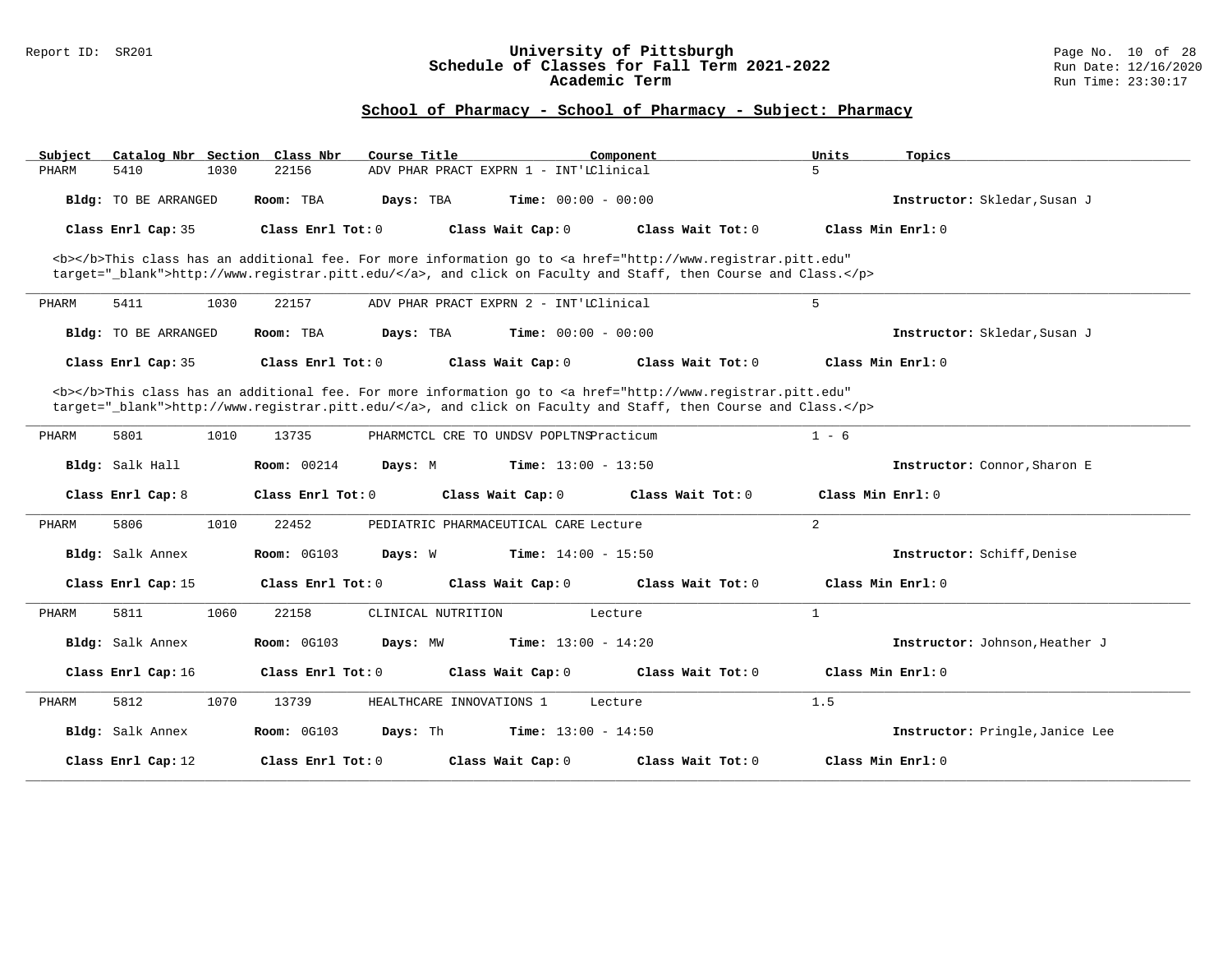### Report ID: SR201 **University of Pittsburgh** Page No. 11 of 28 **Schedule of Classes for Fall Term 2021-2022** Run Date: 12/16/2020 **Academic Term** Run Time: 23:30:17

| Subject   |                      |      | Catalog Nbr Section Class Nbr                                             | Course Title                         |                              | Component         | Units          | Topics                               |
|-----------|----------------------|------|---------------------------------------------------------------------------|--------------------------------------|------------------------------|-------------------|----------------|--------------------------------------|
| PHARM     | 5815                 | 1050 | 17693                                                                     | CONCEPTS MANAGED CARE PHARM Lecture  |                              |                   | $\overline{2}$ |                                      |
| Bldg: TBA |                      |      | Room: TBA                                                                 | Days: M                              | <b>Time:</b> $17:30 - 19:20$ |                   |                | Instructor: Lopata, Erin Marie       |
|           |                      |      |                                                                           |                                      |                              |                   |                | Mancini, Daniel Joseph               |
|           | Class Enrl Cap: 20   |      | Class Enrl Tot: 0<br>Room Characteristics: PeopleSoft - Scheduled (PS)(1) |                                      | Class Wait Cap: 0            | Class Wait Tot: 0 |                | Class Min Enrl: 0                    |
| PHARM     | 5817                 | 1050 | 17689                                                                     | ADVANCED INFECTIOUS DISEASES Lecture |                              |                   | $\mathbf{1}$   |                                      |
| Bldg: TBA |                      |      | Room: TBA                                                                 | Days: W                              | <b>Time:</b> $13:00 - 14:20$ |                   |                | Instructor: Falcione, Bonnie         |
| Bldg: TBA |                      |      | Room: TBA                                                                 | Days: M                              | <b>Time:</b> $13:00 - 14:20$ |                   |                | Instructor: Falcione, Bonnie         |
|           | Class Enrl Cap: 10   |      | Class Enrl Tot: 0<br>Room Characteristics: PeopleSoft - Scheduled (PS)(1) |                                      | Class Wait Cap: 0            | Class Wait Tot: 0 |                | Class Min Enrl: 0                    |
| PHARM     | 5818                 | 1010 | 22772                                                                     | MEDICAL PARASITOLOGY                 |                              | Lecture           | $\mathbf{1}$   |                                      |
| Bldg: TBA |                      |      | Room: TBA                                                                 | Days: W                              | <b>Time:</b> $14:30 - 15:50$ |                   |                | Instructor: Schiff, Paul L           |
| Bldg: TBA |                      |      | Room: TBA                                                                 | Days: M                              | $Time: 14:30 - 15:50$        |                   |                | Instructor: Schiff, Paul L           |
|           | Class Enrl Cap: 24   |      | Class Enrl Tot: 0<br>Room Characteristics: PeopleSoft - Scheduled (PS)(1) |                                      | Class Wait Cap: 0            | Class Wait Tot: 0 |                | Class Min Enrl: 0                    |
| PHARM     | 5820                 | 1030 | 21089                                                                     | PHARMACY INNOVATION 1                |                              | Seminar           | $\mathbf{1}$   |                                      |
|           | Bldg: Salk Annex     |      | <b>Room: 0G103</b>                                                        | Days: W                              | <b>Time:</b> $16:00 - 16:50$ |                   |                | Instructor: Ali, Ameer S             |
|           |                      |      |                                                                           |                                      |                              |                   |                | Patel, Ravi                          |
|           | Class Enrl Cap: 15   |      | Class Enrl Tot: 0                                                         |                                      | Class Wait Cap: 0            | Class Wait Tot: 0 |                | Class Min Enrl: 0                    |
| PHARM     | 5824                 | 1200 | 23176                                                                     | MENTORED RESEARCH                    |                              | Directed Studies  | $1 - 3$        |                                      |
|           | Bldg: TO BE ARRANGED |      | Room: TBA                                                                 | Days: TBA                            | <b>Time:</b> $00:00 - 00:00$ |                   |                | Instructor: Stevenson, James Michael |
|           | Class Enrl Cap: 35   |      | Class Enrl Tot: 0                                                         |                                      | Class Wait Cap: 0            | Class Wait Tot: 0 |                | Class Min Enrl: 0                    |
| PHARM     | 5824                 | 1205 | 23484                                                                     | MENTORED RESEARCH                    |                              | Directed Studies  | $1 - 3$        |                                      |
|           | Bldg: TO BE ARRANGED |      | Room: TBA                                                                 | Days: TBA                            | <b>Time:</b> $00:00 - 00:00$ |                   |                | Instructor: Poloyac, Samuel M        |
|           | Class Enrl Cap: 10   |      | Class Enrl Tot: 0                                                         |                                      | Class Wait Cap: 0            | Class Wait Tot: 0 |                | Class Min Enrl: 0                    |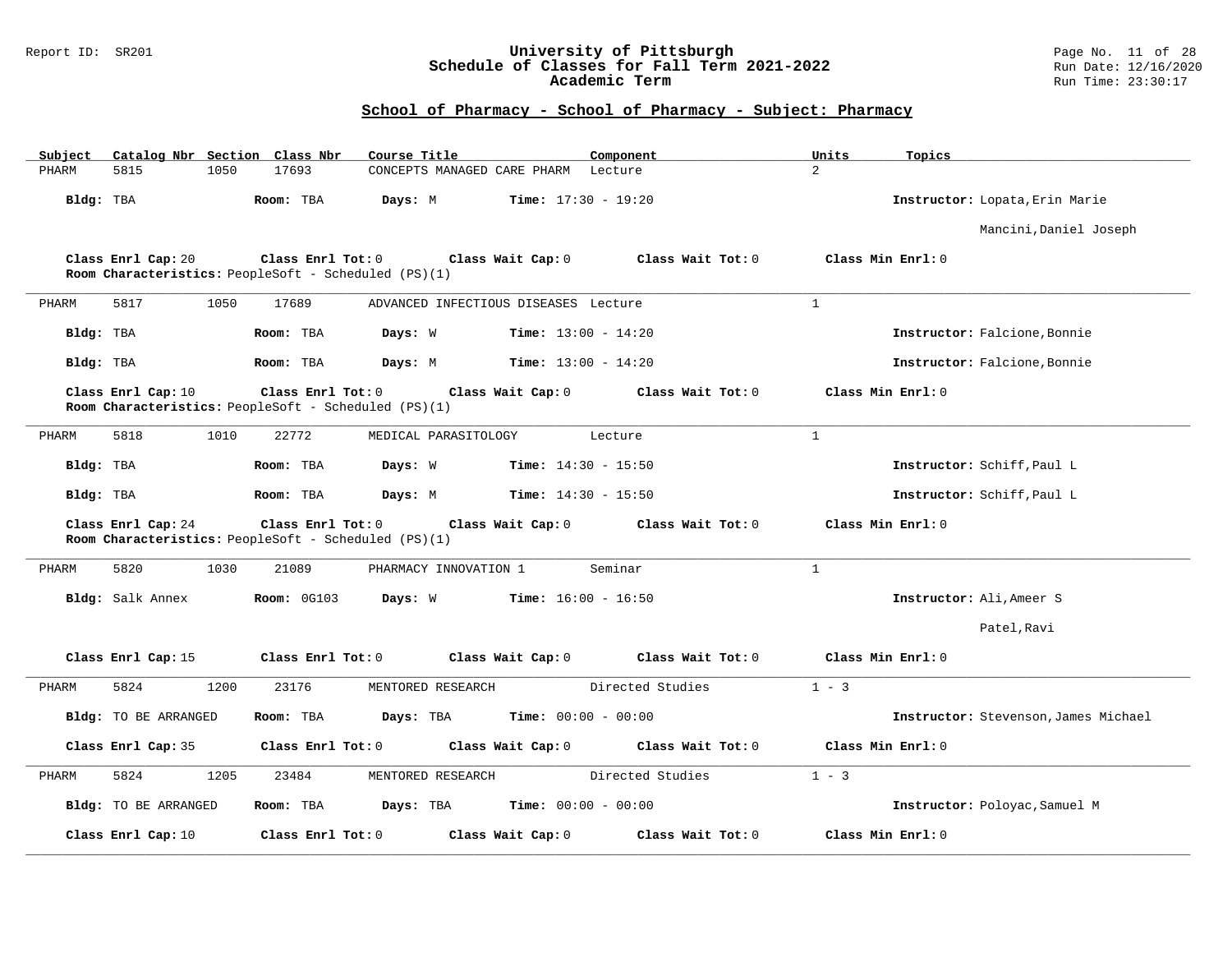#### Report ID: SR201 **University of Pittsburgh** Page No. 12 of 28 **Schedule of Classes for Fall Term 2021-2022** Run Date: 12/16/2020 **Academic Term** Run Time: 23:30:17

|           | Subject Catalog Nbr Section Class Nbr | Course Title                                                                                                                   | Component                          | Units<br>Topics                   |
|-----------|---------------------------------------|--------------------------------------------------------------------------------------------------------------------------------|------------------------------------|-----------------------------------|
| PHARM     | 5824<br>1210                          | 23485<br>MENTORED RESEARCH                                                                                                     | Directed Studies                   | $1 - 3$                           |
|           | Bldg: TO BE ARRANGED                  | Room: TBA $Days:$ TBA $Time: 00:00 - 00:00$                                                                                    |                                    | Instructor: Empey, Philip         |
|           |                                       | Class Enrl Cap: 10 $\qquad$ Class Enrl Tot: 0 $\qquad$ Class Wait Cap: 0 $\qquad$ Class Wait Tot: 0                            |                                    | Class Min Enrl: 0                 |
| PHARM     | 5824<br>1215                          | 23486<br>MENTORED RESEARCH                                                                                                     | Directed Studies                   | $1 - 3$                           |
|           | Bldg: TO BE ARRANGED                  | <b>Room:</b> TBA <b>Days:</b> TBA <b>Time:</b> 00:00 - 00:00                                                                   |                                    | Instructor: Rohan, Lisa C.        |
|           |                                       | Class Enrl Cap: 10 Class Enrl Tot: 0 Class Wait Cap: 0 Class Wait Tot: 0                                                       |                                    | Class Min Enrl: 0                 |
| PHARM     | 5824<br>1220                          | 23487                                                                                                                          | MENTORED RESEARCH Directed Studies | $1 - 3$                           |
|           | Bldg: TO BE ARRANGED                  | Room: TBA $Days:$ TBA $Time: 00:00 - 00:00$                                                                                    |                                    | Instructor: Venkataramanan, Raman |
|           | Class Enrl Cap: 10                    | Class Enrl Tot: 0 Class Wait Cap: 0 Class Wait Tot: 0                                                                          |                                    | Class Min Enrl: 0                 |
| PHARM     | 5824<br>1225                          | 23488<br>MENTORED RESEARCH                                                                                                     | Directed Studies                   | $1 - 3$                           |
|           | Bldg: TO BE ARRANGED                  | <b>Room:</b> TBA <b>Days:</b> TBA <b>Time:</b> 00:00 - 00:00                                                                   |                                    | Instructor: Staff                 |
|           |                                       | Class Enrl Cap: 10 $\qquad$ Class Enrl Tot: 0 $\qquad$ Class Wait Cap: 0 $\qquad$ Class Wait Tot: 0 $\qquad$ Class Min Enrl: 0 |                                    |                                   |
| PHARM     | 5831<br>1010                          | 25658 HEALTHCARE LGBTQIA COMMUNITY Seminar                                                                                     |                                    | 2                                 |
| Bldg: TBA |                                       | <b>Room:</b> TBA $\qquad \qquad$ <b>Days:</b> Tu $\qquad \qquad$ <b>Time:</b> $18:00 - 19:50$                                  |                                    | Instructor: Grieve, Lorin Brendan |
|           | Class Enrl Cap: 15                    | Class Enrl Tot: 0 Class Wait Cap: 0 Class Wait Tot: 0<br>Room Characteristics: PeopleSoft - Scheduled (PS)(1)                  |                                    | Class Min $Enr1:0$                |
| PHARM     | 5835<br>1010                          | 26761<br>INTRAPRENEURSHIP STRATEGY Lecture                                                                                     |                                    | $\mathbf{1}$                      |
|           | Bldg: Salk Annex                      | <b>Room:</b> $0G103$ <b>Days:</b> W <b>Time:</b> $17:00 - 17:50$                                                               |                                    | Instructor: Ali, Ameer S          |
|           |                                       |                                                                                                                                |                                    | Patel, Ravi                       |
|           |                                       | Class Enrl Cap: $6$ Class Enrl Tot: $0$ Class Wait Cap: $0$                                                                    | Class Wait Tot: 0                  | Class Min Enrl: 0                 |
| PHARM     | 5837<br>1250                          | 29811<br>INTRO TO PSYCHOPHARMACOLOGY Lecture                                                                                   |                                    | $\mathbf{3}$                      |
|           |                                       | Bldg: Cathedral of LearniRoom: 02017 Days: M                                                                                   | $Time: 16:00 - 18:50$              | Instructor: Fabian, Tanya J.      |
|           |                                       |                                                                                                                                |                                    | Tarter, Ralph E                   |
|           | Class Enrl Cap: 8                     | Class Wait Cap: 0<br>Class Enrl Tot: 0                                                                                         | Class Wait Tot: 0                  | Class Min Enrl: 0                 |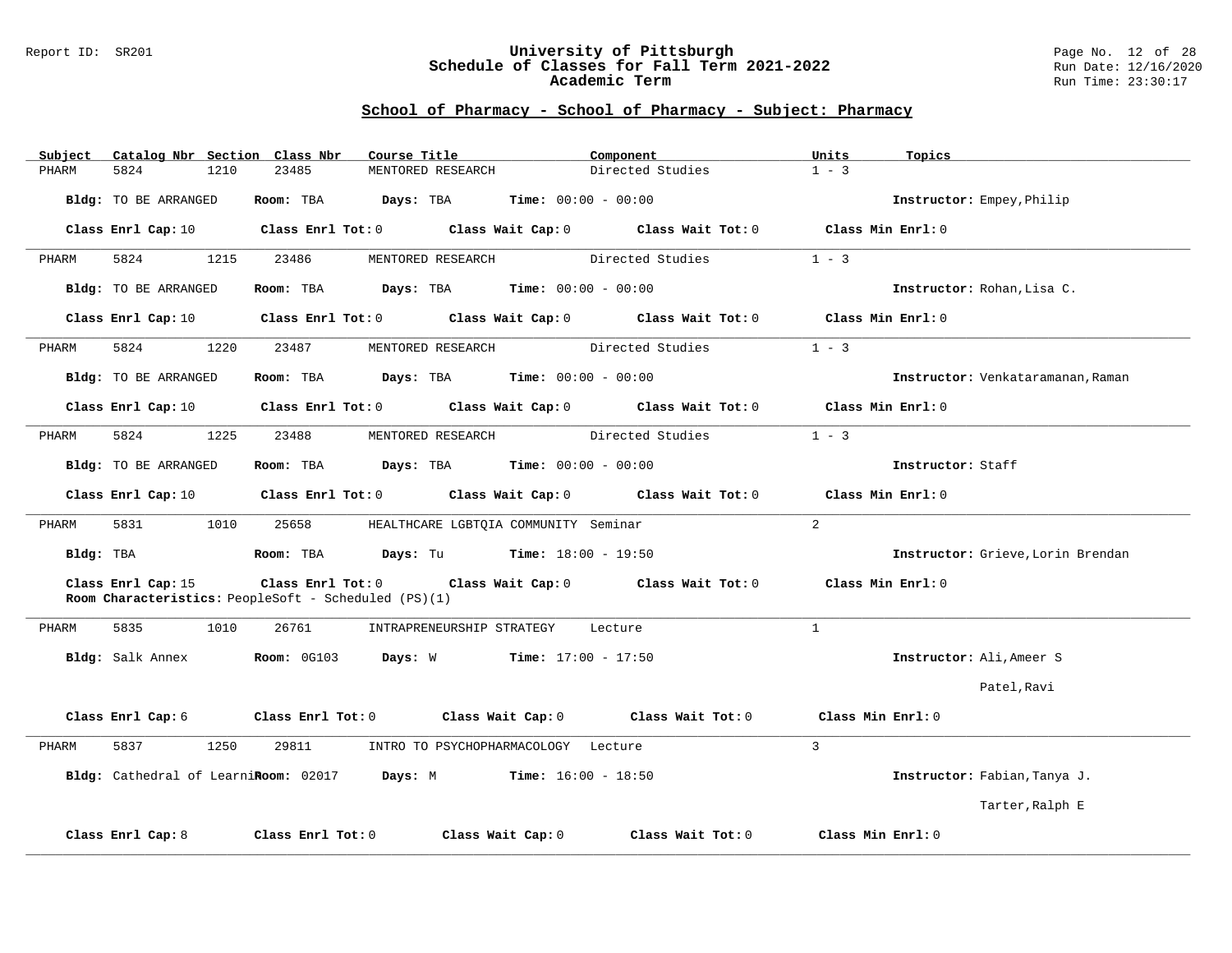#### Report ID: SR201 **University of Pittsburgh** Page No. 13 of 28 **Schedule of Classes for Fall Term 2021-2022** Run Date: 12/16/2020 **Academic Term** Run Time: 23:30:17

| Subject | Catalog Nbr Section Class Nbr | Course Title                                                                               |                  | Component                              |                                                  | Units             | Topics                                  |
|---------|-------------------------------|--------------------------------------------------------------------------------------------|------------------|----------------------------------------|--------------------------------------------------|-------------------|-----------------------------------------|
| PHARM   | 5851<br>1010                  | 22505                                                                                      | SPECIAL TOPICS 1 |                                        | Independent Study                                | $1 - 3$           |                                         |
|         |                               |                                                                                            |                  |                                        |                                                  |                   |                                         |
|         | Bldg: TO BE ARRANGED          | Room: TBA $Days:$ TBA $Time: 00:00 - 00:00$                                                |                  |                                        |                                                  |                   | Instructor: Ma, Xiaochao                |
|         |                               | Class Enrl Cap: 35 Class Enrl Tot: 0 Class Wait Cap: 0 Class Wait Tot: 0 Class Min Enrl: 0 |                  |                                        |                                                  |                   |                                         |
| PHARM   | 5851 1015                     | 22506                                                                                      |                  |                                        | SPECIAL TOPICS 1 1 and independent Study 1 - 3   |                   |                                         |
|         | Bldg: TO BE ARRANGED          | Room: TBA $Days:$ TBA $Time: 00:00 - 00:00$                                                |                  |                                        |                                                  |                   | Instructor: Ruby, Christine M           |
|         | Class Enrl Cap: 35            | Class Enrl Tot: $0$ Class Wait Cap: $0$ Class Wait Tot: $0$ Class Min Enrl: $0$            |                  |                                        |                                                  |                   |                                         |
| PHARM   | 5851<br>1020                  | 22507                                                                                      |                  | SPECIAL TOPICS 1 1 Independent Study   |                                                  | $1 - 3$           |                                         |
|         | Bldg: TO BE ARRANGED          | Room: TBA $Days:$ TBA $Time: 00:00 - 00:00$                                                |                  |                                        |                                                  |                   | Instructor: Carroll, Joni Colleen       |
|         |                               | Class Enrl Cap: 35 Class Enrl Tot: 0 Class Wait Cap: 0 Class Wait Tot: 0 Class Min Enrl: 0 |                  |                                        |                                                  |                   |                                         |
| PHARM   | 5851 1025 22508               |                                                                                            |                  | SPECIAL TOPICS 1 1 1 Independent Study |                                                  | $1 - 3$           |                                         |
|         | Bldg: TO BE ARRANGED          | Room: TBA $Days:$ TBA $Time: 00:00 - 00:00$                                                |                  |                                        |                                                  |                   | Instructor: Hernandez Delso, Inmaculada |
|         |                               | Class Enrl Cap: 35 Class Enrl Tot: 0 Class Wait Cap: 0 Class Wait Tot: 0 Class Min Enrl: 0 |                  |                                        |                                                  |                   |                                         |
| PHARM   | 5851 1030 22509               |                                                                                            |                  | SPECIAL TOPICS 1 1 1 Independent Study |                                                  | $1 - 3$           |                                         |
|         | Bldg: TO BE ARRANGED          | Room: TBA $Days:$ TBA $Time: 00:00 - 00:00$                                                |                  |                                        |                                                  |                   | Instructor: Seybert, Amy L              |
|         |                               | Class Enrl Cap: 35 Class Enrl Tot: 0 Class Wait Cap: 0 Class Wait Tot: 0 Class Min Enrl: 0 |                  |                                        |                                                  |                   |                                         |
| PHARM   | 5851 38                       | 1035 22510                                                                                 |                  |                                        | SPECIAL TOPICS 1 1 1ndependent Study             | $1 - 3$           |                                         |
|         | Bldg: TO BE ARRANGED          | Room: TBA $Days:$ TBA $Time:$ 00:00 - 00:00                                                |                  |                                        |                                                  |                   | Instructor: Schonder, Kristine Santus   |
|         |                               | Class Enrl Cap: 35 Class Enrl Tot: 0 Class Wait Cap: 0 Class Wait Tot: 0 Class Min Enrl: 0 |                  |                                        |                                                  |                   |                                         |
| PHARM   | 5851 1040                     |                                                                                            |                  |                                        | 22511 SPECIAL TOPICS 1 1 Independent Study 1 - 3 |                   |                                         |
|         | Bldg: TO BE ARRANGED          | Room: TBA $Days:$ TBA $Time: 00:00 - 00:00$                                                |                  |                                        |                                                  |                   | Instructor: Donihi, Amy Calabrese       |
|         |                               | Class Enrl Cap: 35 Class Enrl Tot: 0 Class Wait Cap: 0 Class Wait Tot: 0 Class Min Enrl: 0 |                  |                                        |                                                  |                   |                                         |
| PHARM   | 5851<br>1045                  | 22512                                                                                      |                  | SPECIAL TOPICS 1 1 1ndependent Study   |                                                  | $1 - 3$           |                                         |
|         | Bldg: TO BE ARRANGED          | Room: TBA $Days:$ TBA $Time: 00:00 - 00:00$                                                |                  |                                        |                                                  |                   | Instructor: Patel, Ravi                 |
|         |                               | Class Enrl Cap: 35 Class Enrl Tot: 0 Class Wait Cap: 0 Class Wait Tot: 0                   |                  |                                        |                                                  | Class Min Enrl: 0 |                                         |
|         |                               |                                                                                            |                  |                                        |                                                  |                   |                                         |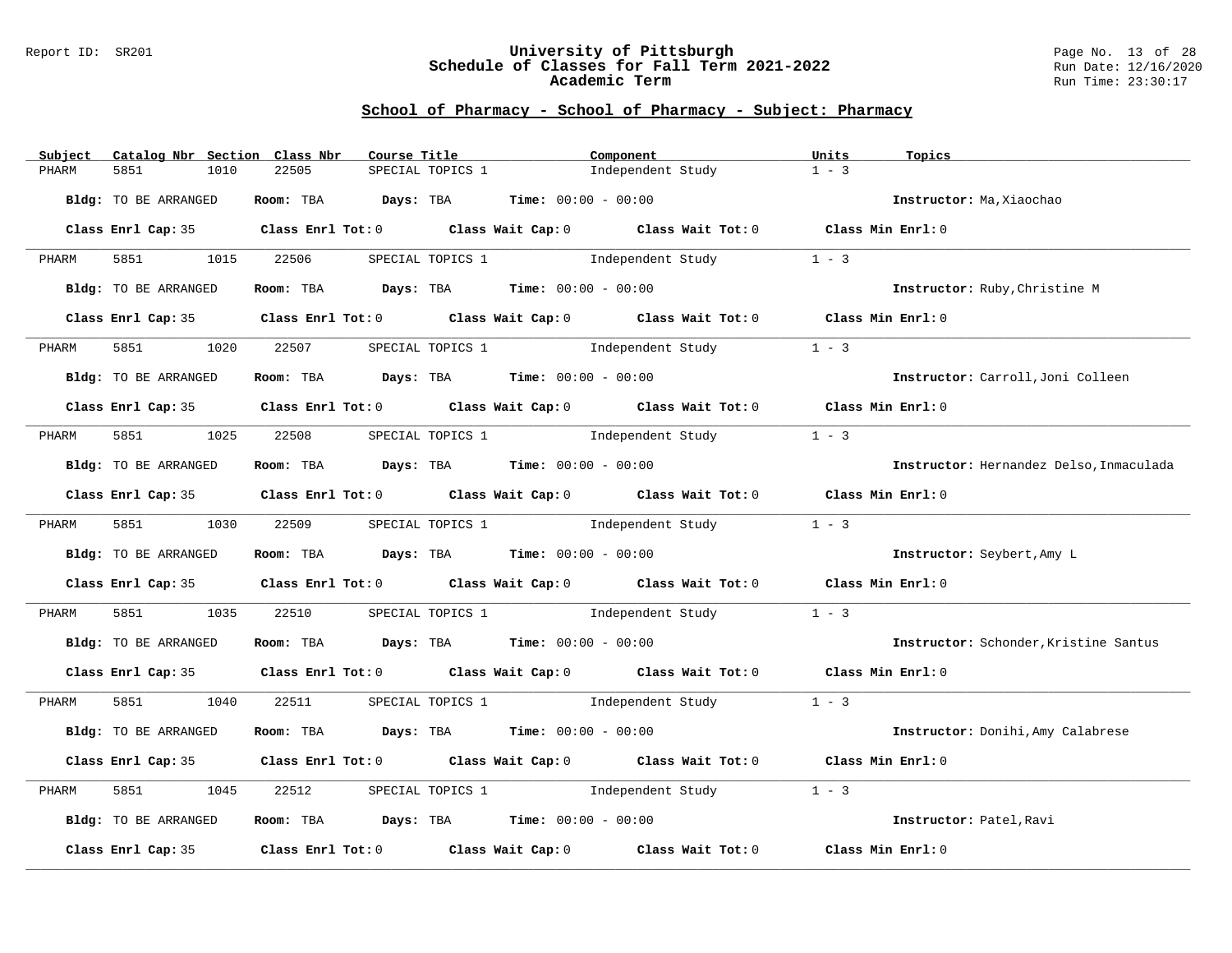| PHARM | 5851<br>1050         | 22513 | SPECIAL TOPICS 1 1 Independent Study                                                       | $1 - 3$                            |
|-------|----------------------|-------|--------------------------------------------------------------------------------------------|------------------------------------|
|       | Bldg: TO BE ARRANGED |       | Room: TBA $Days:$ TBA $Time: 00:00 - 00:00$                                                | Instructor: Gill, Sandra Lucille   |
|       |                      |       | Class Enrl Cap: 35 Class Enrl Tot: 0 Class Wait Cap: 0 Class Wait Tot: 0 Class Min Enrl: 0 |                                    |
| PHARM | 5851 1055 22514      |       | SPECIAL TOPICS 1 1 1 1 1 1 1 1 1 1 1 1 2 1 2 1 2 3                                         |                                    |
|       | Bldg: TO BE ARRANGED |       | Room: TBA $Days:$ TBA $Time: 00:00 - 00:00$                                                | Instructor: Coley, Kim Coccodrilli |
|       |                      |       | Class Enrl Cap: 35 Class Enrl Tot: 0 Class Wait Cap: 0 Class Wait Tot: 0 Class Min Enrl: 0 |                                    |
|       |                      |       | PHARM 5851 1060 22929 SPECIAL TOPICS 1 Independent Study 1 - 3                             |                                    |
|       | Bldg: TO BE ARRANGED |       | Room: TBA $Days:$ TBA $Time: 00:00 - 00:00$                                                | Instructor: Ali, Ameer S           |
|       |                      |       | Class Enrl Cap: 35 Class Enrl Tot: 0 Class Wait Cap: 0 Class Wait Tot: 0 Class Min Enrl: 0 |                                    |
| PHARM |                      |       | 5851 1065 22930 SPECIAL TOPICS 1 Independent Study 1 - 3                                   |                                    |
|       | Bldg: TO BE ARRANGED |       | Room: TBA $Days:$ TBA $Time: 00:00 - 00:00$                                                | Instructor: Empey, Philip          |
|       |                      |       | Class Enrl Cap: 35 Class Enrl Tot: 0 Class Wait Cap: 0 Class Wait Tot: 0 Class Min Enrl: 0 |                                    |
| PHARM |                      |       | 5851 1070 22931 SPECIAL TOPICS 1 Independent Study 1 - 3                                   |                                    |
|       | Bldg: TO BE ARRANGED |       | Room: TBA $Days:$ TBA $Time:$ $00:00 - 00:00$                                              | Instructor: Benedict, Neal Jaret   |
|       |                      |       | Class Enrl Cap: 35 Class Enrl Tot: 0 Class Wait Cap: 0 Class Wait Tot: 0 Class Min Enrl: 0 |                                    |
| PHARM |                      |       | 5851 1075 22932 SPECIAL TOPICS 1 Independent Study 1 - 3                                   |                                    |
|       | Bldg: TO BE ARRANGED |       | Room: TBA $Days:$ TBA $Time: 00:00 - 00:00$                                                | Instructor: Fabian, Tanya J.       |
|       |                      |       | Class Enrl Cap: 35 Class Enrl Tot: 0 Class Wait Cap: 0 Class Wait Tot: 0 Class Min Enrl: 0 |                                    |
| PHARM |                      |       | 5851 1080 22933 SPECIAL TOPICS 1 Independent Study 1 - 3                                   |                                    |
|       | Bldg: TO BE ARRANGED |       | Room: TBA $Days: TBA$ Time: $00:00 - 00:00$                                                | Instructor: Reynolds, Maureen D    |
|       |                      |       | Class Enrl Cap: 35 Class Enrl Tot: 0 Class Wait Cap: 0 Class Wait Tot: 0                   | Class Min Enrl: 0                  |
| PHARM |                      |       | 5851 1090 22934 SPECIAL TOPICS 1 Independent Study 1 - 3                                   |                                    |
|       | Bldg: TO BE ARRANGED |       | Room: TBA $Days:$ TBA $Time: 00:00 - 00:00$                                                | Instructor: Connor, Sharon E       |
|       |                      |       | Class Enrl Cap: 35 Class Enrl Tot: 0 Class Wait Cap: 0 Class Wait Tot: 0 Class Min Enrl: 0 |                                    |
|       |                      |       | PHARM 5851 1095 22935 SPECIAL TOPICS 1 Independent Study 1 - 3                             |                                    |
|       | Bldg: TO BE ARRANGED |       | Room: TBA $Days:$ TBA $Time: 00:00 - 00:00$                                                | Instructor: Nolin, Thomas D.       |
|       | Class Enrl Cap: 35   |       | Class Enrl Tot: $0$ Class Wait Cap: $0$ Class Wait Tot: $0$ Class Min Enrl: $0$            |                                    |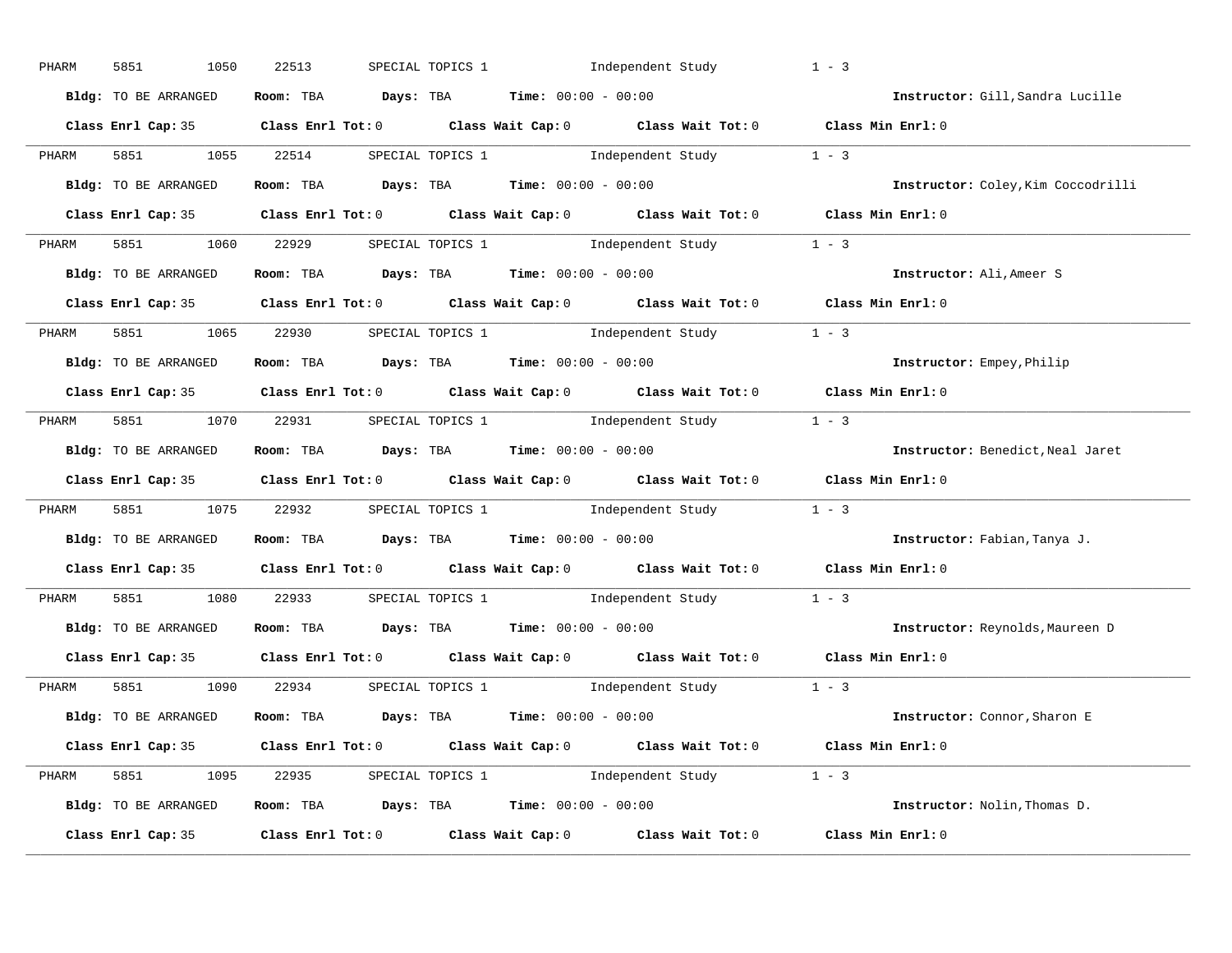#### Report ID: SR201 **University of Pittsburgh** Page No. 15 of 28 **Schedule of Classes for Fall Term 2021-2022** Run Date: 12/16/2020 **Academic Term** Run Time: 23:30:17

| Subject | Catalog Nbr Section Class Nbr | Course Title                                                                                 |                                    | Component         |                                              | Units             | Topics                               |
|---------|-------------------------------|----------------------------------------------------------------------------------------------|------------------------------------|-------------------|----------------------------------------------|-------------------|--------------------------------------|
| PHARM   | 5851<br>1100                  | 22936                                                                                        | SPECIAL TOPICS 1                   |                   | Independent Study                            | $1 - 3$           |                                      |
|         |                               |                                                                                              |                                    |                   |                                              |                   |                                      |
|         | Bldg: TO BE ARRANGED          | Room: TBA $\rule{1em}{0.15mm}$ Days: TBA $\rule{1em}{0.15mm}$ Time: $00:00 - 00:00$          |                                    |                   |                                              |                   | Instructor: Grieve, Lorin Brendan    |
|         |                               | Class Enrl Cap: 35 Class Enrl Tot: 0 Class Wait Cap: 0 Class Wait Tot: 0 Class Min Enrl: 0   |                                    |                   |                                              |                   |                                      |
| PHARM   | 5851 1105 23212               |                                                                                              |                                    |                   | SPECIAL TOPICS 1 5 Independent Study         | $1 - 3$           |                                      |
|         | Bldg: TO BE ARRANGED          | Room: TBA $Days:$ TBA $Time: 00:00 - 00:00$                                                  |                                    |                   |                                              |                   | Instructor: Stevenson, James Michael |
|         |                               | Class Enrl Cap: 35 Class Enrl Tot: 0 Class Wait Cap: 0 Class Wait Tot: 0 Class Min Enrl: 0   |                                    |                   |                                              |                   |                                      |
| PHARM   | 5851<br>1110                  | 23213                                                                                        |                                    |                   | SPECIAL TOPICS 1 1 Independent Study         | $1 - 3$           |                                      |
|         | Bldg: TO BE ARRANGED          | Room: TBA $Days:$ TBA $Time: 00:00 - 00:00$                                                  |                                    |                   |                                              |                   | Instructor: Schiff, Denise           |
|         |                               | Class Enrl Cap: 35 Class Enrl Tot: 0 Class Wait Cap: 0 Class Wait Tot: 0 Class Min Enrl: 0   |                                    |                   |                                              |                   |                                      |
| PHARM   | 5851 1115 23214               |                                                                                              | SPECIAL TOPICS 1                   | Independent Study |                                              | $1 - 3$           |                                      |
|         | Bldg: TO BE ARRANGED          | Room: TBA $Days:$ TBA $Time: 00:00 - 00:00$                                                  |                                    |                   |                                              |                   | Instructor: Jonkman, Lauren Jennifer |
|         |                               | Class Enrl Cap: 35 Class Enrl Tot: 0 Class Wait Cap: 0 Class Wait Tot: 0 Class Min Enrl: 0   |                                    |                   |                                              |                   |                                      |
| PHARM   | 5851 1120 23215               |                                                                                              |                                    |                   | SPECIAL TOPICS 1 1 1 Independent Study       | $1 - 3$           |                                      |
|         | Bldg: TO BE ARRANGED          | Room: TBA $Days:$ TBA $Time: 00:00 - 00:00$                                                  |                                    |                   |                                              |                   | Instructor: Pater, Karen Steinmetz   |
|         |                               | Class Enrl Cap: 35 Class Enrl Tot: 0 Class Wait Cap: 0 Class Wait Tot: 0 Class Min Enrl: 0   |                                    |                   |                                              |                   |                                      |
| PHARM   | 5851 38                       | 1125 23216                                                                                   |                                    |                   | SPECIAL TOPICS 1 1 1 Independent Study       | $1 - 3$           |                                      |
|         | Bldg: TO BE ARRANGED          | Room: TBA $Days:$ TBA $Time:$ 00:00 - 00:00                                                  |                                    |                   |                                              |                   | Instructor: Empey, Kerry McGarr      |
|         |                               | Class Enrl Cap: 35 Class Enrl Tot: 0 Class Wait Cap: 0 Class Wait Tot: 0 Class Min Enrl: 0   |                                    |                   |                                              |                   |                                      |
| PHARM   | 5851 1130                     | 23217                                                                                        |                                    |                   | SPECIAL TOPICS $1$ Independent Study $1 - 3$ |                   |                                      |
|         | Bldg: TO BE ARRANGED          | Room: TBA $Days:$ TBA $Time: 00:00 - 00:00$                                                  |                                    |                   |                                              |                   | Instructor: Somma, Melissa A.        |
|         |                               | Class Enrl Cap: 35 Class Enrl Tot: 0 Class Wait Cap: 0 Class Wait Tot: 0 Class Min Enrl: 0   |                                    |                   |                                              |                   |                                      |
| PHARM   | 5852<br>1010                  | 22515                                                                                        | SPECIAL TOPICS 2 1ndependent Study |                   |                                              | $1 - 3$           |                                      |
|         | Bldg: TO BE ARRANGED          | Room: TBA $Days:$ TBA $Time: 00:00 - 00:00$                                                  |                                    |                   |                                              |                   | Instructor: Seybert, Amy L           |
|         |                               | Class Enrl Cap: 35 $\,$ Class Enrl Tot: 0 $\,$ Class Wait Cap: 0 $\,$ Class Wait Tot: 0 $\,$ |                                    |                   |                                              | Class Min Enrl: 0 |                                      |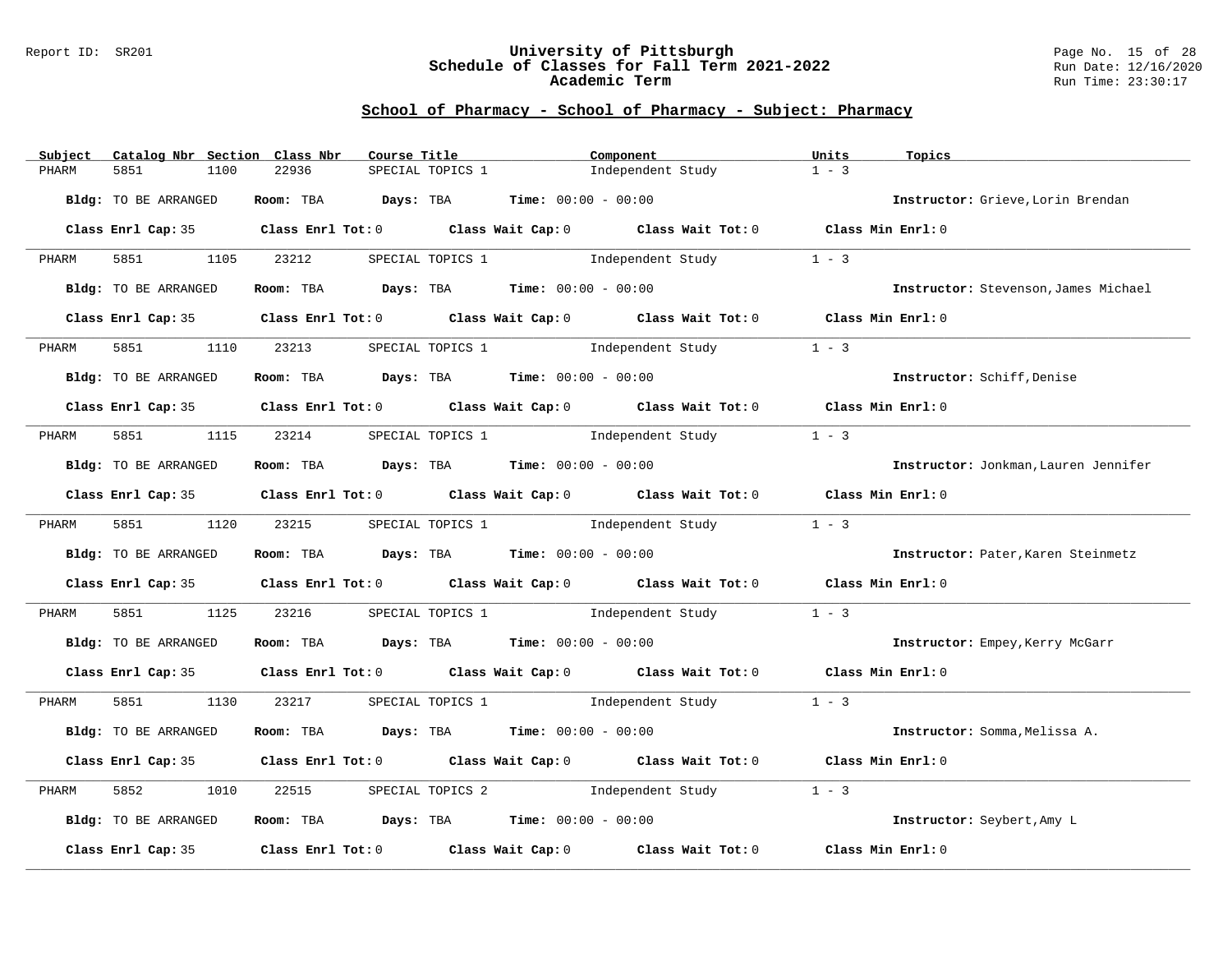| PHARM | 5852<br>1015         | 22516 | SPECIAL TOPICS 2 1ndependent Study                                                         | $1 - 3$                              |
|-------|----------------------|-------|--------------------------------------------------------------------------------------------|--------------------------------------|
|       | Bldg: TO BE ARRANGED |       | Room: TBA $Days:$ TBA $Time: 00:00 - 00:00$                                                | Instructor: Ruby, Christine M        |
|       |                      |       | Class Enrl Cap: 35 Class Enrl Tot: 0 Class Wait Cap: 0 Class Wait Tot: 0 Class Min Enrl: 0 |                                      |
| PHARM |                      |       | 5852 1020 22517 SPECIAL TOPICS 2 Independent Study 1 - 3                                   |                                      |
|       | Bldg: TO BE ARRANGED |       | Room: TBA $Days:$ TBA $Time: 00:00 - 00:00$                                                | Instructor: Somma, Melissa A.        |
|       |                      |       | Class Enrl Cap: 35 Class Enrl Tot: 0 Class Wait Cap: 0 Class Wait Tot: 0 Class Min Enrl: 0 |                                      |
|       |                      |       | PHARM 5852 1025 22518 SPECIAL TOPICS 2 Independent Study 1 - 3                             |                                      |
|       | Bldg: TO BE ARRANGED |       | Room: TBA $Days:$ TBA $Time: 00:00 - 00:00$                                                | Instructor: Patel, Ravi              |
|       |                      |       | Class Enrl Cap: 35 Class Enrl Tot: 0 Class Wait Cap: 0 Class Wait Tot: 0 Class Min Enrl: 0 |                                      |
| PHARM |                      |       | 5852 1030 22519 SPECIAL TOPICS 2 Independent Study 1 - 3                                   |                                      |
|       | Bldg: TO BE ARRANGED |       | Room: TBA $Days:$ TBA $Time: 00:00 - 00:00$                                                | Instructor: Coley, Kim Coccodrilli   |
|       |                      |       | Class Enrl Cap: 35 Class Enrl Tot: 0 Class Wait Cap: 0 Class Wait Tot: 0 Class Min Enrl: 0 |                                      |
| PHARM |                      |       | 5852 1035 22520 SPECIAL TOPICS 2 Independent Study 1 - 3                                   |                                      |
|       | Bldg: TO BE ARRANGED |       | Room: TBA $Days:$ TBA $Time:$ $00:00 - 00:00$                                              | Instructor: Schiff, Denise           |
|       |                      |       | Class Enrl Cap: 35 Class Enrl Tot: 0 Class Wait Cap: 0 Class Wait Tot: 0 Class Min Enrl: 0 |                                      |
| PHARM |                      |       | 5852 1040 22521 SPECIAL TOPICS 2 Independent Study 1 - 3                                   |                                      |
|       | Bldg: TO BE ARRANGED |       | Room: TBA $Days:$ TBA $Time: 00:00 - 00:00$                                                | Instructor: Pruskowski, Jennifer A   |
|       |                      |       | Class Enrl Cap: 35 Class Enrl Tot: 0 Class Wait Cap: 0 Class Wait Tot: 0 Class Min Enrl: 0 |                                      |
| PHARM |                      |       | 5852 1045 22522 SPECIAL TOPICS 2 Independent Study 1 - 3                                   |                                      |
|       | Bldg: TO BE ARRANGED |       | Room: TBA $Days: TBA$ Time: $00:00 - 00:00$                                                | Instructor: Coons, James C           |
|       | Class Enrl Cap: 35   |       | Class Enrl Tot: $0$ Class Wait Cap: $0$ Class Wait Tot: $0$                                | Class Min Enrl: 0                    |
| PHARM |                      |       | 5852 1050 22523 SPECIAL TOPICS 2 Independent Study 1 - 3                                   |                                      |
|       | Bldg: TO BE ARRANGED |       | Room: TBA $Days:$ TBA $Time: 00:00 - 00:00$                                                | Instructor: Jonkman, Lauren Jennifer |
|       |                      |       | Class Enrl Cap: 35 Class Enrl Tot: 0 Class Wait Cap: 0 Class Wait Tot: 0 Class Min Enrl: 0 |                                      |
|       |                      |       | PHARM 5852 1055 22524 SPECIAL TOPICS 2 Independent Study 1 - 3                             |                                      |
|       | Bldg: TO BE ARRANGED |       | Room: TBA $Days:$ TBA $Time: 00:00 - 00:00$                                                | Instructor: Connor, Sharon E         |
|       | Class Enrl Cap: 35   |       | Class Enrl Tot: $0$ Class Wait Cap: $0$ Class Wait Tot: $0$ Class Min Enrl: $0$            |                                      |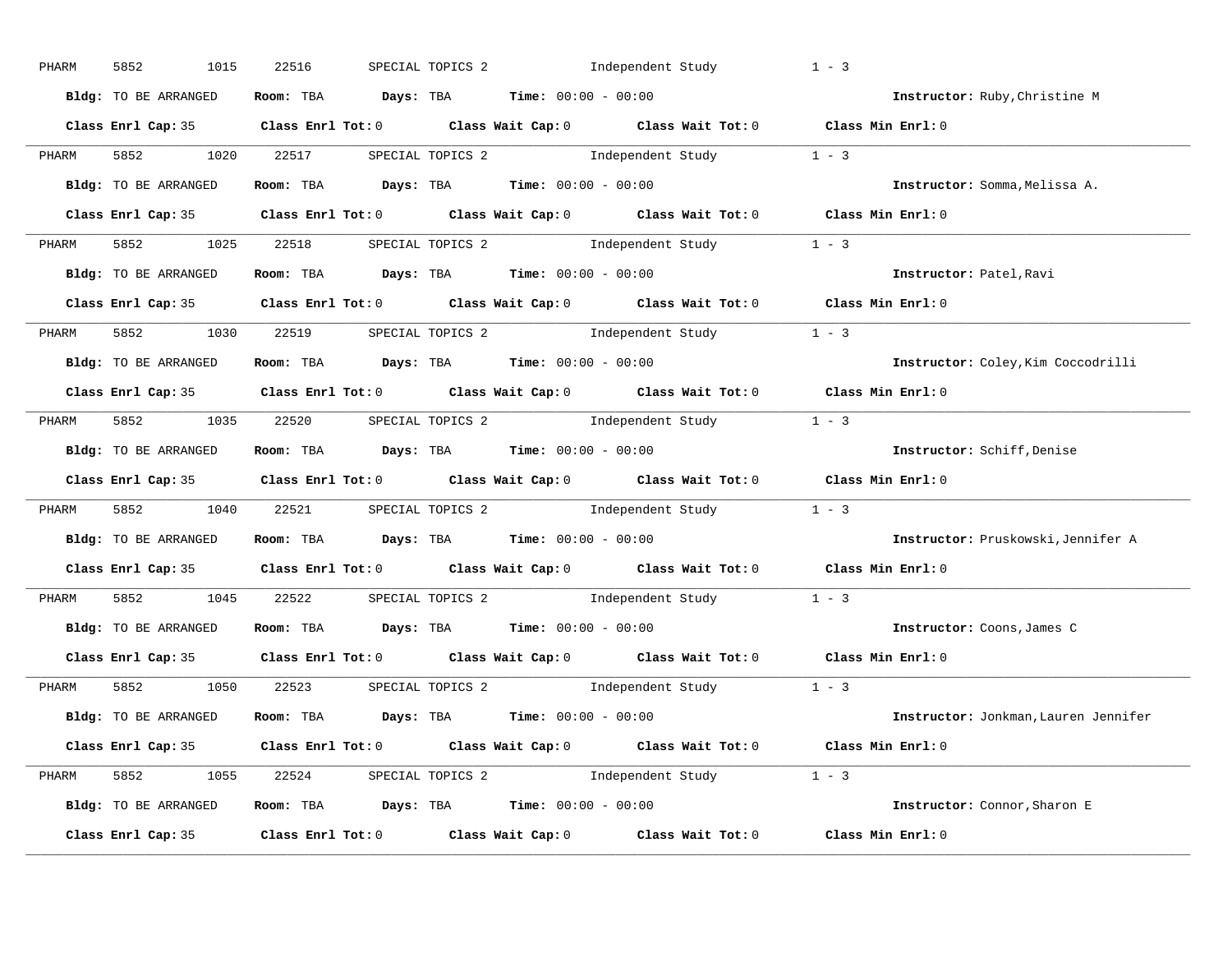#### Report ID: SR201 **University of Pittsburgh** Page No. 17 of 28 **Schedule of Classes for Fall Term 2021-2022** Run Date: 12/16/2020 **Academic Term** Run Time: 23:30:17

| Subject | Catalog Nbr Section Class Nbr | Course Title                                                                               |                  | Component                          |                                    | Units             | Topics                             |
|---------|-------------------------------|--------------------------------------------------------------------------------------------|------------------|------------------------------------|------------------------------------|-------------------|------------------------------------|
| PHARM   | 5852<br>1060                  | 25756                                                                                      | SPECIAL TOPICS 2 |                                    | Independent Study                  | $1 - 3$           |                                    |
|         | Bldg: TO BE ARRANGED          | Room: TBA $Days:$ TBA $Time: 00:00 - 00:00$                                                |                  |                                    |                                    |                   | Instructor: Gill, Sandra Lucille   |
|         |                               | Class Enrl Cap: 35 Class Enrl Tot: 0 Class Wait Cap: 0 Class Wait Tot: 0 Class Min Enrl: 0 |                  |                                    |                                    |                   |                                    |
| PHARM   | 5852 1070 25804               |                                                                                            |                  |                                    | SPECIAL TOPICS 2 1ndependent Study | $1 - 3$           |                                    |
|         | Bldg: TO BE ARRANGED          | Room: TBA $Days:$ TBA $Time: 00:00 - 00:00$                                                |                  |                                    |                                    |                   | Instructor: Grieve, Lorin Brendan  |
|         |                               | Class Enrl Cap: 35 Class Enrl Tot: 0 Class Wait Cap: 0 Class Wait Tot: 0 Class Min Enrl: 0 |                  |                                    |                                    |                   |                                    |
| PHARM   | 5852 200<br>1080              | 26182                                                                                      |                  |                                    | SPECIAL TOPICS 2 1ndependent Study | $1 - 3$           |                                    |
|         | Bldg: TO BE ARRANGED          | Room: TBA $Days:$ TBA $Time: 00:00 - 00:00$                                                |                  |                                    |                                    |                   | Instructor: Rohan, Lisa C.         |
|         |                               | Class Enrl Cap: 35 Class Enrl Tot: 0 Class Wait Cap: 0 Class Wait Tot: 0 Class Min Enrl: 0 |                  |                                    |                                    |                   |                                    |
| PHARM   |                               | 5852 1085 26185 SPECIAL TOPICS 2                                                           |                  | Independent Study                  |                                    | $1 - 3$           |                                    |
|         | Bldg: TO BE ARRANGED          | Room: TBA $Days:$ TBA $Time: 00:00 - 00:00$                                                |                  |                                    |                                    |                   | Instructor: Falcione, Bonnie       |
|         |                               | Class Enrl Cap: 35 Class Enrl Tot: 0 Class Wait Cap: 0 Class Wait Tot: 0 Class Min Enrl: 0 |                  |                                    |                                    |                   |                                    |
| PHARM   | 5852 1090 27261               |                                                                                            |                  |                                    | SPECIAL TOPICS 2 1ndependent Study | $1 - 3$           |                                    |
|         | Bldg: TO BE ARRANGED          | Room: TBA $Days:$ TBA $Time: 00:00 - 00:00$                                                |                  |                                    |                                    |                   | Instructor: Empey, Philip          |
|         |                               | Class Enrl Cap: 35 Class Enrl Tot: 0 Class Wait Cap: 0 Class Wait Tot: 0                   |                  |                                    |                                    | Class Min Enrl: 0 |                                    |
| PHARM   | 5853 7                        | 1010 22525 SPECIAL TOPICS 3 Independent Study                                              |                  |                                    |                                    | $1 - 3$           |                                    |
|         | Bldg: TO BE ARRANGED          | Room: TBA $\rule{1em}{0.15mm}$ Days: TBA Time: $00:00 - 00:00$                             |                  |                                    |                                    |                   | Instructor: Schiff, Denise         |
|         |                               | Class Enrl Cap: 35 Class Enrl Tot: 0 Class Wait Cap: 0 Class Wait Tot: 0 Class Min Enrl: 0 |                  |                                    |                                    |                   |                                    |
| PHARM   |                               | 5853 1015 22526 SPECIAL TOPICS 3 Independent Study 1 - 3                                   |                  |                                    |                                    |                   |                                    |
|         | Bldg: TO BE ARRANGED          | Room: TBA $Days:$ TBA $Time: 00:00 - 00:00$                                                |                  |                                    |                                    |                   | Instructor: Benedict, Neal Jaret   |
|         |                               | Class Enrl Cap: 35 Class Enrl Tot: 0 Class Wait Cap: 0 Class Wait Tot: 0 Class Min Enrl: 0 |                  |                                    |                                    |                   |                                    |
| PHARM   | 5853<br>1020                  | 22527                                                                                      |                  | SPECIAL TOPICS 3 1ndependent Study |                                    | $1 - 3$           |                                    |
|         | Bldg: TO BE ARRANGED          | Room: TBA $Days:$ TBA $Time: 00:00 - 00:00$                                                |                  |                                    |                                    |                   | Instructor: Pater, Karen Steinmetz |
|         |                               | Class Enrl Cap: 35 Class Enrl Tot: 0 Class Wait Cap: 0 Class Wait Tot: 0                   |                  |                                    |                                    | Class Min Enrl: 0 |                                    |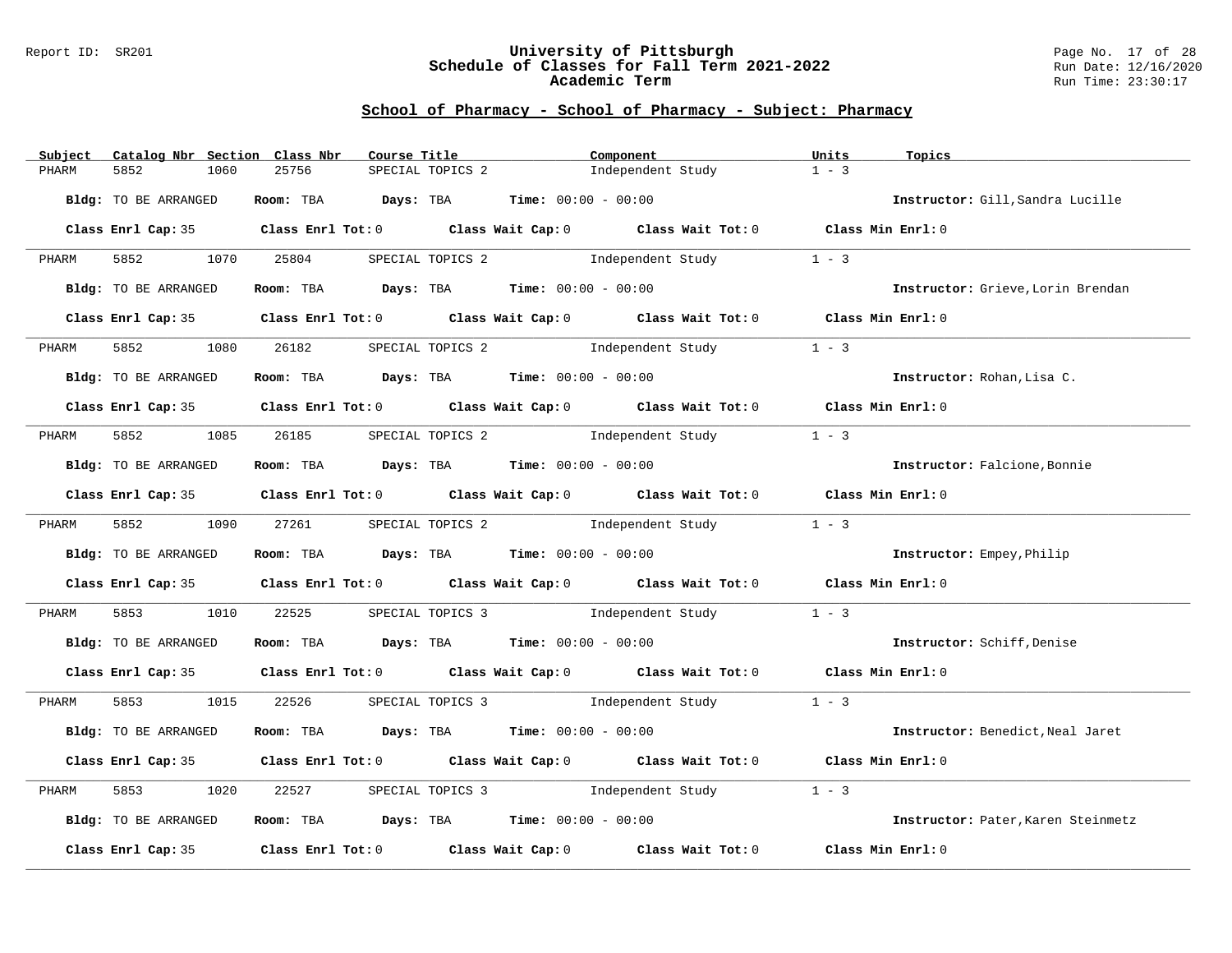| PHARM | 5853<br>1025         | 22528                                                                                  | SPECIAL TOPICS 3 | Independent Study                                                                                   | $1 - 3$                               |
|-------|----------------------|----------------------------------------------------------------------------------------|------------------|-----------------------------------------------------------------------------------------------------|---------------------------------------|
|       | Bldg: TO BE ARRANGED | Room: TBA $Days:$ TBA $Time: 00:00 - 00:00$                                            |                  |                                                                                                     | Instructor: Coley, Kim Coccodrilli    |
|       |                      |                                                                                        |                  | Class Enrl Cap: 35 Class Enrl Tot: 0 Class Wait Cap: 0 Class Wait Tot: 0 Class Min Enrl: 0          |                                       |
| PHARM | 5853 3               | 1030 22529                                                                             |                  | SPECIAL TOPICS 3 1ndependent Study 1 - 3                                                            |                                       |
|       | Bldg: TO BE ARRANGED | Room: TBA $Days:$ TBA $Time: 00:00 - 00:00$                                            |                  |                                                                                                     | Instructor: Stevenson, James Michael  |
|       |                      |                                                                                        |                  | Class Enrl Cap: 35 Class Enrl Tot: 0 Class Wait Cap: 0 Class Wait Tot: 0 Class Min Enrl: 0          |                                       |
| PHARM |                      |                                                                                        |                  | 5853 1035 22530 SPECIAL TOPICS 3 Independent Study 1 - 3                                            |                                       |
|       | Bldg: TO BE ARRANGED | Room: TBA $Days:$ TBA Time: $00:00 - 00:00$                                            |                  |                                                                                                     | Instructor: Connor, Sharon E          |
|       |                      |                                                                                        |                  | Class Enrl Cap: 35 Class Enrl Tot: 0 Class Wait Cap: 0 Class Wait Tot: 0 Class Min Enrl: 0          |                                       |
| PHARM | 5853 1040 22531      |                                                                                        |                  | SPECIAL TOPICS 3 1ndependent Study 1 - 3                                                            |                                       |
|       | Bldg: TO BE ARRANGED |                                                                                        |                  | Room: TBA $\rule{1em}{0.5em}$ Days: TBA $\rule{1.5em}{0.5em}$ Time: $00:00 - 00:00$                 | Instructor: Gill, Sandra Lucille      |
|       |                      |                                                                                        |                  | Class Enrl Cap: 35 Class Enrl Tot: 0 Class Wait Cap: 0 Class Wait Tot: 0 Class Min Enrl: 0          |                                       |
| PHARM |                      |                                                                                        |                  | 5853 1045 22532 SPECIAL TOPICS 3 Independent Study 1 - 3                                            |                                       |
|       | Bldg: TO BE ARRANGED | Room: TBA $Days:$ TBA $Time:$ 00:00 - 00:00                                            |                  |                                                                                                     | Instructor: Huryn, Donna M            |
|       |                      |                                                                                        |                  | Class Enrl Cap: 35 Class Enrl Tot: 0 Class Wait Cap: 0 Class Wait Tot: 0 Class Min Enrl: 0          |                                       |
| PHARM | 5853                 |                                                                                        |                  | 1050 22533 SPECIAL TOPICS 3 Independent Study 1 - 3                                                 |                                       |
|       | Bldg: TO BE ARRANGED | Room: TBA Days: TBA Time: $00:00 - 00:00$                                              |                  |                                                                                                     | Instructor: Meyer, Susan Marie        |
|       |                      |                                                                                        |                  | Class Enrl Cap: 35 Class Enrl Tot: 0 Class Wait Cap: 0 Class Wait Tot: 0 Class Min Enrl: 0          |                                       |
| PHARM | 5853 7<br>1055       | 22534                                                                                  |                  | SPECIAL TOPICS $3$ Independent Study $1 - 3$                                                        |                                       |
|       | Bldg: TO BE ARRANGED | Room: TBA $Days: TBA$ Time: $00:00 - 00:00$                                            |                  |                                                                                                     | Instructor: Schonder, Kristine Santus |
|       |                      |                                                                                        |                  | Class Enrl Cap: 35 $\qquad$ Class Enrl Tot: 0 $\qquad$ Class Wait Cap: 0 $\qquad$ Class Wait Tot: 0 | Class Min Enrl: 0                     |
| PHARM |                      |                                                                                        |                  | 5854 1010 22535 SPECIAL TOPICS 4 Independent Study 1 - 3                                            |                                       |
|       | Bldg: TO BE ARRANGED | Room: TBA $\rule{1em}{0.15mm}$ Days: TBA $\rule{1.15mm}{0.15mm}$ Time: $00:00 - 00:00$ |                  |                                                                                                     | Instructor: Falcione, Bonnie          |
|       |                      |                                                                                        |                  | Class Enrl Cap: 35 Class Enrl Tot: 0 Class Wait Cap: 0 Class Wait Tot: 0 Class Min Enrl: 0          |                                       |
| PHARM |                      |                                                                                        |                  | 5854 1015 22536 SPECIAL TOPICS 4 Independent Study 1 - 3                                            |                                       |
|       | Bldg: TO BE ARRANGED | Room: TBA $Days:$ TBA $Time:$ $00:00 - 00:00$                                          |                  |                                                                                                     | Instructor: Pruskowski, Jennifer A    |
|       | Class Enrl Cap: 35   |                                                                                        |                  | Class Enrl Tot: 0 Class Wait Cap: 0 Class Wait Tot: 0                                               | Class Min Enrl: 0                     |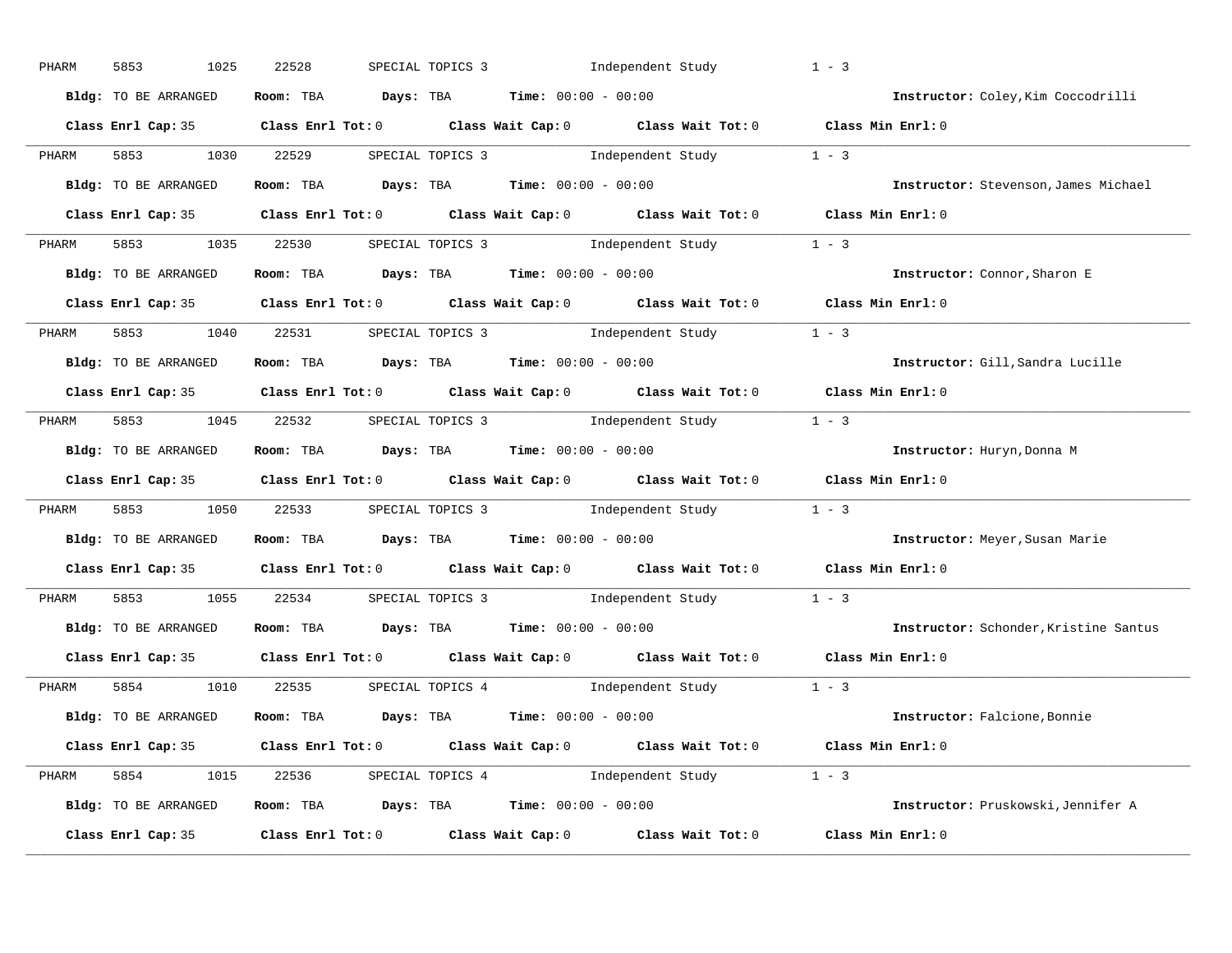#### Report ID: SR201 **University of Pittsburgh** Page No. 19 of 28 **Schedule of Classes for Fall Term 2021-2022** Run Date: 12/16/2020 **Academic Term** Run Time: 23:30:17

|               | Subject Catalog Nbr Section Class Nbr |                                                                                            | Course Title     | Component |                                                              | Units             | Topics                               |
|---------------|---------------------------------------|--------------------------------------------------------------------------------------------|------------------|-----------|--------------------------------------------------------------|-------------------|--------------------------------------|
| 5854<br>PHARM | 1020                                  | 22537                                                                                      | SPECIAL TOPICS 4 |           | Independent Study                                            | $1 - 3$           |                                      |
|               | Bldg: TO BE ARRANGED                  | Room: TBA $Days:$ TBA $Time: 00:00 - 00:00$                                                |                  |           |                                                              |                   | Instructor: Meyer, Susan Marie       |
|               |                                       | Class Enrl Cap: 35 Class Enrl Tot: 0 Class Wait Cap: 0 Class Wait Tot: 0 Class Min Enrl: 0 |                  |           |                                                              |                   |                                      |
| PHARM         |                                       | 5854 1025 22538                                                                            |                  |           | SPECIAL TOPICS 4 1ndependent Study                           | $1 - 3$           |                                      |
|               | Bldg: TO BE ARRANGED                  |                                                                                            |                  |           | <b>Room:</b> TBA <b>Days:</b> TBA <b>Time:</b> 00:00 - 00:00 |                   | Instructor: Gill, Sandra Lucille     |
|               |                                       | Class Enrl Cap: 35 Class Enrl Tot: 0 Class Wait Cap: 0 Class Wait Tot: 0 Class Min Enrl: 0 |                  |           |                                                              |                   |                                      |
| PHARM         | 5854 1030                             |                                                                                            |                  |           | 22539 SPECIAL TOPICS 4 1 Independent Study                   | $1 - 3$           |                                      |
|               | Bldg: TO BE ARRANGED                  | Room: TBA $Days: TBA$ Time: $00:00 - 00:00$                                                |                  |           |                                                              |                   | Instructor: Bertz, Richard J         |
|               |                                       | Class Enrl Cap: 35 Class Enrl Tot: 0 Class Wait Cap: 0 Class Wait Tot: 0 Class Min Enrl: 0 |                  |           |                                                              |                   |                                      |
| PHARM         |                                       | 5854 1035 22540 SPECIAL TOPICS 4 Independent Study                                         |                  |           |                                                              | $1 - 3$           |                                      |
|               | Bldg: TO BE ARRANGED                  | Room: TBA $Days: TBA$ Time: $00:00 - 00:00$                                                |                  |           |                                                              |                   | Instructor: Jonkman, Lauren Jennifer |
|               |                                       | Class Enrl Cap: 35 Class Enrl Tot: 0 Class Wait Cap: 0 Class Wait Tot: 0 Class Min Enrl: 0 |                  |           |                                                              |                   |                                      |
|               |                                       | PHARM 5854 1040 22541 SPECIAL TOPICS 4 Independent Study 1 - 3                             |                  |           |                                                              |                   |                                      |
|               | Bldg: TO BE ARRANGED                  | Room: TBA $\rule{1em}{0.15mm}$ Days: TBA Time: $00:00 - 00:00$                             |                  |           |                                                              |                   | Instructor: Staff                    |
|               |                                       | Class Enrl Cap: 35 Class Enrl Tot: 0 Class Wait Cap: 0 Class Wait Tot: 0 Class Min Enrl: 0 |                  |           |                                                              |                   |                                      |
| PHARM         |                                       | 5854 1045 22542 SPECIAL TOPICS 4 Independent Study                                         |                  |           |                                                              | $1 - 3$           |                                      |
|               | Bldg: TO BE ARRANGED                  | Room: TBA $Days:$ TBA Time: $00:00 - 00:00$                                                |                  |           |                                                              |                   | Instructor: Staff                    |
|               |                                       | Class Enrl Cap: 35 Class Enrl Tot: 0 Class Wait Cap: 0 Class Wait Tot: 0 Class Min Enrl: 0 |                  |           |                                                              |                   |                                      |
|               |                                       | PHARM 5854 1050 22543 SPECIAL TOPICS 4 Independent Study 1 - 3                             |                  |           |                                                              |                   |                                      |
|               | Bldg: TO BE ARRANGED                  | Room: TBA $Days:$ TBA $Time:$ $00:00 - 00:00$                                              |                  |           |                                                              |                   | Instructor: Staff                    |
|               |                                       | Class Enrl Cap: 35 Class Enrl Tot: 0 Class Wait Cap: 0 Class Wait Tot: 0 Class Min Enrl: 0 |                  |           |                                                              |                   |                                      |
| 5854<br>PHARM | 1055                                  | 22544                                                                                      |                  |           | SPECIAL TOPICS 4 1ndependent Study                           | $1 - 3$           |                                      |
|               | Bldg: TO BE ARRANGED                  | Room: TBA $Days:$ TBA Time: $00:00 - 00:00$                                                |                  |           |                                                              |                   | Instructor: Staff                    |
|               |                                       | Class Enrl Cap: 35 Class Enrl Tot: 0 Class Wait Cap: 0 Class Wait Tot: 0                   |                  |           |                                                              | Class Min Enrl: 0 |                                      |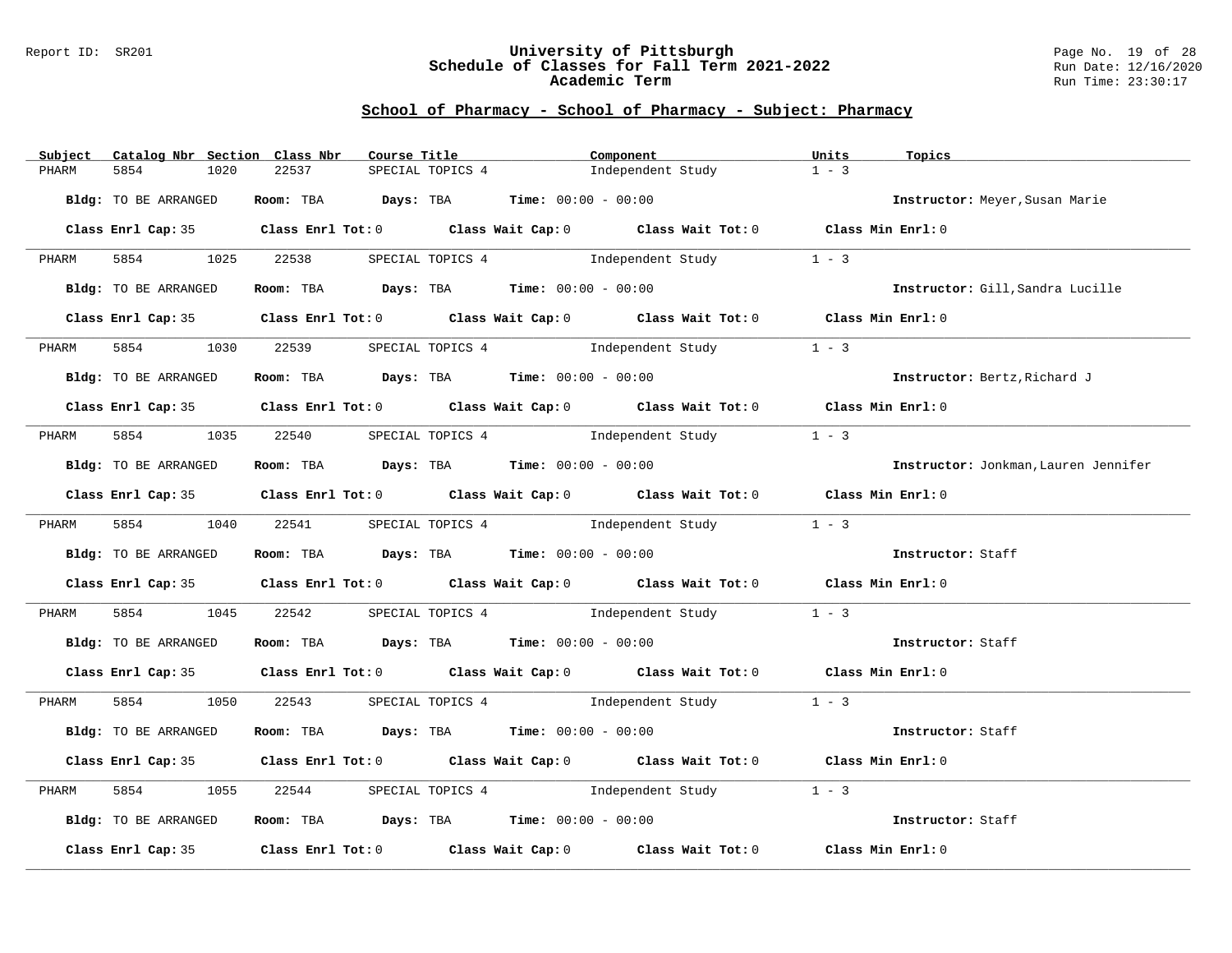| PHARM | 5855<br>1010         | 22545 | SPECIAL TOPICS 5 1ndependent Study                                                         | $1 - 3$                              |
|-------|----------------------|-------|--------------------------------------------------------------------------------------------|--------------------------------------|
|       | Bldg: TO BE ARRANGED |       | Room: TBA $Days:$ TBA $Time: 00:00 - 00:00$                                                | Instructor: Venkataramanan, Raman    |
|       |                      |       | Class Enrl Cap: 35 Class Enrl Tot: 0 Class Wait Cap: 0 Class Wait Tot: 0 Class Min Enrl: 0 |                                      |
| PHARM |                      |       | 5855 1015 22546 SPECIAL TOPICS 5 1ndependent Study 1 - 3                                   |                                      |
|       | Bldg: TO BE ARRANGED |       | Room: TBA $\rule{1em}{0.15mm}$ Days: TBA $\rule{1.5mm}{0.15mm}$ Time: $00:00 - 00:00$      | Instructor: Meyer, Susan Marie       |
|       |                      |       | Class Enrl Cap: 35 Class Enrl Tot: 0 Class Wait Cap: 0 Class Wait Tot: 0 Class Min Enrl: 0 |                                      |
| PHARM |                      |       | 5855 1020 22547 SPECIAL TOPICS 5 1ndependent Study 1 - 3                                   |                                      |
|       |                      |       | Bldg: TO BE ARRANGED Room: TBA Days: TBA Time: 00:00 - 00:00                               | Instructor: Xie, Xiangqun            |
|       |                      |       | Class Enrl Cap: 35 Class Enrl Tot: 0 Class Wait Cap: 0 Class Wait Tot: 0 Class Min Enrl: 0 |                                      |
|       |                      |       | PHARM 5855 1025 22548 SPECIAL TOPICS 5 Independent Study 1 - 3                             |                                      |
|       | Bldg: TO BE ARRANGED |       | Room: TBA $Days:$ TBA Time: $00:00 - 00:00$                                                | Instructor: Culley, Colleen Margaret |
|       |                      |       | Class Enrl Cap: 35 Class Enrl Tot: 0 Class Wait Cap: 0 Class Wait Tot: 0 Class Min Enrl: 0 |                                      |
| PHARM |                      |       | 5855 1030 22549 SPECIAL TOPICS 5 1ndependent Study 1 - 3                                   |                                      |
|       | Bldg: TO BE ARRANGED |       | Room: TBA $\rule{1em}{0.15mm}$ Days: TBA Time: $00:00 - 00:00$                             | Instructor: Huryn, Donna M           |
|       |                      |       | Class Enrl Cap: 35 Class Enrl Tot: 0 Class Wait Cap: 0 Class Wait Tot: 0 Class Min Enrl: 0 |                                      |
| PHARM |                      |       | 5855 1035 22550 SPECIAL TOPICS 5 1ndependent Study 1 - 3                                   |                                      |
|       |                      |       |                                                                                            |                                      |
|       | Bldg: TO BE ARRANGED |       | Room: TBA Days: TBA Time: $00:00 - 00:00$                                                  | Instructor: Fernandez, Christian A   |
|       |                      |       | Class Enrl Cap: 35 Class Enrl Tot: 0 Class Wait Cap: 0 Class Wait Tot: 0 Class Min Enrl: 0 |                                      |
| PHARM |                      |       | 5855 1040 22551 SPECIAL TOPICS 5 Independent Study 1 - 3                                   |                                      |
|       | Bldg: TO BE ARRANGED |       | Room: TBA $\rule{1em}{0.15mm}$ Days: TBA $\rule{1.5mm}{0.15mm}$ Time: $00:00 - 00:00$      | Instructor: Staff                    |
|       |                      |       | Class Enrl Cap: 35 Class Enrl Tot: 0 Class Wait Cap: 0 Class Wait Tot: 0 Class Min Enrl: 0 |                                      |
| PHARM |                      |       | 5855 1045 22552 SPECIAL TOPICS 5 1ndependent Study 1 - 3                                   |                                      |
|       | Bldg: TO BE ARRANGED |       | Room: TBA $Days:$ TBA $Time: 00:00 - 00:00$                                                | Instructor: Staff                    |
|       |                      |       | Class Enrl Cap: 35 Class Enrl Tot: 0 Class Wait Cap: 0 Class Wait Tot: 0 Class Min Enrl: 0 |                                      |
|       |                      |       | PHARM 5855 1050 22553 SPECIAL TOPICS 5 Independent Study 1 - 3                             |                                      |
|       | Bldg: TO BE ARRANGED |       | Room: TBA $Days:$ TBA $Time:$ $00:00 - 00:00$                                              | Instructor: Staff                    |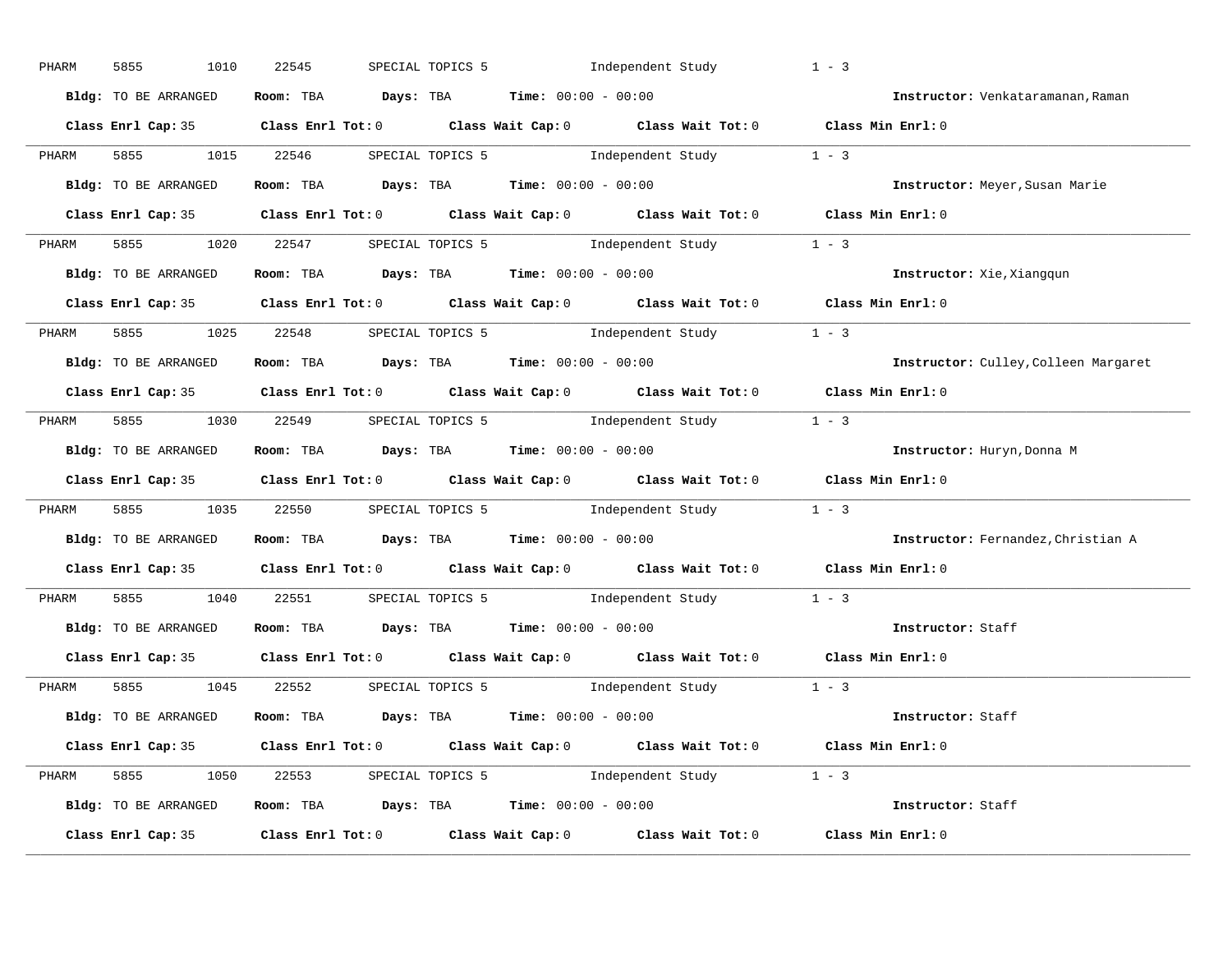#### Report ID: SR201 **University of Pittsburgh** Page No. 21 of 28 **Schedule of Classes for Fall Term 2021-2022** Run Date: 12/16/2020 **Academic Term** Run Time: 23:30:17

| Subject Catalog Nbr Section Class Nbr |                 |       | Course Title | Component                                                    |                                                                                            | Units             | Topics                           |
|---------------------------------------|-----------------|-------|--------------|--------------------------------------------------------------|--------------------------------------------------------------------------------------------|-------------------|----------------------------------|
| 5855<br>PHARM                         | 1055            | 22554 |              | SPECIAL TOPICS 5                                             | Independent Study                                                                          | $1 - 3$           |                                  |
| Bldg: TO BE ARRANGED                  |                 |       |              | Room: TBA $Days:$ TBA $Time: 00:00 - 00:00$                  |                                                                                            |                   | Instructor: Staff                |
|                                       |                 |       |              |                                                              | Class Enrl Cap: 35 Class Enrl Tot: 0 Class Wait Cap: 0 Class Wait Tot: 0 Class Min Enrl: 0 |                   |                                  |
| PHARM                                 | 5856 1010 22555 |       |              |                                                              | SPECIAL TOPICS 6 1 Independent Study 1 - 3                                                 |                   |                                  |
| Bldg: TO BE ARRANGED                  |                 |       |              |                                                              | <b>Room:</b> TBA <b>Days:</b> TBA <b>Time:</b> 00:00 - 00:00                               |                   | Instructor: Coons, James C       |
|                                       |                 |       |              |                                                              | Class Enrl Cap: 35 Class Enrl Tot: 0 Class Wait Cap: 0 Class Wait Tot: 0 Class Min Enrl: 0 |                   |                                  |
| 5856 700<br>PHARM                     |                 |       |              |                                                              | 1015 22556 SPECIAL TOPICS 6 1ndependent Study                                              | $1 - 3$           |                                  |
| Bldg: TO BE ARRANGED                  |                 |       |              | <b>Room:</b> TBA <b>Days:</b> TBA <b>Time:</b> 00:00 - 00:00 |                                                                                            |                   | Instructor: Ruby, Christine M    |
|                                       |                 |       |              |                                                              | Class Enrl Cap: 35 Class Enrl Tot: 0 Class Wait Cap: 0 Class Wait Tot: 0 Class Min Enrl: 0 |                   |                                  |
| PHARM                                 |                 |       |              |                                                              | 5856 1020 22557 SPECIAL TOPICS 6 Independent Study 1 - 3                                   |                   |                                  |
| Bldg: TO BE ARRANGED                  |                 |       |              | Room: TBA $Days:$ TBA $Time: 00:00 - 00:00$                  |                                                                                            |                   | Instructor: Gill, Sandra Lucille |
|                                       |                 |       |              |                                                              | Class Enrl Cap: 35 Class Enrl Tot: 0 Class Wait Cap: 0 Class Wait Tot: 0 Class Min Enrl: 0 |                   |                                  |
|                                       |                 |       |              |                                                              | PHARM 5856 1025 22558 SPECIAL TOPICS 6 Independent Study 1 - 3                             |                   |                                  |
| Bldg: TO BE ARRANGED                  |                 |       |              | Room: TBA  Days: TBA Time: $00:00 - 00:00$                   |                                                                                            |                   | Instructor: Staff                |
|                                       |                 |       |              |                                                              | Class Enrl Cap: 35 Class Enrl Tot: 0 Class Wait Cap: 0 Class Wait Tot: 0 Class Min Enrl: 0 |                   |                                  |
| PHARM                                 |                 |       |              |                                                              | 5856 1030 22559 SPECIAL TOPICS 6 1ndependent Study 1 - 3                                   |                   |                                  |
| Bldg: TO BE ARRANGED                  |                 |       |              | Room: TBA $Days:$ TBA $Time:$ 00:00 - 00:00                  |                                                                                            |                   | Instructor: Staff                |
|                                       |                 |       |              |                                                              | Class Enrl Cap: 35 Class Enrl Tot: 0 Class Wait Cap: 0 Class Wait Tot: 0 Class Min Enrl: 0 |                   |                                  |
|                                       |                 |       |              |                                                              | PHARM 5856 1035 22560 SPECIAL TOPICS 6 Independent Study 1 - 3                             |                   |                                  |
| Bldg: TO BE ARRANGED                  |                 |       |              | Room: TBA $Days:$ TBA $Time:$ 00:00 - 00:00                  |                                                                                            |                   | Instructor: Staff                |
|                                       |                 |       |              |                                                              | Class Enrl Cap: 35 Class Enrl Tot: 0 Class Wait Cap: 0 Class Wait Tot: 0 Class Min Enrl: 0 |                   |                                  |
| 5856 700<br>PHARM                     | 1040            |       |              |                                                              | 22561 SPECIAL TOPICS 6 1ndependent Study                                                   | $1 - 3$           |                                  |
| Bldg: TO BE ARRANGED                  |                 |       |              | Room: TBA $Days:$ TBA Time: $00:00 - 00:00$                  |                                                                                            |                   | Instructor: Staff                |
|                                       |                 |       |              |                                                              | Class Enrl Cap: 35 Class Enrl Tot: 0 Class Wait Cap: 0 Class Wait Tot: 0                   | Class Min Enrl: 0 |                                  |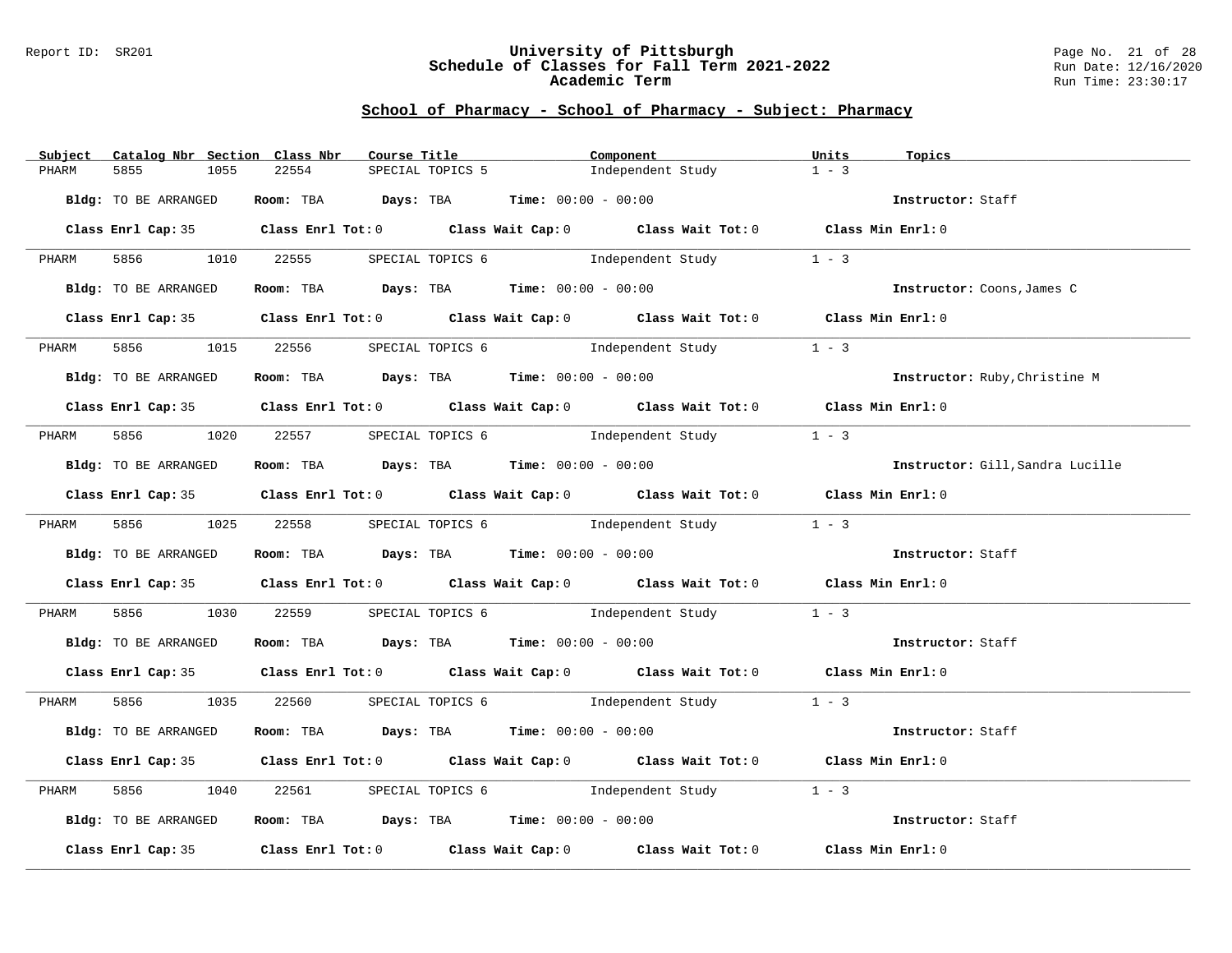| PHARM | 1045<br>5856         | 22562 | SPECIAL TOPICS 6 1ndependent Study                                                         | $1 - 3$                                                        |
|-------|----------------------|-------|--------------------------------------------------------------------------------------------|----------------------------------------------------------------|
|       | Bldg: TO BE ARRANGED |       | Room: TBA $Days:$ TBA $Time:$ $00:00 - 00:00$                                              | Instructor: Staff                                              |
|       |                      |       | Class Enrl Cap: 35 Class Enrl Tot: 0 Class Wait Cap: 0 Class Wait Tot: 0 Class Min Enrl: 0 |                                                                |
|       |                      |       | PHARM 5856 1050 22563 SPECIAL TOPICS 6 1ndependent Study 1 - 3                             |                                                                |
|       | Bldg: TO BE ARRANGED |       | Room: TBA $Days:$ TBA $Time: 00:00 - 00:00$                                                | Instructor: Staff                                              |
|       |                      |       | Class Enrl Cap: 35 Class Enrl Tot: 0 Class Wait Cap: 0 Class Wait Tot: 0 Class Min Enrl: 0 |                                                                |
|       |                      |       | PHARM 5856 1055 22564 SPECIAL TOPICS 6 1ndependent Study 1 - 3                             |                                                                |
|       |                      |       | Bldg: TO BE ARRANGED Room: TBA Days: TBA Time: 00:00 - 00:00                               | Instructor: Staff                                              |
|       |                      |       | Class Enrl Cap: 35 Class Enrl Tot: 0 Class Wait Cap: 0 Class Wait Tot: 0 Class Min Enrl: 0 |                                                                |
|       |                      |       | PHARM 5857 1010 22565 SPECIAL TOPICS 7 1 Independent Study 1 - 3                           |                                                                |
|       | Bldg: TO BE ARRANGED |       | Room: TBA $\rule{1em}{0.15mm}$ Days: TBA $\rule{1.15mm}]{0.15mm}$ Time: $00:00 - 00:00$    | Instructor: Fabian, Tanya J.                                   |
|       |                      |       | Class Enrl Cap: 35 Class Enrl Tot: 0 Class Wait Cap: 0 Class Wait Tot: 0 Class Min Enrl: 0 |                                                                |
|       |                      |       | PHARM 5857 1015 22566 SPECIAL TOPICS 7 1ndependent Study 1 - 3                             |                                                                |
|       | Bldg: TO BE ARRANGED |       | Room: TBA $Days:$ TBA Time: $00:00 - 00:00$                                                | Instructor: Ruby, Christine M                                  |
|       |                      |       | Class Enrl Cap: 35 Class Enrl Tot: 0 Class Wait Cap: 0 Class Wait Tot: 0 Class Min Enrl: 0 |                                                                |
| PHARM |                      |       | 5857 1020 22567 SPECIAL TOPICS 7 Independent Study 1 - 3                                   |                                                                |
|       |                      |       | Bldg: TO BE ARRANGED Room: TBA Days: TBA Time: 00:00 - 00:00                               | Instructor: Staff                                              |
|       |                      |       | Class Enrl Cap: 35 Class Enrl Tot: 0 Class Wait Cap: 0 Class Wait Tot: 0 Class Min Enrl: 0 |                                                                |
| PHARM |                      |       | 5857 1025 22568 SPECIAL TOPICS 7 Independent Study 1 - 3                                   |                                                                |
|       |                      |       | Bldg: TO BE ARRANGED Room: TBA Days: TBA Time: 00:00 - 00:00                               | Instructor: Staff                                              |
|       |                      |       | Class Enrl Cap: 35 Class Enrl Tot: 0 Class Wait Cap: 0 Class Wait Tot: 0 Class Min Enrl: 0 |                                                                |
|       |                      |       | PHARM 5857 1030 22569 SPECIAL TOPICS 7 1 Independent Study 1 - 3                           |                                                                |
|       |                      |       | <b>Bldg:</b> TO BE ARRANGED <b>Room:</b> TBA <b>Days:</b> TBA <b>Time:</b> $00:00 - 00:00$ | Instructor: Staff                                              |
|       |                      |       | Class Enrl Cap: 35 Class Enrl Tot: 0 Class Wait Cap: 0 Class Wait Tot: 0 Class Min Enrl: 0 |                                                                |
|       |                      |       | PHARM 5857 1035 22570 SPECIAL TOPICS 7 1 Independent Study 1 - 3                           |                                                                |
|       |                      |       |                                                                                            | Bldg: TO BE ARRANGED Room: TBA Days: TBA Time: $00:00 - 00:00$ |
|       |                      |       | Class Enrl Cap: 35 Class Enrl Tot: 0 Class Wait Cap: 0 Class Wait Tot: 0 Class Min Enrl: 0 |                                                                |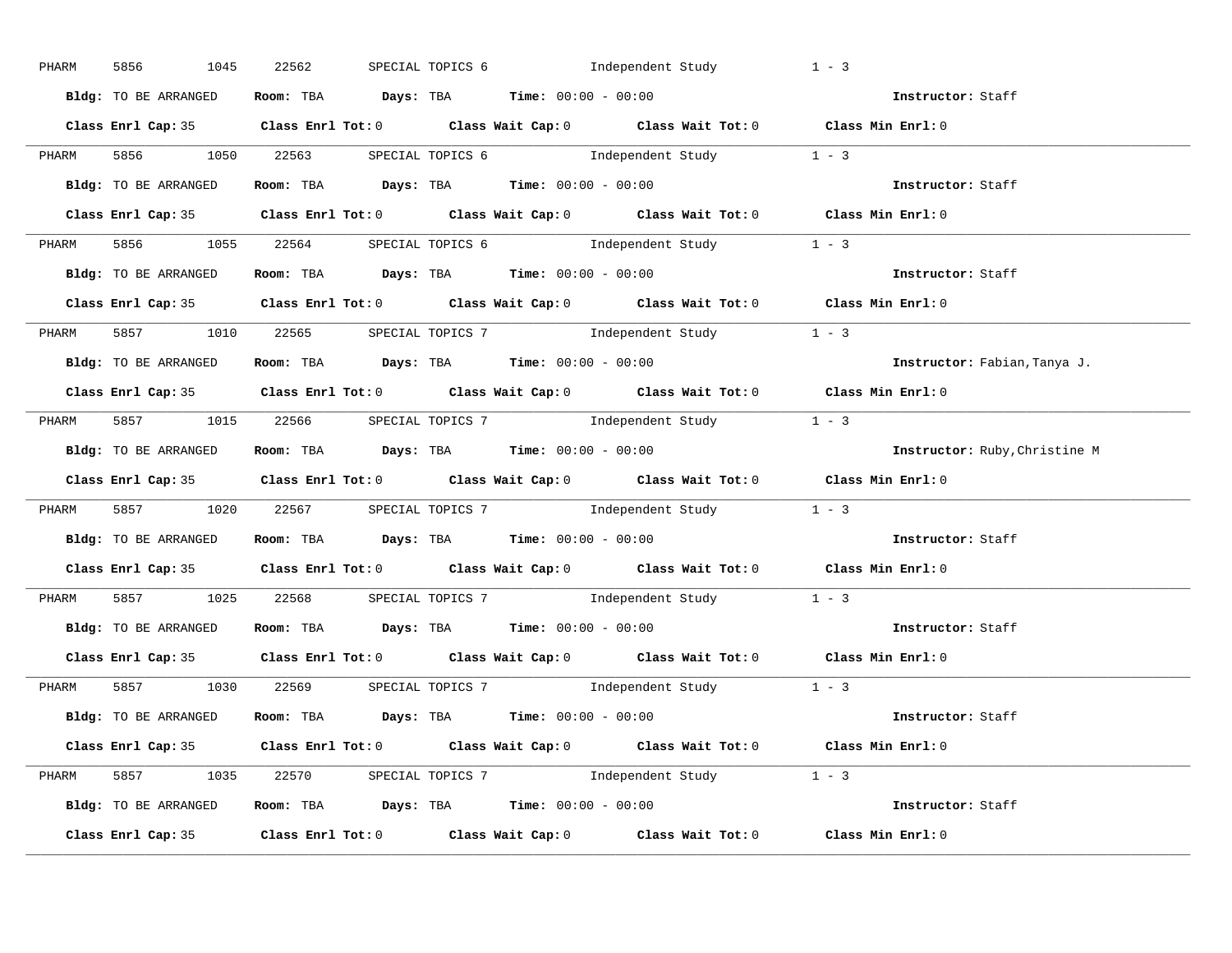#### Report ID: SR201 **University of Pittsburgh** Page No. 23 of 28 **Schedule of Classes for Fall Term 2021-2022** Run Date: 12/16/2020 **Academic Term** Run Time: 23:30:17

| Subject Catalog Nbr Section Class Nbr |               | Course Title <b>Source Search</b>                                                      | Component                                                                                  | Units<br>Topics                                                      |  |
|---------------------------------------|---------------|----------------------------------------------------------------------------------------|--------------------------------------------------------------------------------------------|----------------------------------------------------------------------|--|
| 5857<br>PHARM                         | 22571<br>1040 | SPECIAL TOPICS 7                                                                       | Independent Study                                                                          | $1 - 3$                                                              |  |
| Bldg: TO BE ARRANGED                  |               | Room: TBA $Days:$ TBA $Time: 00:00 - 00:00$                                            |                                                                                            | Instructor: Staff                                                    |  |
|                                       |               |                                                                                        | Class Enrl Cap: 35 Class Enrl Tot: 0 Class Wait Cap: 0 Class Wait Tot: 0 Class Min Enrl: 0 |                                                                      |  |
|                                       |               |                                                                                        | PHARM 5857 1045 22572 SPECIAL TOPICS 7 Independent Study 1 - 3                             |                                                                      |  |
| Bldg: TO BE ARRANGED                  |               |                                                                                        |                                                                                            | Room: TBA Days: TBA Time: $00:00 - 00:00$ The come instructor: Staff |  |
|                                       |               |                                                                                        | Class Enrl Cap: 35 Class Enrl Tot: 0 Class Wait Cap: 0 Class Wait Tot: 0 Class Min Enrl: 0 |                                                                      |  |
| PHARM                                 |               |                                                                                        | 5857 1050 22573 SPECIAL TOPICS 7 1ndependent Study 1 - 3                                   |                                                                      |  |
| Bldg: TO BE ARRANGED                  |               | Room: TBA $\rule{1em}{0.15mm}$ Days: TBA $\rule{1.15mm}{0.15mm}$ Time: $00:00 - 00:00$ |                                                                                            | Instructor: Staff                                                    |  |
|                                       |               |                                                                                        | Class Enrl Cap: 35 Class Enrl Tot: 0 Class Wait Cap: 0 Class Wait Tot: 0 Class Min Enrl: 0 |                                                                      |  |
| PHARM                                 |               |                                                                                        | 5857 1055 22574 SPECIAL TOPICS 7 1ndependent Study 1 - 3                                   |                                                                      |  |
| Bldg: TO BE ARRANGED                  |               | Room: TBA $Days:$ TBA Time: $00:00 - 00:00$                                            |                                                                                            | Instructor: Staff                                                    |  |
|                                       |               |                                                                                        | Class Enrl Cap: 35 Class Enrl Tot: 0 Class Wait Cap: 0 Class Wait Tot: 0 Class Min Enrl: 0 |                                                                      |  |
|                                       |               |                                                                                        | PHARM 5858 1010 22575 SPECIAL TOPICS 8 Independent Study 1 - 3                             |                                                                      |  |
| Bldg: TO BE ARRANGED                  |               | Room: TBA $Days:$ TBA $Time: 00:00 - 00:00$                                            |                                                                                            | Instructor: Connor, Sharon E                                         |  |
|                                       |               |                                                                                        | Class Enrl Cap: 35 Class Enrl Tot: 0 Class Wait Cap: 0 Class Wait Tot: 0 Class Min Enrl: 0 |                                                                      |  |
| PHARM                                 |               |                                                                                        | 5858 1015 22576 SPECIAL TOPICS 8 Independent Study 1 - 3                                   |                                                                      |  |
|                                       |               | Bldg: TO BE ARRANGED ROOM: TBA Days: TBA Time: 00:00 - 00:00                           |                                                                                            | Instructor: Staff                                                    |  |
|                                       |               |                                                                                        | Class Enrl Cap: 35 Class Enrl Tot: 0 Class Wait Cap: 0 Class Wait Tot: 0 Class Min Enrl: 0 |                                                                      |  |
|                                       |               |                                                                                        | PHARM 5858 1020 22577 SPECIAL TOPICS 8 Independent Study 1 - 3                             |                                                                      |  |
| Bldg: TO BE ARRANGED                  |               |                                                                                        | <b>Room:</b> TBA <b>Days:</b> TBA <b>Time:</b> 00:00 - 00:00                               | Instructor: Staff                                                    |  |
|                                       |               |                                                                                        | Class Enrl Cap: 35 Class Enrl Tot: 0 Class Wait Cap: 0 Class Wait Tot: 0 Class Min Enrl: 0 |                                                                      |  |
| 5858 38<br>PHARM                      |               |                                                                                        | 1025 22578 SPECIAL TOPICS 8 Independent Study 1 - 3                                        |                                                                      |  |
| Bldg: TO BE ARRANGED                  |               | Room: TBA $Days:$ TBA Time: $00:00 - 00:00$                                            |                                                                                            | Instructor: Staff                                                    |  |
|                                       |               |                                                                                        | Class Enrl Cap: 35 Class Enrl Tot: 0 Class Wait Cap: 0 Class Wait Tot: 0 Class Min Enrl: 0 |                                                                      |  |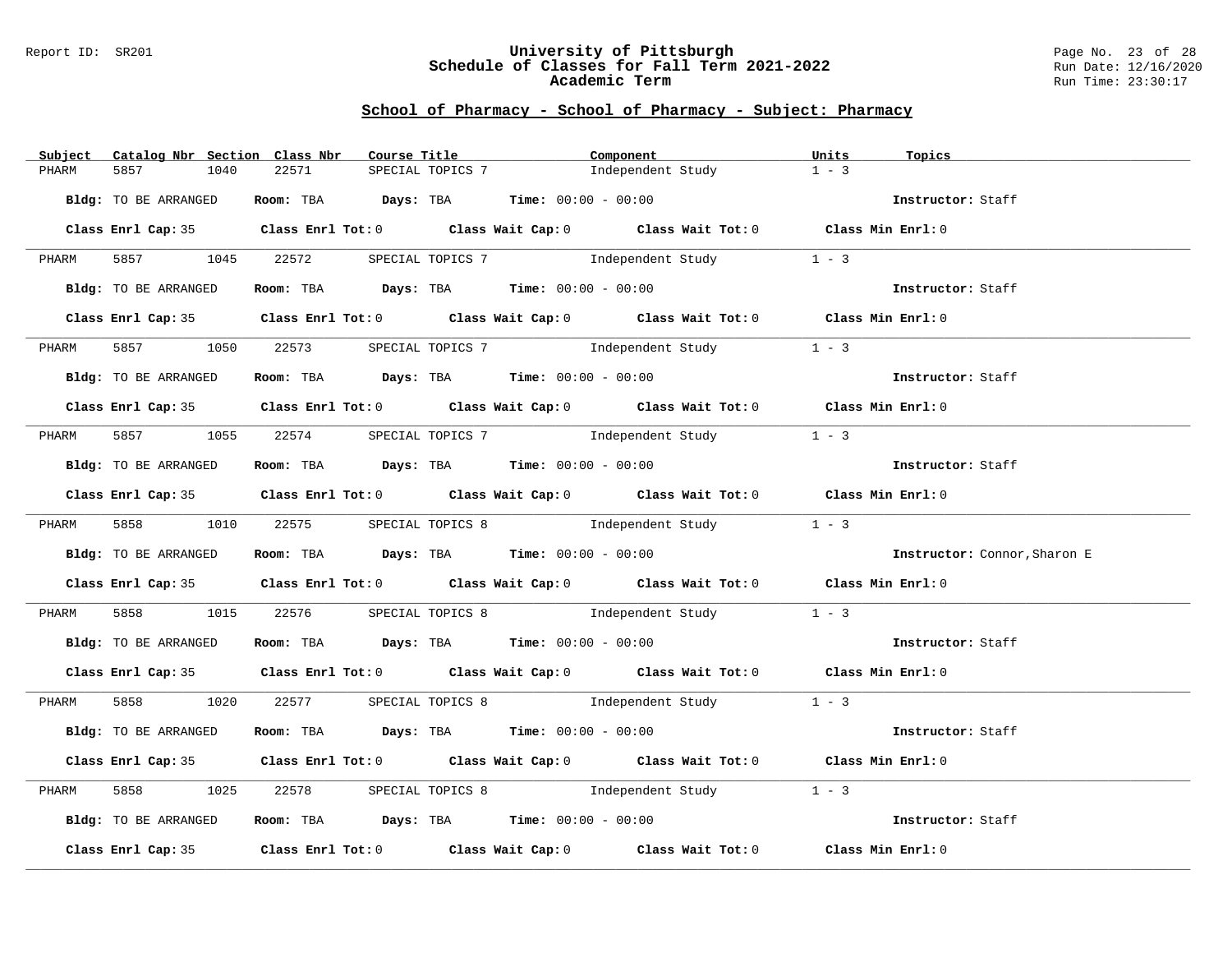| PHARM     | 5858<br>1030                                                                      | 22579      | SPECIAL TOPICS 8                                                            | Independent Study                                                                          | $1 - 3$                       |
|-----------|-----------------------------------------------------------------------------------|------------|-----------------------------------------------------------------------------|--------------------------------------------------------------------------------------------|-------------------------------|
|           | Bldg: TO BE ARRANGED                                                              |            | Room: TBA $Days: TBA$ Time: $00:00 - 00:00$                                 |                                                                                            | Instructor: Staff             |
|           |                                                                                   |            |                                                                             | Class Enrl Cap: 35 Class Enrl Tot: 0 Class Wait Cap: 0 Class Wait Tot: 0 Class Min Enrl: 0 |                               |
| PHARM     | 5858 38                                                                           | 1035 22580 |                                                                             | SPECIAL TOPICS 8 1ndependent Study 1 - 3                                                   |                               |
|           | Bldg: TO BE ARRANGED                                                              |            | Room: TBA $\rule{1em}{0.15mm}$ Days: TBA $\qquad$ Time: $00:00 - 00:00$     |                                                                                            | Instructor: Staff             |
|           | Class Enrl Cap: 35                                                                |            |                                                                             | Class Enrl Tot: 0 Class Wait Cap: 0 Class Wait Tot: 0                                      | Class Min Enrl: 0             |
| PHARM     | 5858 1040 22581                                                                   |            |                                                                             | SPECIAL TOPICS 8 1ndependent Study 1 - 3                                                   |                               |
|           | Bldg: TO BE ARRANGED                                                              |            | Room: TBA $Days:$ TBA $Time:$ $00:00 - 00:00$                               |                                                                                            | Instructor: Staff             |
|           |                                                                                   |            |                                                                             | Class Enrl Cap: 35 Class Enrl Tot: 0 Class Wait Cap: 0 Class Wait Tot: 0 Class Min Enrl: 0 |                               |
| PHARM     | 5858<br>1045                                                                      | 22582      |                                                                             | SPECIAL TOPICS 8 1ndependent Study                                                         | $1 - 3$                       |
|           | Bldg: TO BE ARRANGED                                                              |            | Room: TBA $Days:$ TBA $Time:$ $00:00 - 00:00$                               |                                                                                            | Instructor: Staff             |
|           |                                                                                   |            |                                                                             | Class Enrl Cap: 35 Class Enrl Tot: 0 Class Wait Cap: 0 Class Wait Tot: 0 Class Min Enrl: 0 |                               |
| PHARM     | 5858 1050 22583                                                                   |            |                                                                             | SPECIAL TOPICS 8 1ndependent Study 1 - 3                                                   |                               |
|           | Bldg: TO BE ARRANGED                                                              |            |                                                                             | Room: TBA $Days:$ TBA $Time:$ $00:00 - 00:00$                                              | Instructor: Staff             |
|           |                                                                                   |            |                                                                             | Class Enrl Cap: 35 Class Enrl Tot: 0 Class Wait Cap: 0 Class Wait Tot: 0 Class Min Enrl: 0 |                               |
| PHARM     |                                                                                   |            |                                                                             | 5858 1055 22584 SPECIAL TOPICS 8 Independent Study 1 - 3                                   |                               |
|           | Bldg: TO BE ARRANGED                                                              |            | Room: TBA $Days: TBA$ Time: $00:00 - 00:00$                                 |                                                                                            | Instructor: Staff             |
|           |                                                                                   |            |                                                                             | Class Enrl Cap: 35 Class Enrl Tot: 0 Class Wait Cap: 0 Class Wait Tot: 0                   | Class Min Enrl: 0             |
| PHARM     | 5912<br>1010                                                                      | 27936      | LEADERSHIP ETHICS HEALTHCARE Lecture                                        |                                                                                            | $\mathbf{3}$                  |
|           | Bldg: TBA                                                                         |            | <b>Room:</b> TBA $\qquad$ <b>Days:</b> MTuWThF <b>Time:</b> $08:00 - 17:00$ |                                                                                            | Instructor: Walker, Bridget T |
|           | Class Enrl Cap: 40<br><b>Room Characteristics:</b> PeopleSoft - Scheduled (PS)(1) |            |                                                                             | Class Enrl Tot: 0 Class Wait Cap: 0 Class Wait Tot: 0                                      | Class Min Enrl: 0             |
| PHARM     | 5914<br>1010                                                                      | 27937      | GRADUATE EXECUTIVE BOARDROOM Lecture                                        |                                                                                            | 2                             |
| Bldg: TBA |                                                                                   |            | <b>Room:</b> TBA <b>Days:</b> FSa <b>Time:</b> $10:45 - 14:35$              |                                                                                            | Instructor: Walker, Bridget T |
|           |                                                                                   |            |                                                                             |                                                                                            | Vanscoy, Gordon J             |
|           | Class Enrl Cap: 40<br>Room Characteristics: PeopleSoft - Scheduled (PS)(1)        |            |                                                                             | Class Enrl Tot: $0$ Class Wait Cap: $0$ Class Wait Tot: $0$                                | Class Min Enrl: 0             |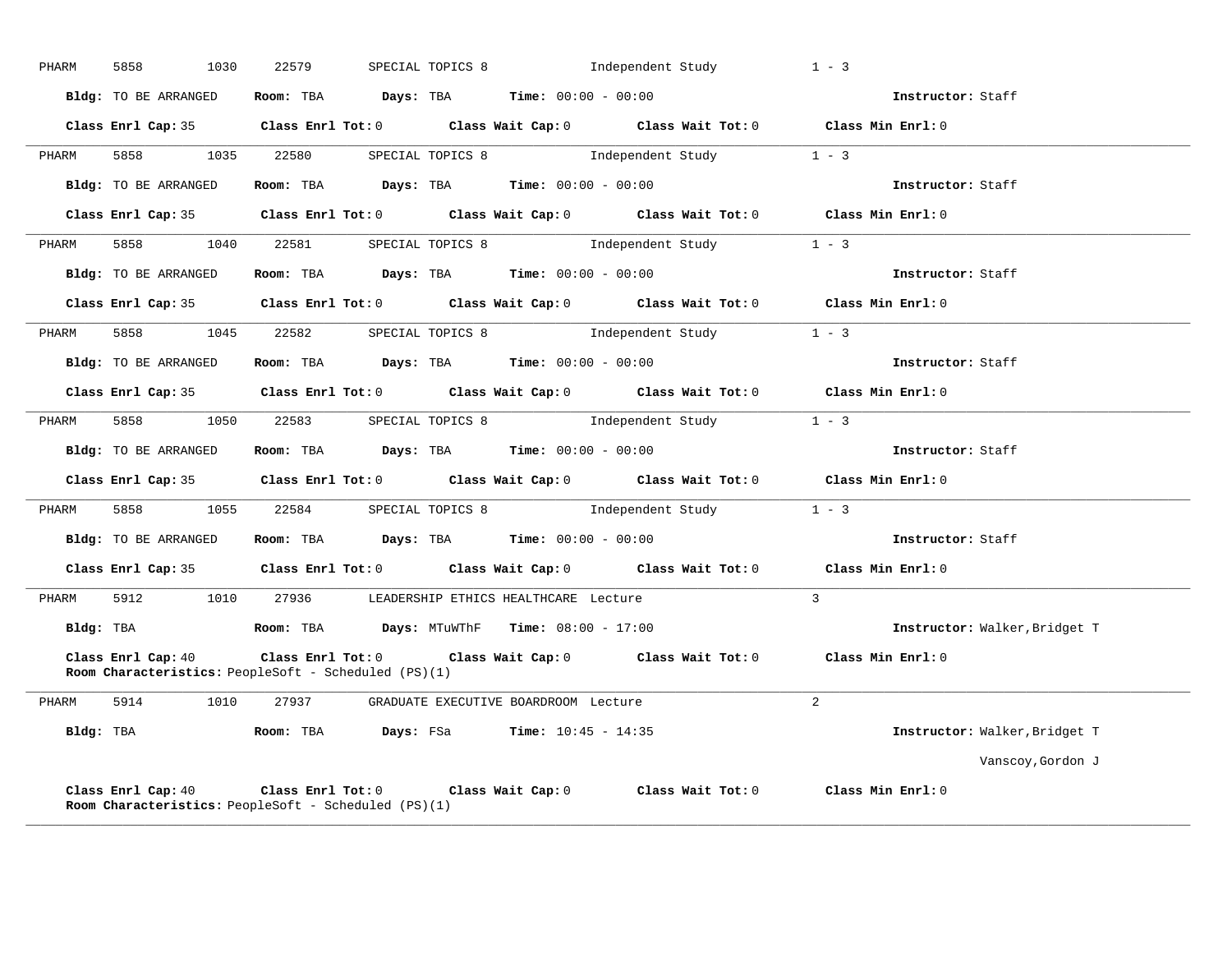### Report ID: SR201 **University of Pittsburgh** Page No. 25 of 28 **Schedule of Classes for Fall Term 2021-2022** Run Date: 12/16/2020 **Academic Term** Run Time: 23:30:17

| Subject   |                      |      | Catalog Nbr Section Class Nbr | Course Title                                         |                                       | Component                                                                | Units             | Topics                        |
|-----------|----------------------|------|-------------------------------|------------------------------------------------------|---------------------------------------|--------------------------------------------------------------------------|-------------------|-------------------------------|
| PHARM     | 5924                 | 1010 | 27902                         |                                                      | HEALTH SYSTEM PHARMACY MGMT 1 Lecture |                                                                          | 3                 |                               |
|           | Bldg: TO BE ARRANGED |      | Room: TBA                     | Days: TBA                                            | $Time: 00:00 - 00:00$                 |                                                                          |                   | Instructor: Walker, Bridget T |
|           | Class Enrl Cap: 40   |      | Class Enrl Tot: 0             |                                                      |                                       | Class Wait Cap: 0 Class Wait Tot: 0                                      |                   | Class Min Enrl: 0             |
| PHARM     | 5926                 | 1010 | 27903                         |                                                      | ADV COMMUNITY PHARMCY MGMNT 1 Lecture |                                                                          | 3                 |                               |
| Bldg: TBA |                      |      | Room: TBA                     |                                                      | Days: TBA Time: TBA                   |                                                                          |                   | Instructor: Staff             |
|           | Class Enrl Cap: 40   |      | Class Enrl Tot: 0             |                                                      | Class Wait Cap: 0                     | Class Wait Tot: 0                                                        |                   | Class Min Enrl: 0             |
| PHARM     | 5928                 | 1010 | 27904                         |                                                      | SPECIALTY PHARMCY MANAGEMENT lLecture |                                                                          | 3                 |                               |
| Bldg: TBA |                      |      | Room: TBA                     |                                                      | Days: TBA Time: TBA                   |                                                                          |                   | Instructor: Staff             |
|           |                      |      |                               | Room Characteristics: PeopleSoft - Scheduled (PS)(1) |                                       | Class Enrl Cap: 40 Class Enrl Tot: 0 Class Wait Cap: 0 Class Wait Tot: 0 | Class Min Enrl: 0 |                               |
| PHARM     | 5930                 | 1010 | 27905                         |                                                      | PHARMACY BENEFITS MANAGEMENT LLecture |                                                                          | 3                 |                               |
| Bldg: TBA |                      |      | Room: TBA                     |                                                      | Days: TBA Time: TBA                   |                                                                          |                   | Instructor: Staff             |
|           | Class Enrl Cap: 40   |      | Class Enrl Tot: 0             |                                                      | Class Wait Cap: 0                     | Class Wait Tot: 0                                                        |                   | Class Min Enrl: 0             |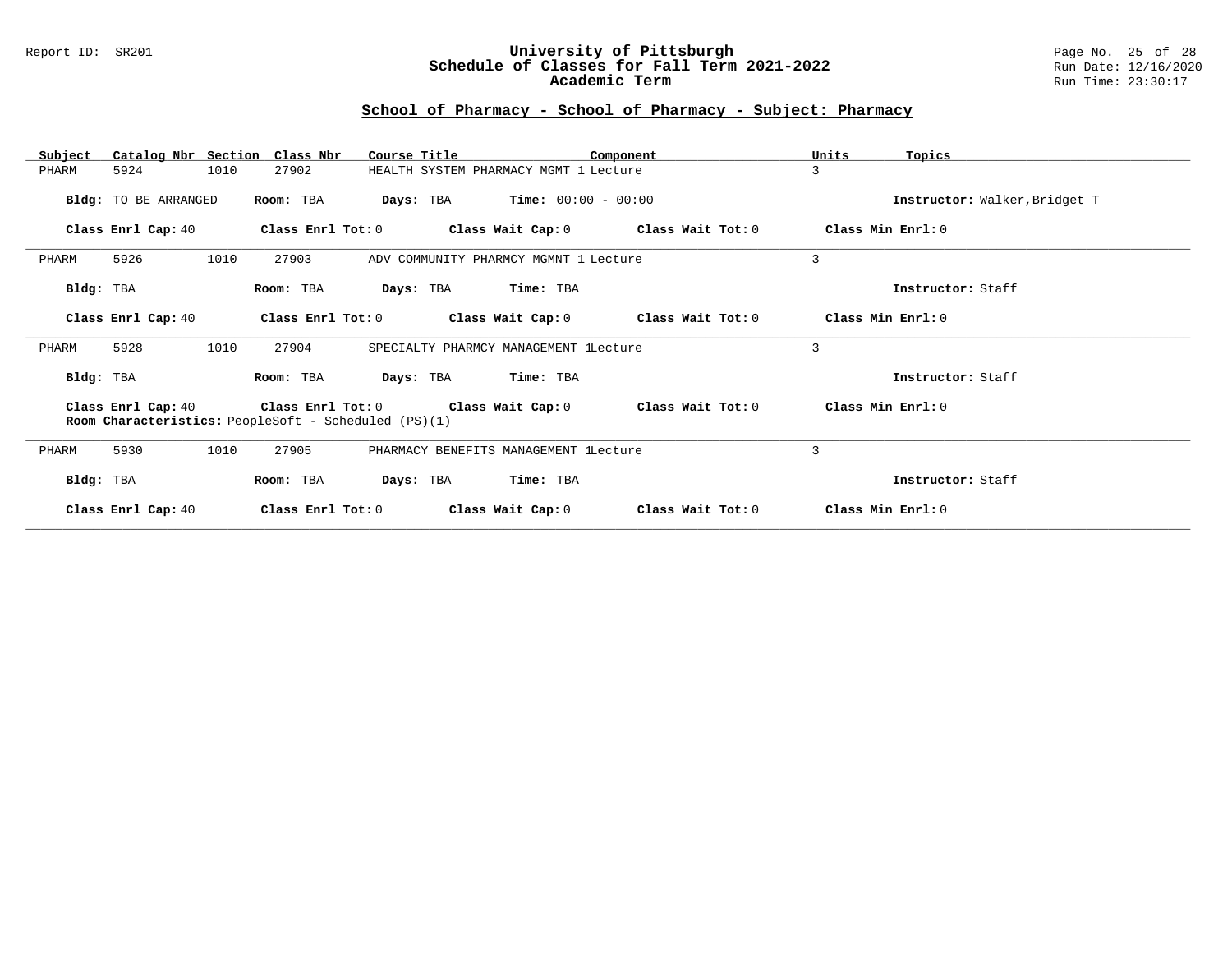### **School of Pharmacy - Office of the Dean, School of Pharmacy - Subject: FT Diss Study PHARM**

| Subject                                                                                                                      | Catalog Nbr Section Class Nbr |      |                   | Course Title |                              | Component                                           | Units | Topics            |  |
|------------------------------------------------------------------------------------------------------------------------------|-------------------------------|------|-------------------|--------------|------------------------------|-----------------------------------------------------|-------|-------------------|--|
| <b>FTDO</b>                                                                                                                  | 0000                          | 1010 | 13712             |              |                              | FULL-TIME DISSERTATION STUDY Full Time Dissertation | 0     |                   |  |
|                                                                                                                              | <b>Bldg:</b> TO BE ARRANGED   |      | Room: TBA         | Days: TBA    | <b>Time:</b> $00:00 - 00:00$ |                                                     |       | Instructor: Staff |  |
|                                                                                                                              | Class Enrl Cap: 999           |      | Class Enrl Tot: 0 |              | Class Wait Cap: 0            | Class Wait Tot: 0                                   |       | Class Min Enrl: 0 |  |
| <b></b> This class has an additional fee. For more information go to <a <="" href="http://www.registrar.pitt.edu" td=""></a> |                               |      |                   |              |                              |                                                     |       |                   |  |

**\_\_\_\_\_\_\_\_\_\_\_\_\_\_\_\_\_\_\_\_\_\_\_\_\_\_\_\_\_\_\_\_\_\_\_\_\_\_\_\_\_\_\_\_\_\_\_\_\_\_\_\_\_\_\_\_\_\_\_\_\_\_\_\_\_\_\_\_\_\_\_\_\_\_\_\_\_\_\_\_\_\_\_\_\_\_\_\_\_\_\_\_\_\_\_\_\_\_\_\_\_\_\_\_\_\_\_\_\_\_\_\_\_\_\_\_\_\_\_\_\_\_\_\_\_\_\_\_\_\_\_\_\_\_\_\_\_\_\_\_\_\_\_\_\_\_\_\_\_\_\_\_\_\_\_\_**

target="\_blank">http://www.registrar.pitt.edu/</a>, and click on Faculty and Staff, then Course and Class.</p>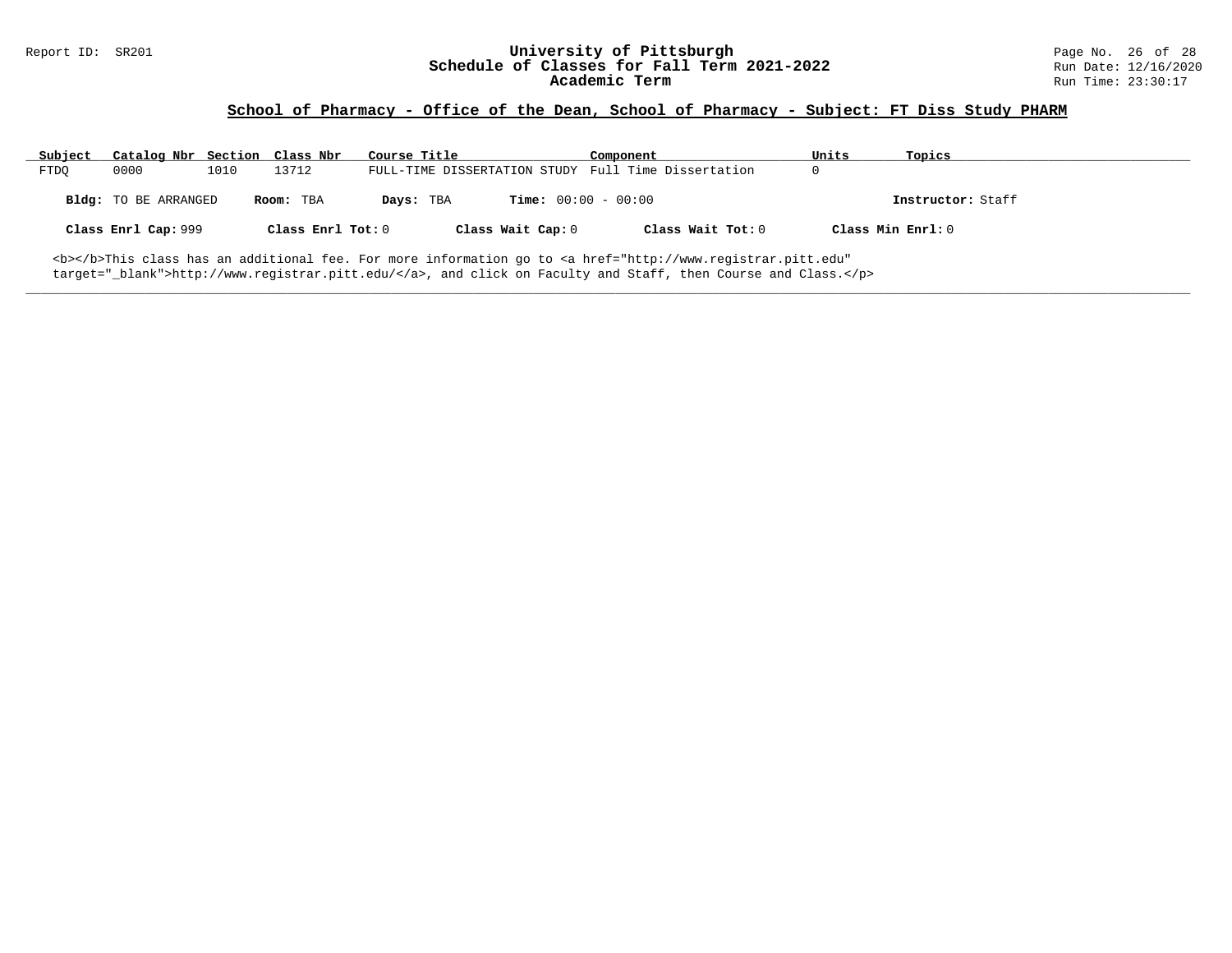### Report ID: SR201 **University of Pittsburgh** Page No. 27 of 28 **Schedule of Classes for Fall Term 2021-2022** Run Date: 12/16/2020 **Graduate DMED Term Run Time: 23:30:17**

# **School of Pharmacy - School of Pharmacy - Subject: Pharmacy**

| Subject   | Catalog Nbr Section Class Nbr                                                     |      |                       | Course Title                          |                              | Component         | Units             | Topics                             |
|-----------|-----------------------------------------------------------------------------------|------|-----------------------|---------------------------------------|------------------------------|-------------------|-------------------|------------------------------------|
| PHARM     | 3028                                                                              | 1060 | 18585                 | PHARMACOLOGY AND THERAPEUTICS Lecture |                              |                   | 4                 |                                    |
| Bldg: TBA |                                                                                   |      | Room: TBA             | Days: F                               | <b>Time:</b> $09:00 - 10:50$ |                   |                   | Instructor: Minnigh, Margaret Beth |
|           |                                                                                   |      |                       |                                       |                              |                   |                   | Empey, Kerry McGarr                |
| Bldg: TBA |                                                                                   |      | Room: TBA             | Days: M                               | <b>Time:</b> $13:00 - 14:50$ |                   |                   | Instructor: Minnigh, Margaret Beth |
|           |                                                                                   |      |                       |                                       |                              |                   |                   | Empey, Kerry McGarr                |
|           | Class Enrl Cap: 20<br><b>Room Characteristics:</b> PeopleSoft - Scheduled (PS)(1) |      | Class $Enrl$ Tot: $0$ |                                       | Class Wait Cap: 0            | Class Wait Tot: 0 | Class Min Enrl: 0 |                                    |

**\_\_\_\_\_\_\_\_\_\_\_\_\_\_\_\_\_\_\_\_\_\_\_\_\_\_\_\_\_\_\_\_\_\_\_\_\_\_\_\_\_\_\_\_\_\_\_\_\_\_\_\_\_\_\_\_\_\_\_\_\_\_\_\_\_\_\_\_\_\_\_\_\_\_\_\_\_\_\_\_\_\_\_\_\_\_\_\_\_\_\_\_\_\_\_\_\_\_\_\_\_\_\_\_\_\_\_\_\_\_\_\_\_\_\_\_\_\_\_\_\_\_\_\_\_\_\_\_\_\_\_\_\_\_\_\_\_\_\_\_\_\_\_\_\_\_\_\_\_\_\_\_\_\_\_\_**